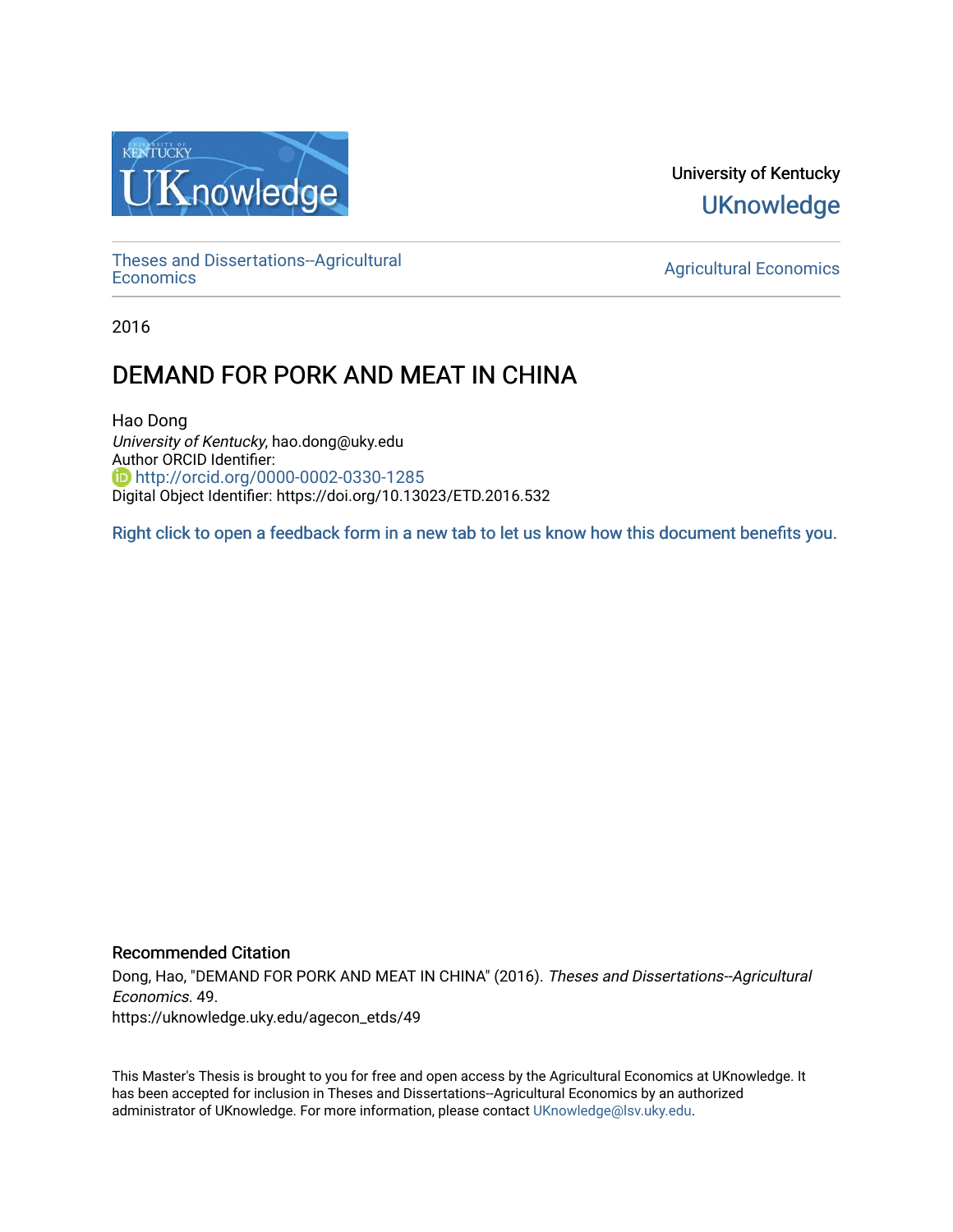# STUDENT AGREEMENT:

I represent that my thesis or dissertation and abstract are my original work. Proper attribution has been given to all outside sources. I understand that I am solely responsible for obtaining any needed copyright permissions. I have obtained needed written permission statement(s) from the owner(s) of each third-party copyrighted matter to be included in my work, allowing electronic distribution (if such use is not permitted by the fair use doctrine) which will be submitted to UKnowledge as Additional File.

I hereby grant to The University of Kentucky and its agents the irrevocable, non-exclusive, and royalty-free license to archive and make accessible my work in whole or in part in all forms of media, now or hereafter known. I agree that the document mentioned above may be made available immediately for worldwide access unless an embargo applies.

I retain all other ownership rights to the copyright of my work. I also retain the right to use in future works (such as articles or books) all or part of my work. I understand that I am free to register the copyright to my work.

# REVIEW, APPROVAL AND ACCEPTANCE

The document mentioned above has been reviewed and accepted by the student's advisor, on behalf of the advisory committee, and by the Director of Graduate Studies (DGS), on behalf of the program; we verify that this is the final, approved version of the student's thesis including all changes required by the advisory committee. The undersigned agree to abide by the statements above.

> Hao Dong, Student Dr. Wuyang Hu, Major Professor Dr. Carl Dillon, Director of Graduate Studies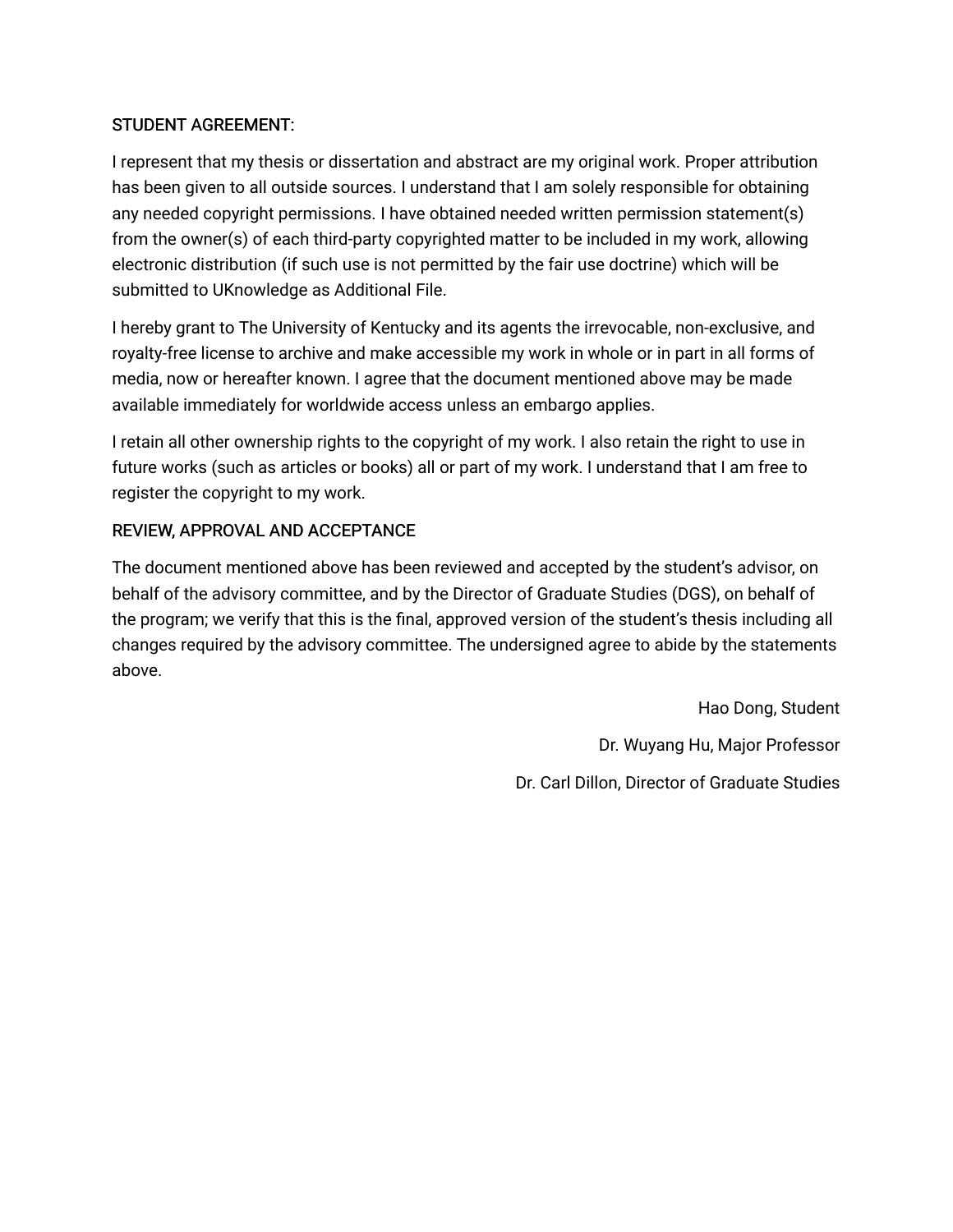# DEMAND FOR PORK AND MEAT IN CHINA

## THESIS

A thesis submitted in partial fulfillment of the requirements for the degree of Master of Science in Agricultural Economics in the College of Agriculture, Food and Environment at the University of Kentucky

By

Hao Dong

Lexington, Kentucky

Director: Dr. Wuyang Hu, Professor of Agricultural Economics

Lexington, Kentucky

2016

Copyright © Hao Dong 2016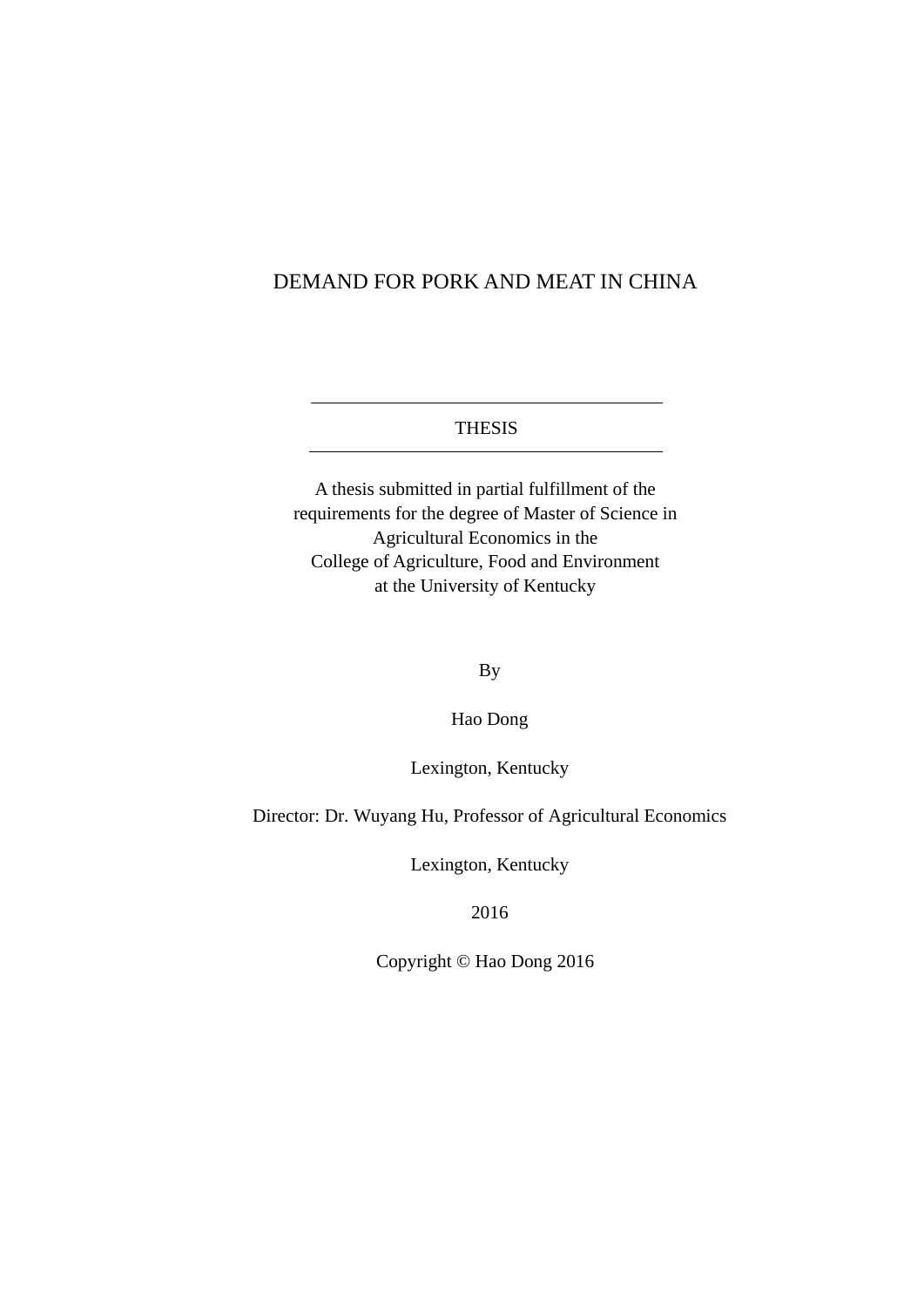# ABSTRACT OF THESIS

#### DEMAND FOR PORK AND MEAT IN CHINA

As the per capita disposable income increases, the demand for meat is boosting in China. Pork, accounting for the largest part of Chinese meat consumption, plays an important role in meat demand in China. This study use data collected from a 2014 survey on Chinese meat consumption; four widely different Chinese cities, Beijing, Changsha, Tianjin and Wuhan are selected to provide a more complete view of Chinese pork and meat demand. We use both OLS model and Tobit model to analyze the effects of consumers' socio-demographic characteristics such as age, gender, income, and education on pork and meat demand. Results show that income, marital status, household size have statistically significant effects on pork and meat demand in China. Household heads with children under 18 years old tend to prefer uncooked meat while households with household heads who identify themselves as urbanites tend to spend a significant larger amount of money on cooked or semi-cooked meat.

<span id="page-3-0"></span>KEY WORDS: Pork, Meat, OLS, Tobit, China, Demand

Hao Dong

November 17, 2016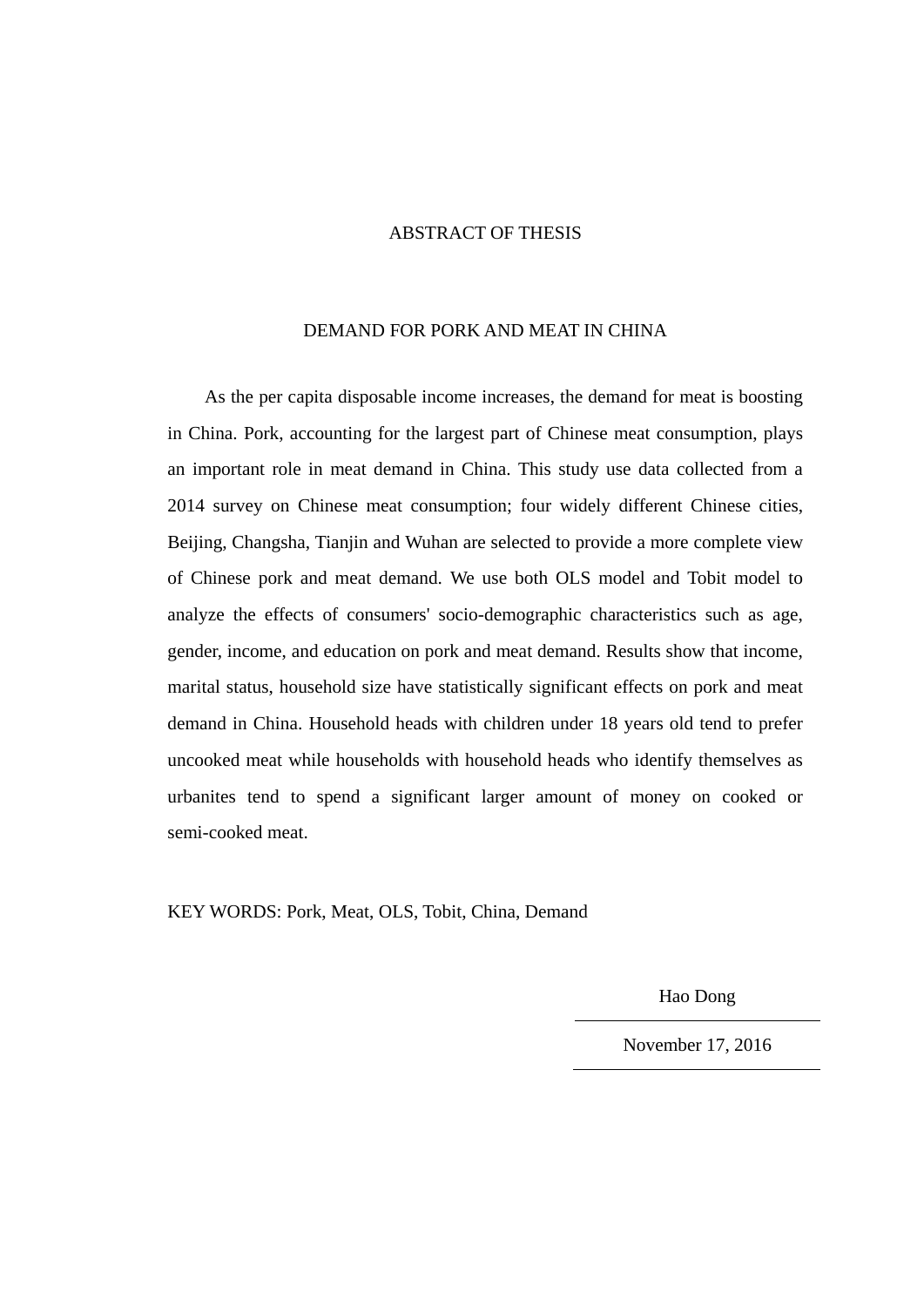#### ACKNOWLEDGMENTS

I first express my deep gratitude to my advisor, Dr. Wuyang Hu, for his persistent encouragement and guidance throughout my Master's program. He devotes his insight and support not only to my research but also to many aspects of my study and life. I am also thankful for Dr. Sayed Saghaian and Dr. Yuqing Zheng who serve in my committee and provide invaluable advice in my thesis research. Moreover, I need to extend thanks to other faculty members and graduate students in the department of Agricultural Economics, especially Dr. Carl Dillon, Graham Soley, Hua Zhong, Iris Cui, Bo Chen, Lijiao Hu, Wei Li, Samane Zarebanadkoki, for their support and accompany. Last but not least, I thank my parents and my friends for their love and friendship.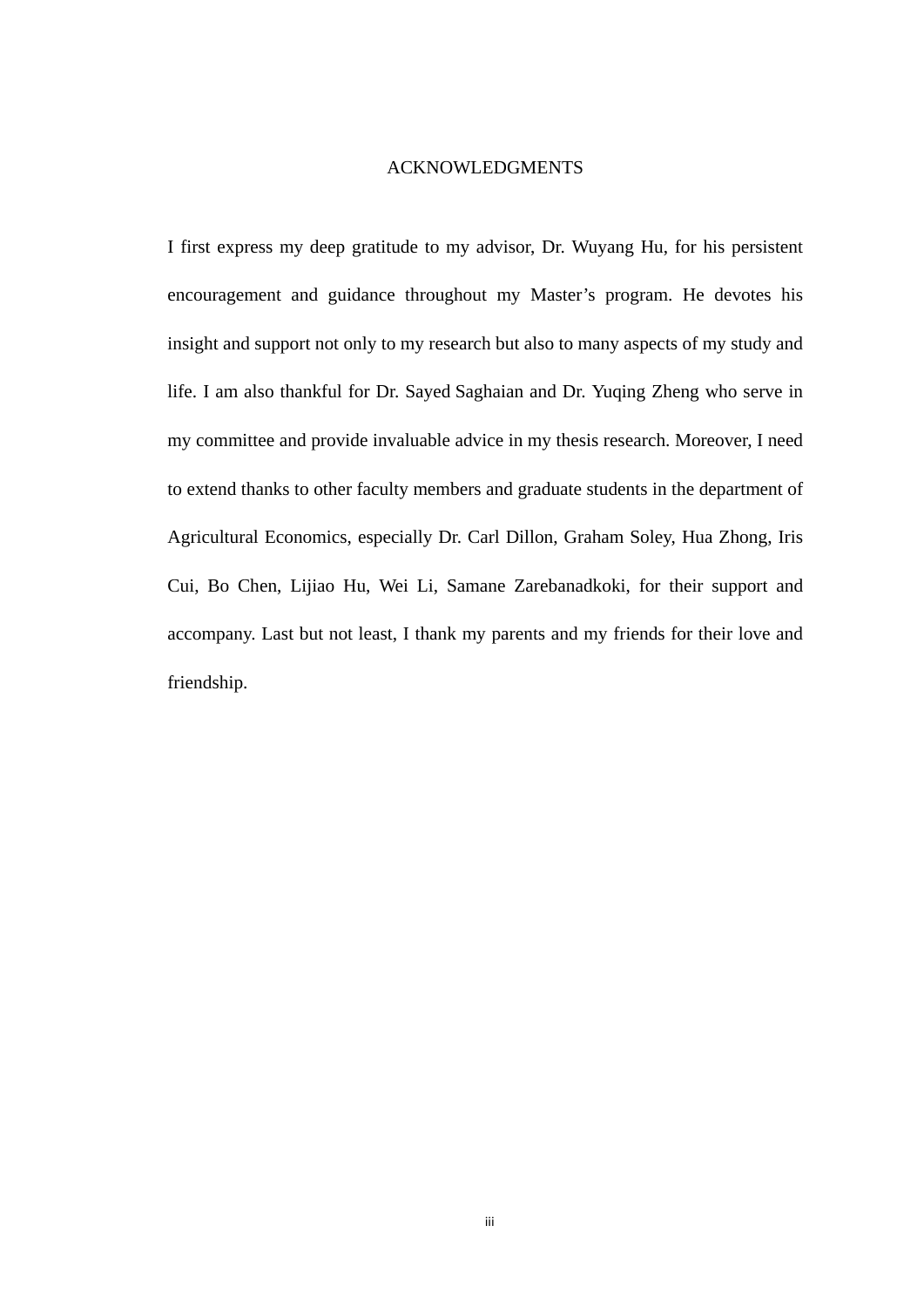# TABLE OF CONTENTS

<span id="page-5-0"></span>

| 7.1 |  |
|-----|--|
| 7.2 |  |
|     |  |
|     |  |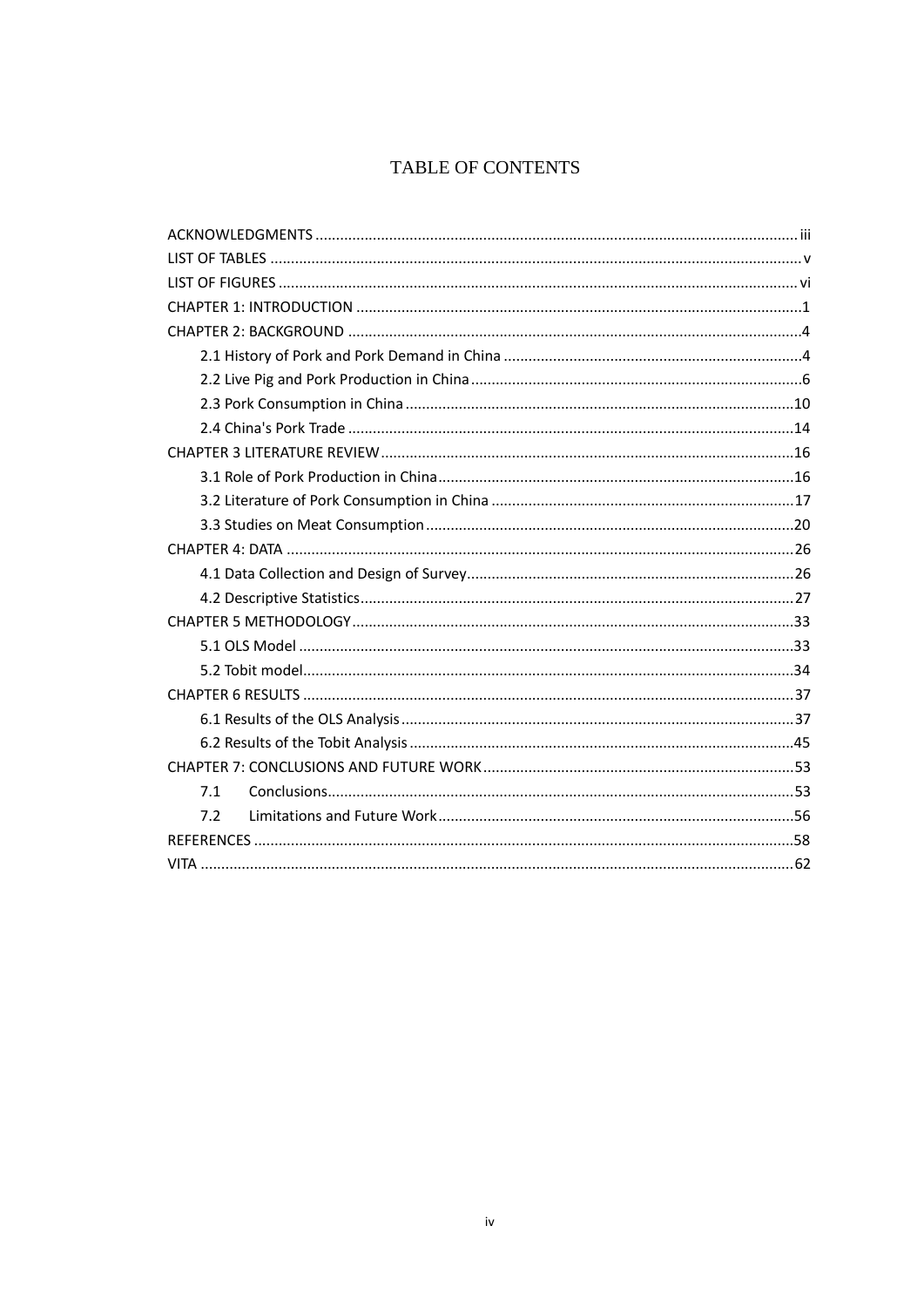# LIST OF TABLES

<span id="page-6-0"></span>

| Table 2.4 Price comparison for pork cuts and variety meats in China and the U.S13  |  |
|------------------------------------------------------------------------------------|--|
| Table 2.5 The percentage of imported pork to national pork consumption 2007-201314 |  |
|                                                                                    |  |
|                                                                                    |  |
|                                                                                    |  |
| Table 4.3 Descriptive statistics of socio-demographic continuous variables 30      |  |
|                                                                                    |  |
|                                                                                    |  |
|                                                                                    |  |
|                                                                                    |  |
|                                                                                    |  |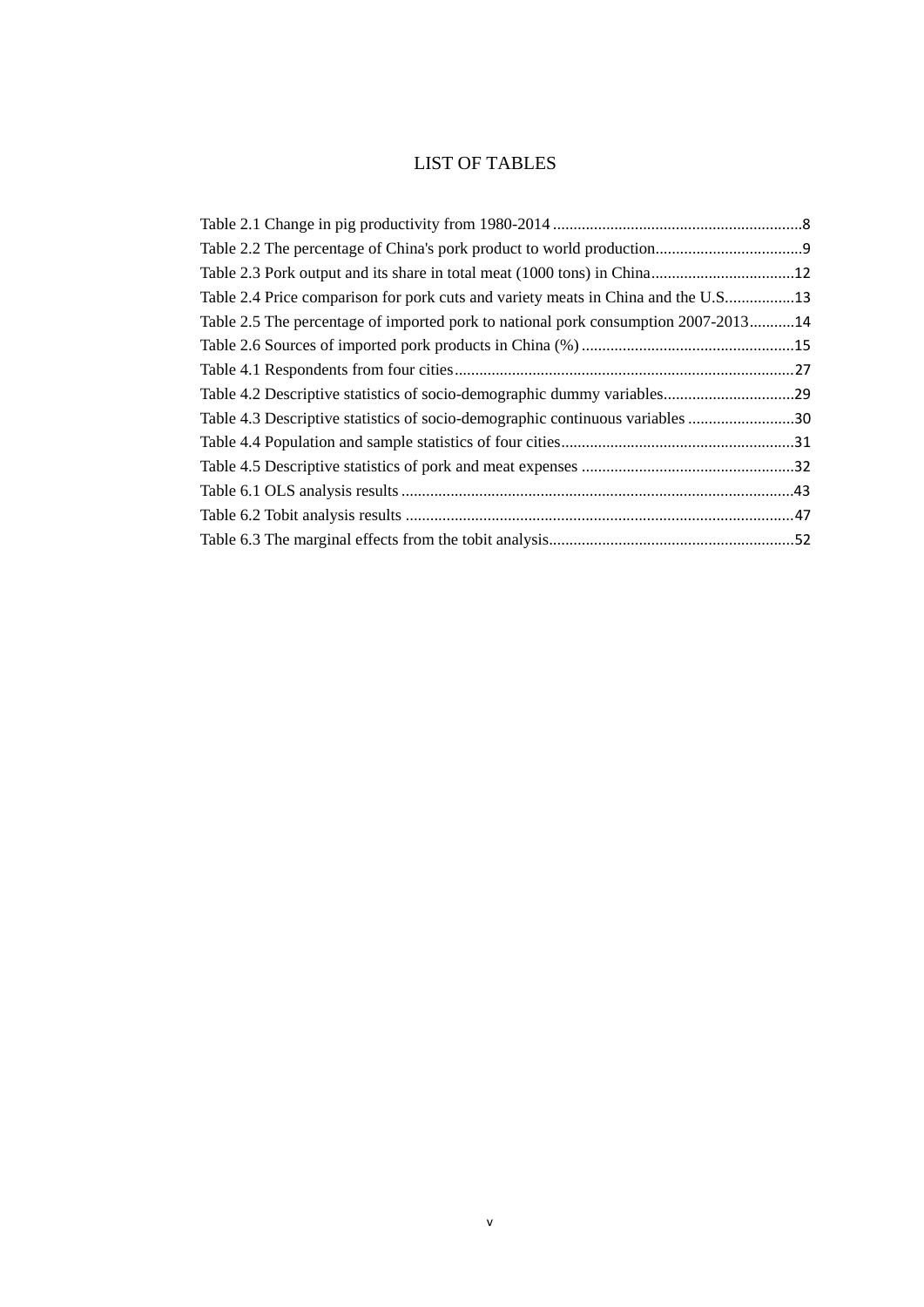# LIST OF FIGURES

| Figure 2.2 The percentage of provinces' to national pork production in 201410             |  |
|-------------------------------------------------------------------------------------------|--|
| Figure 2.3 1978-2012 the Engle coefficients of urban and rural households (%) in China 11 |  |
| Figure 2.4 1990-2012 per capita annual pork consumption of urban and rural households in  |  |
|                                                                                           |  |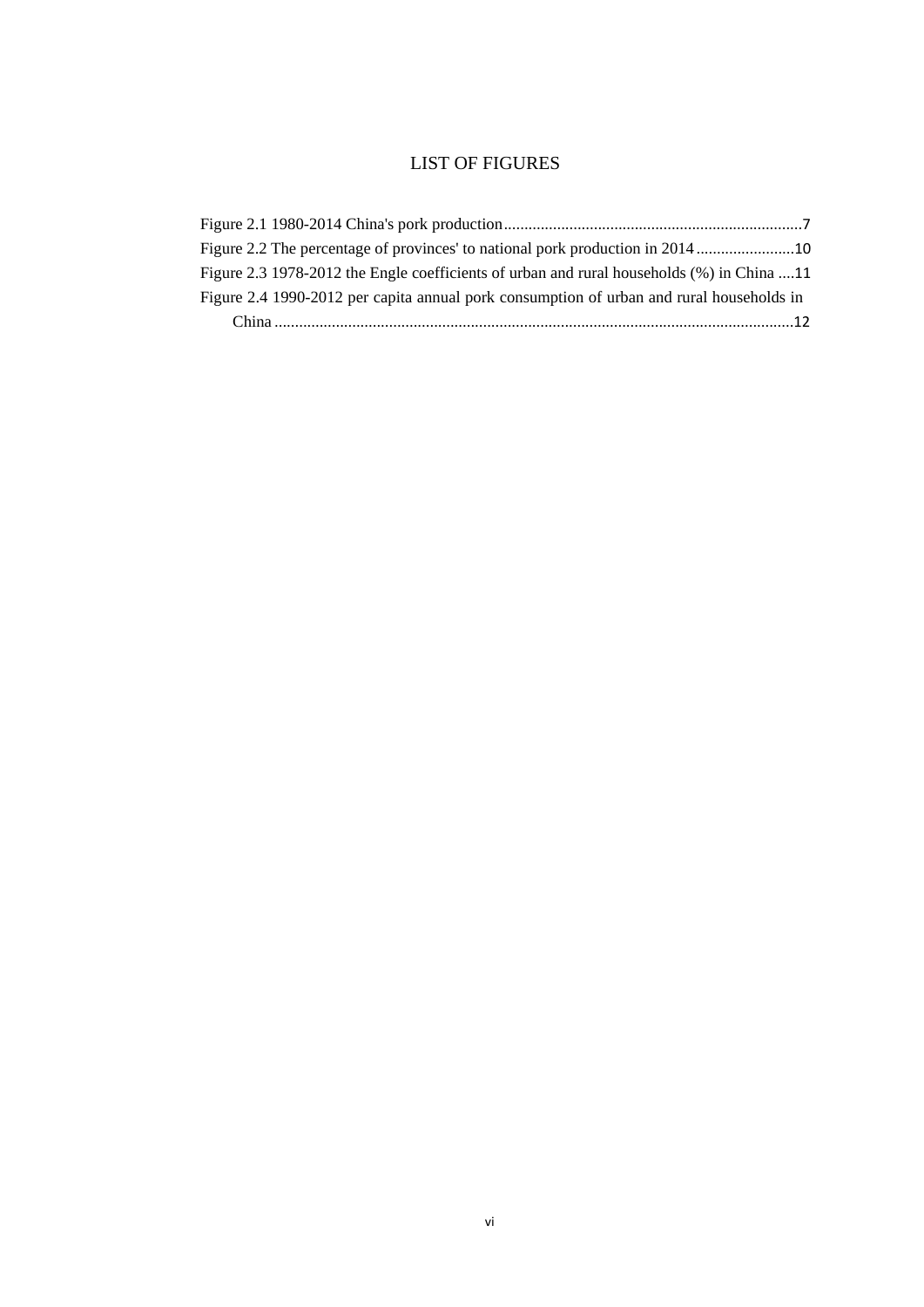### **CHAPTER 1: INTRODUCTION**

<span id="page-8-0"></span>Over the past three decades, China has experienced rapid economic growth coming along with rapid nutrient transformation and changes in food structure: fiber-dominated traditional dietary systems are being replaced by meat-based Western dietary systems (Yu and Abler 2009; Tian and Yu 2013). Meat, traditionally a rare and precious food, was consumed only during festivals and major ceremonies such as weddings and funerals. Nevertheless, it has become the daily food for most Chinese consumers. According to the Food and Agriculture Organization of the United Nations (FAO) food balance sheet statistics, China's per capita meat consumption increased from 10.3 kilograms in 1978 to 55.6 kilograms in 2011. Considering the size of China's large population, the Chinese meat industry will inevitably affect world meat industry in the context of a globalized world.

China is the largest pork consumer in the world. In 2014, China consumed 57 million metric tons of pork in total, which accounted for more than half of the global pork consumption (109.9 million metric tons). On average, a Chinese consumer consumes 39 kg of pork per year (about one-third of a pig). According to the projection of the OECD and the Food and Agriculture Organization of the United Nations, Chinese consumers will contribute to half of the global pork consumption increase in the next decade. Also, China is the largest pork producer worldwide, slaughtering 621 million pigs in one year; this accounted for 48% of the world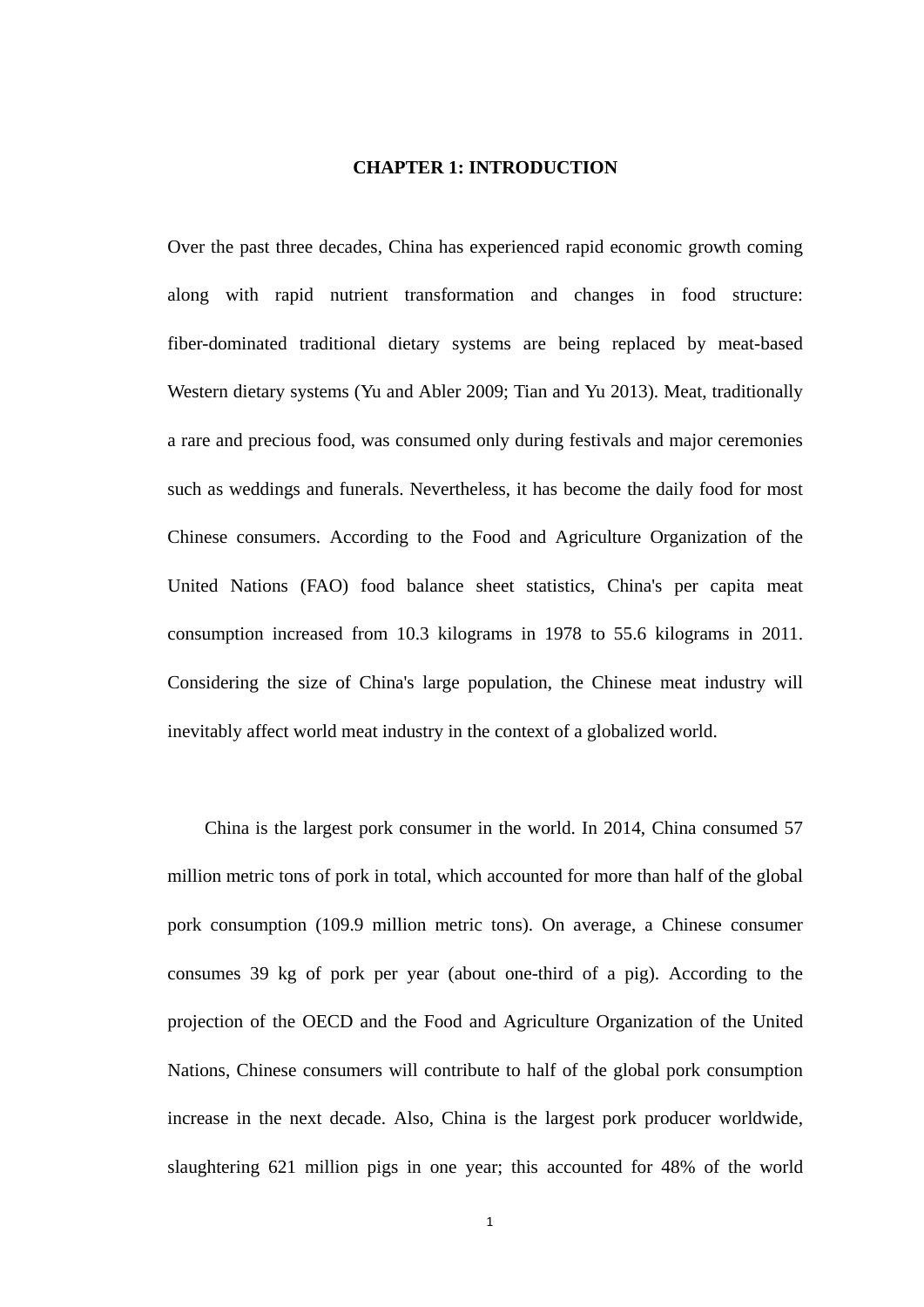slaughter and yielded 47.6% of the world pork production (Wang, 2006). Without a doubt, China will continue to influence the world's pork industry in every aspect.

In the past, China was self-sufficient in pork consumption. However, the situation has changed in recent years. In 2007, China began to import significant quantities of pork for the first time in order to make up for the domestic supply shortage. From 2007 to 2014, Chinese pork imports significantly increased, with an annual average growth rate of 150%. Given this astounding appetite for pork, even a small change of Chinese pork imports can account for a significant amount of the world's exports. Thus, understanding the Chinese pork consumption patterns is not only important to the Chinese pork industry, but also beneficial to all stakeholders in the world pork supply chain.

There is a need for more detailed analyses of the Chinese pork market. Consumers, as the indispensable subject, greatly influence the pork market. Ahmed and Mohamed (2007) stated that other than the effects of evolving relative prices and rising incomes, growth in meat consumption is associated with changes in consumers' dietary patterns, tastes, preferences, and the overall level of marketing and distribution channels. Newman and Matthews (2002) suggested that markets for different types of meat offer unique characteristics that meet the needs of consumers with different lifestyles. For example, younger, urban and professional consumers tend to prefer prepared meals because they value convenience. However, processed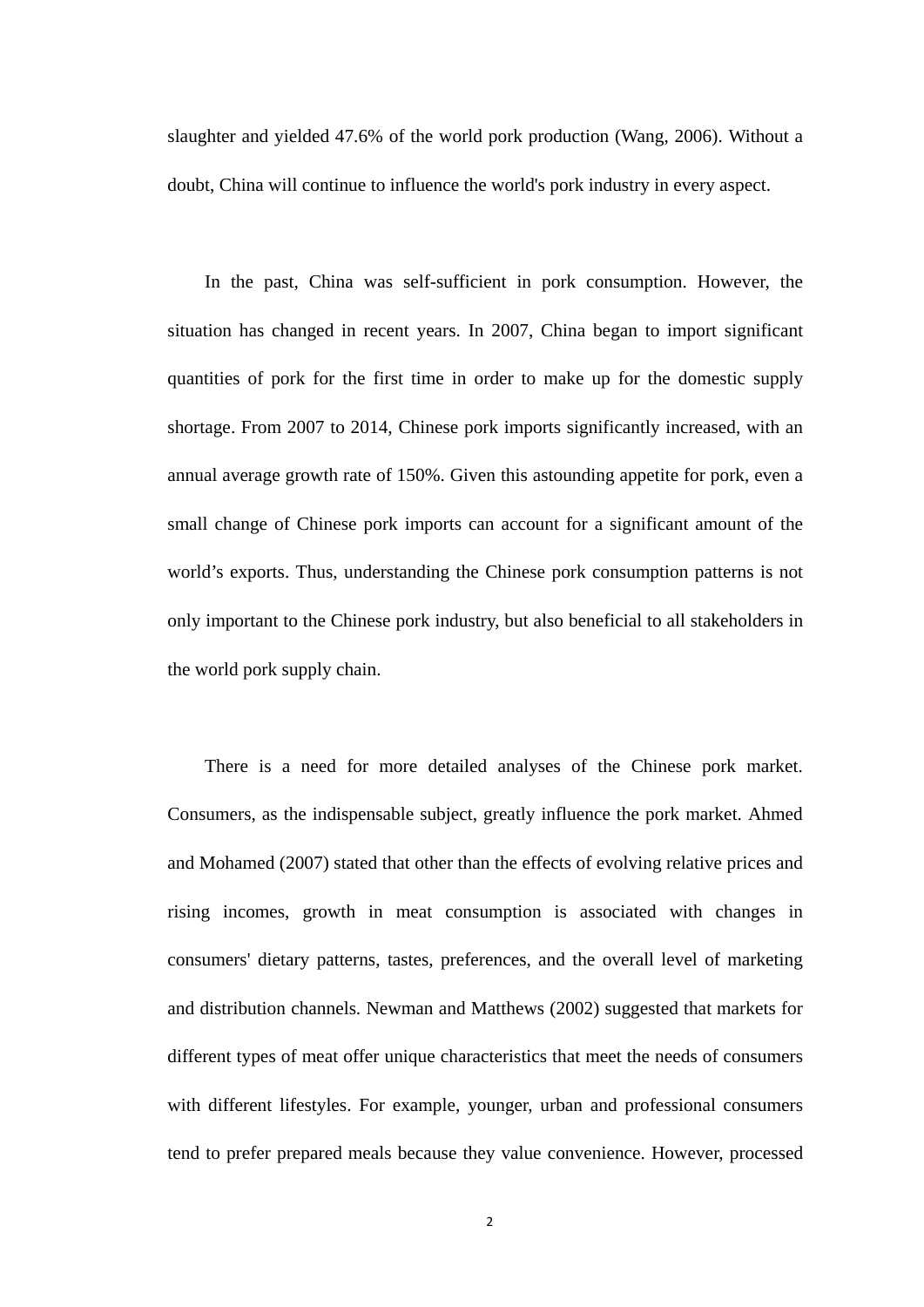food contains large amounts of salt, nitrates and chemical preserves that can be harmful to human health (Wang and Beydoun, 2009). Consumers who value health will prefer fresh food to processed food. Overall, social-demographic characteristics are associated with meat consumption.

The purpose of this study is to first provide an overview of the current Chinese pork and meat consumption using data collected from a 2014 survey on Chinese meat consumption. Second, data from four widely different Chinese cities, Beijing, Changsha, Tianjin and Wuhan, are gathered to provide a more complete view of Chinese pork and meat demand. Third, we further examine the effects of Chinese consumers' demographic characteristics on pork and meat demand.

This paper will proceed as follows. Chapter 2 presents background information on the history, demand, supply and trade of pork in China. In Chapter 3 we will present relevant literatures on pork and meat demand in China and all over the world, especially focused on consumers' social-demographic features and their effects. In Chapter 4 we will talk about the data collection, the design of the survey and the statistic description of the data. Chapter 5 explains the research methodology, variables and empirical models used in analyzing our data. Chapter 6 displays and interprets the empirical results, followed by a discussion of the results. Chapter 7 draws conclusions of this study and offers ideas for future analysis.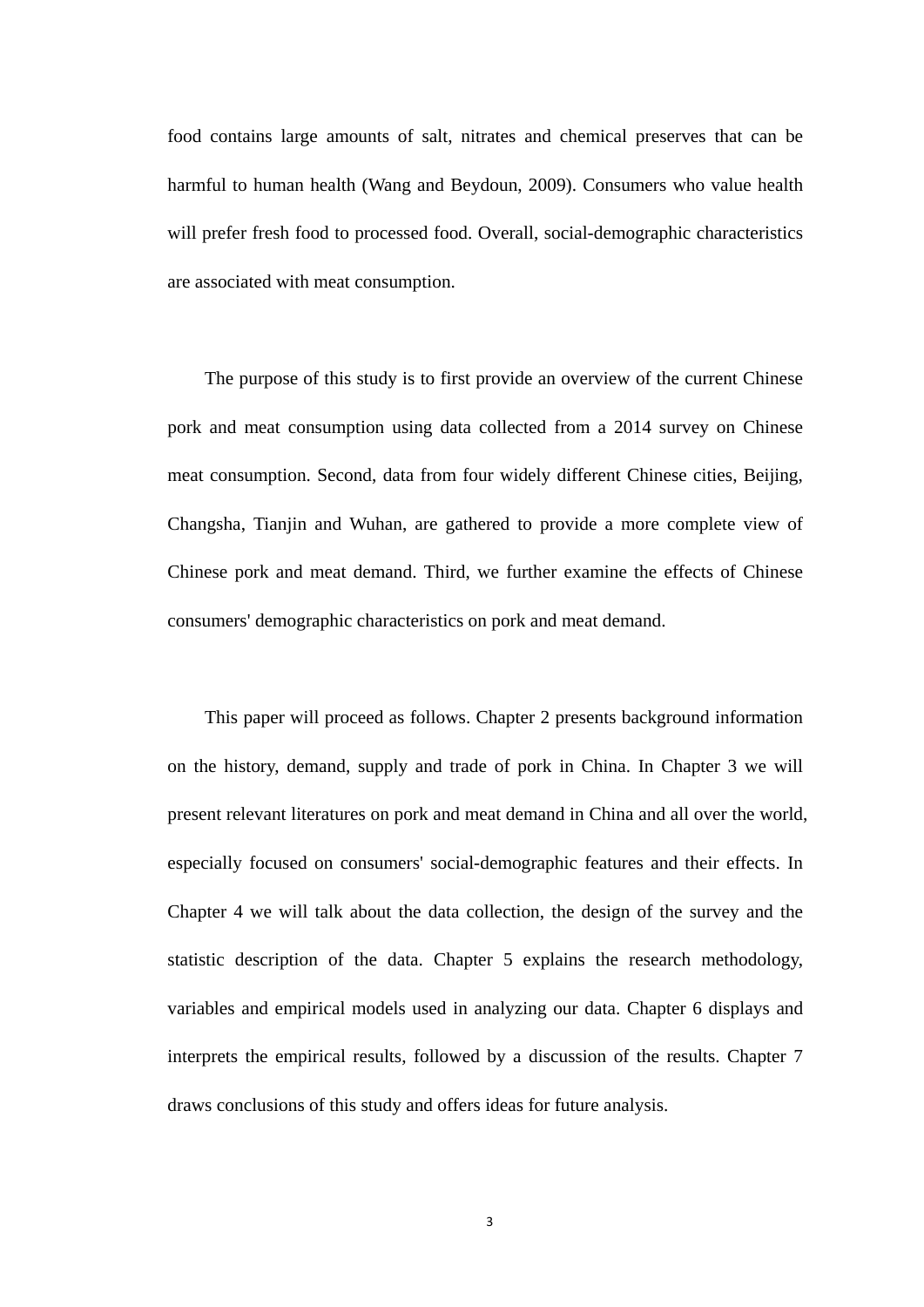#### **CHAPTER 2: BACKGROUND**

#### <span id="page-11-1"></span><span id="page-11-0"></span>**2.1 History of Pork and Pork Demand in China**

Pork has been at the center of Chinese culture, cuisine and family life for thousands of years. Historians believe that 10000 years ago people in China were the first to domesticate wild boars in the world (Bosse *et al.*, 2015). The character for the Chinese word "family" is a pig under a roof, which reflects pigs as the symbol of household wealth. Pigs, as one of the most important family assets, were extremely valued by ancient Chinese families. Moreover, the Pig is one of the 12 signs of the Chinese zodiac. Those who are born in the year of the pig are thought to be diligent, generous and born with luck. In addition, pigs are thought to be a symbol of prosperity, fertility and virility in Chinese culture. There are a number of poems, stories and other art works about them. Miniature clay pigs were found in graves from the Han Dynasty (206BC-220AD). Also, pigs have always been an important part in Chinese traditions of commemoration and festivity for a long time. In the Chung Yeung Festival (a major festival in Chinese culture on the ninth day of Lunar September), male elders would gather at the tomb of their ancestors and slaughter a pig as a symbol of the continuous contribution to their ancestors.

Back in the days of the modern era, almost every rural home once owned a pig. Pigs were so important and common that they werfe even part of the household recycling system. They consumed food waste and their droppings were valued for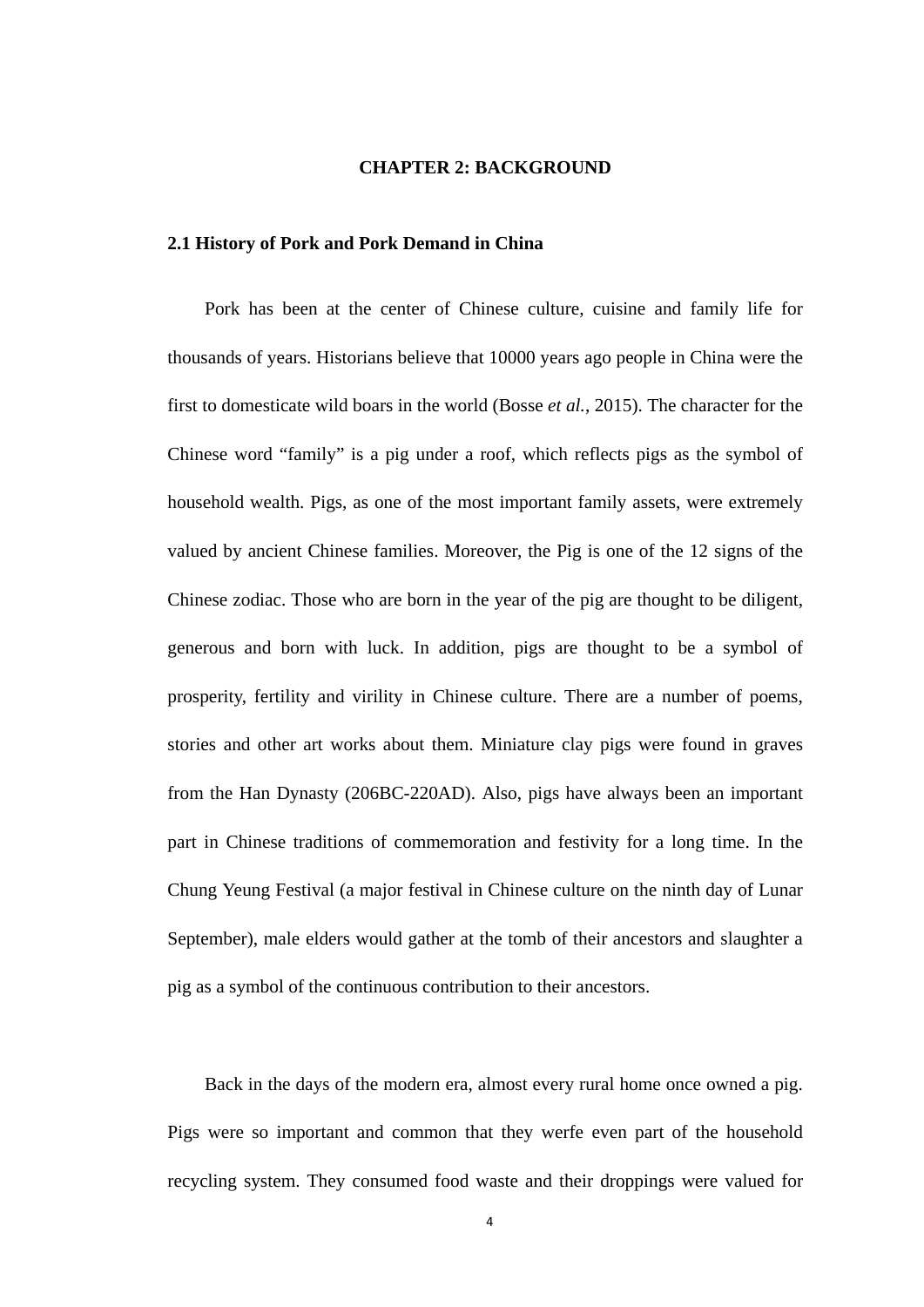fertilizing crops and plants. More importantly, pork has always been central to Chinese cooking recipes, and the Chinese do not waste any part of the pig. Pigs' faces are served whole as a gourmet treat; their feet and tails are very popular and even brains are used for certain meals. From foot to tail, the Chinese eat the whole hog.

For a long time in China's history, pork was a luxury for most people that could only be consumed rarely. Before 1949, the establishment of the People's Republic of China, meat in general was a luxury. Only 3% of Chinese people's annual calorific intake was from meat. After that, meat became even scarcer, especially in the late 50s and early 60s. However, the economic transformation that happened in the late 70s and early 80s changed the situation a lot. Today, the case is totally different. Pork is not a luxury anymore. Instead, Chinese people consume a large amount of pork every day. On average, Chinese people eat 39kg of pork a year (nearly a third of a pig), more than the Americans (who typically prefer beef), and five times more per person today than what they ate in 1979 (Wang, 2006).

But new issues occur. The roaring demand for pork requires a huge amount of domestic feeding crops, such as soy and corn, which China cannot produce. China has to import a large amount of feeding crops to meet the increasing need. At present, about 80% of China's pork output comes from individual households, which are extremely small (Pan, 2002). Because there are millions of small farms that react to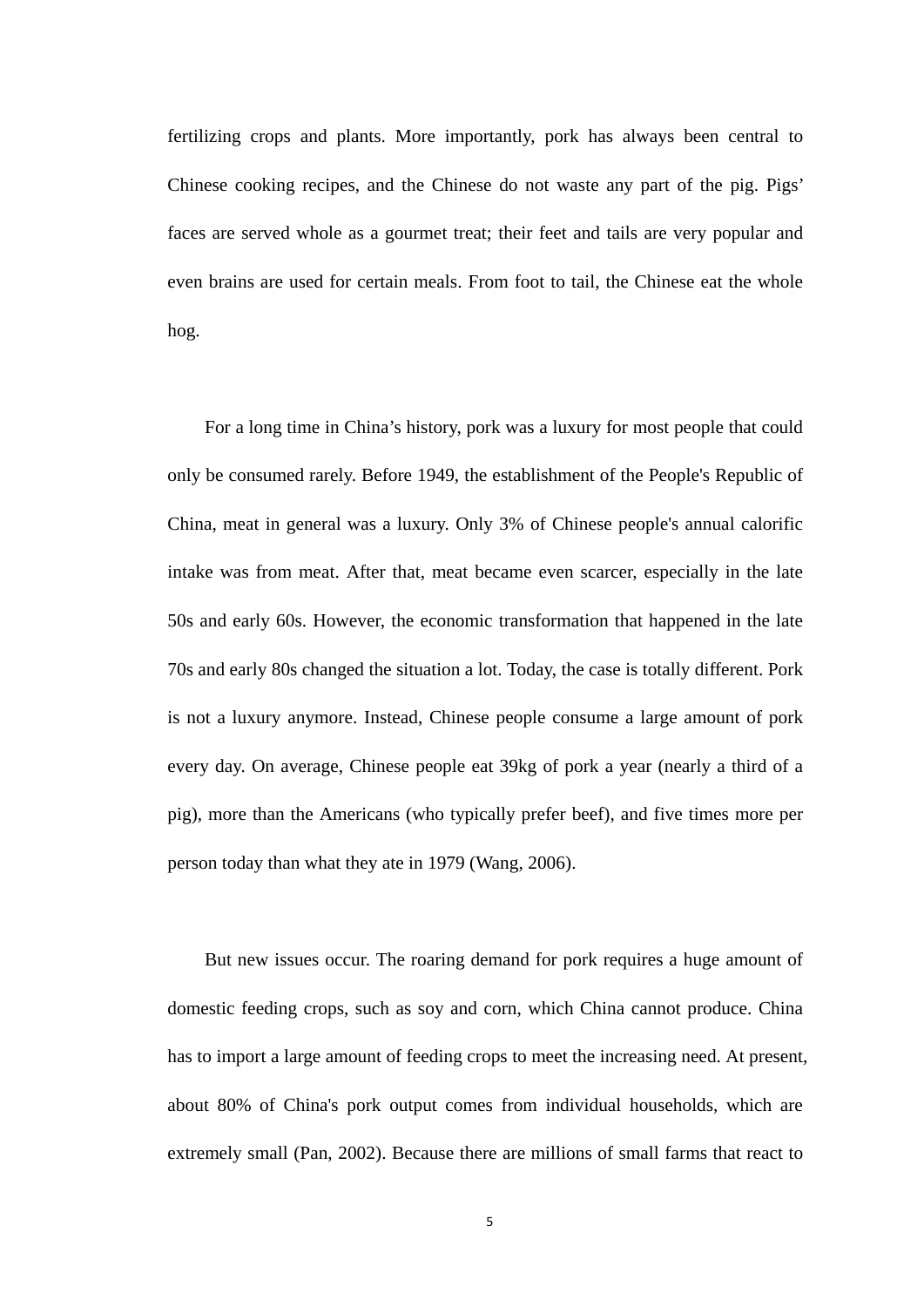free market signals, this hog market is more volatile than that under coordinated arrangements. Also, poor sanitary and pork safety problems cannot be ignored. For example, animal disease is usually a problem of individual household hog farming, which would cause human health problem if not treated. Feed pollutions such as pesticide residues and microbial contamination are also possible pork safety problems.

#### <span id="page-13-0"></span>**2.2 Live Pig and Pork Production in China**

For a long time, China has been the largest live pig and pork producing country in the world. About 48-50% of the world's live pigs are grown in China (Wang, 2006). In 2014, the total meat production was 87 million tons, increasing 3.34 million tons from 2013. Specifically, the pork production was 56.7 million tons, increasing 1.78 million tons, or 3.2%, from 2013. In Figure 2.1, from 1980 to 2014, the pork production constantly increased, while in 2007 there was a major decrease in pork production. The decrease of production in 2007 was not only due to the outbreak of blue ear disease, but also to the low price caused by oversupply in fall 2005 to fall 2006 (Zhang, 2008).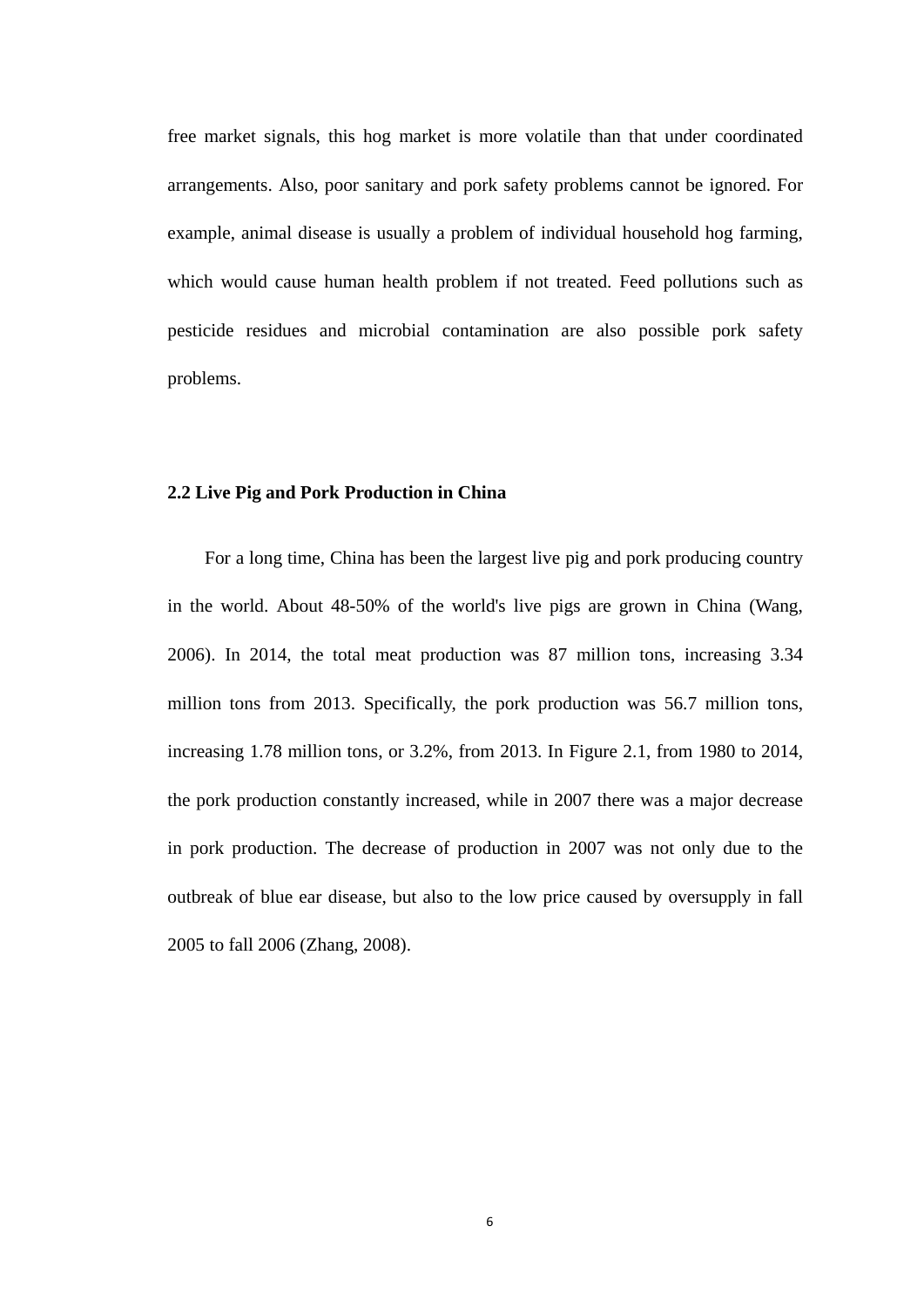

<span id="page-14-0"></span>**Figure 2.1 1980-2014 China's pork production**

Sources: 2015 China Statistical Yearbook; Data in year 1980 and 1990 is based on Wang (2005)

Table 2.1 shows that in 2014, China had 465.8 million pigs on farms and slaughtered 735 million pigs. In 1990, about 310 million pigs were slaughtered from a 336 million national population of pigs (Wang, 2005). Table 2.2 shows that from 1990 to 2004, the percentage of the percentage of China's pork production to the world's total pork production has increased from 33.6% to 48.6%; the percentage of the world's pork production in China has increased from 32.6 to 47.6%. These data indicate that China's pork productivity increased drastically in the last 25 years.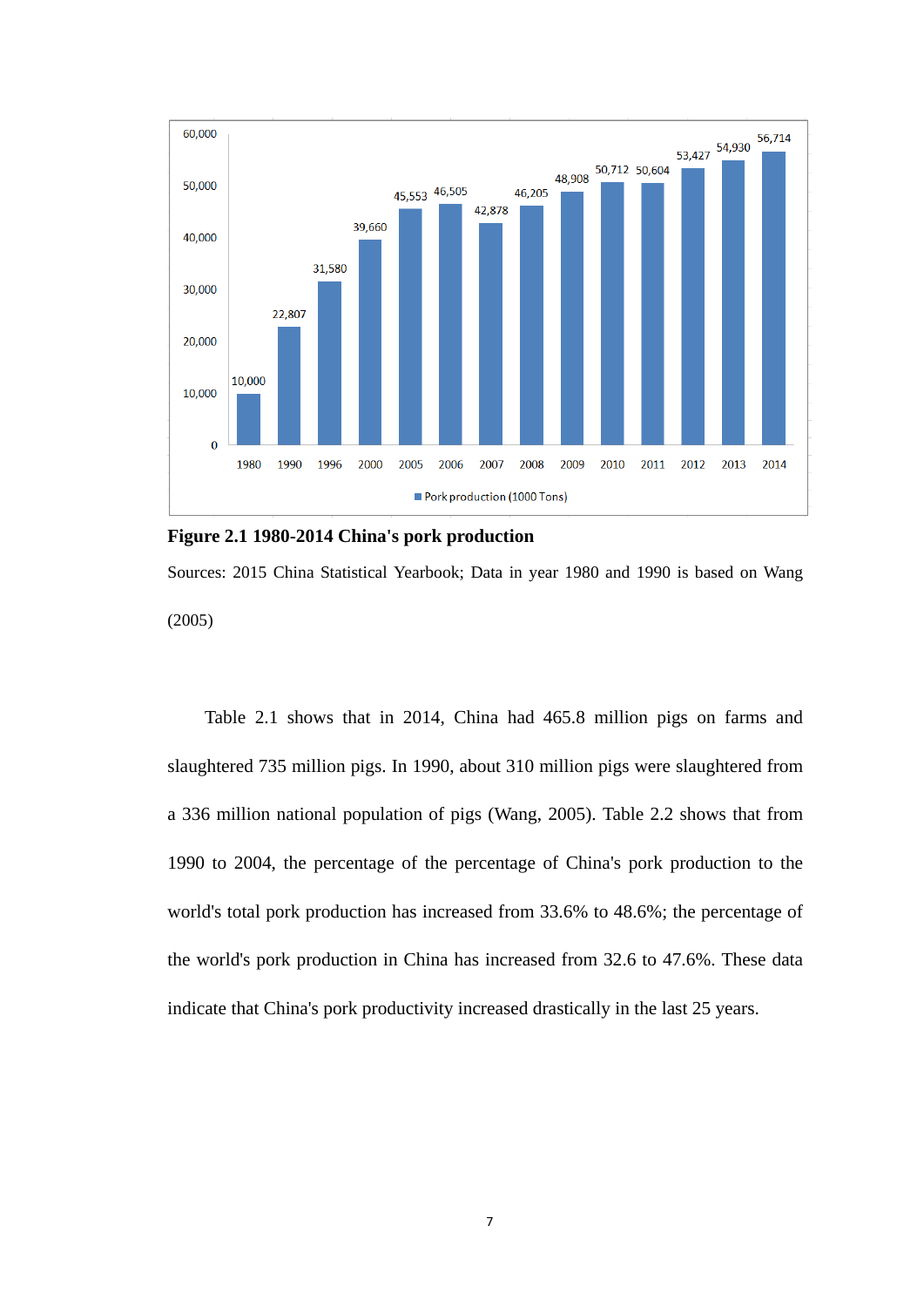| <b>Year</b> | <b>Stock (1000)</b><br>head) | <b>Slaughter</b><br>$(1000 \text{ head})$ | <b>Pork</b><br>production<br>$(1000$ Tons) |        | Pork/stock<br>pig (kg/y) |
|-------------|------------------------------|-------------------------------------------|--------------------------------------------|--------|--------------------------|
| 1980        | 300,000                      | 139,860                                   | 10,000                                     | 46.62  | 33.3                     |
| 1990        | 336,240                      | 309,969                                   | 22,807                                     | 92.19  | 67.8                     |
| 1996        | 362,836                      | 412,252                                   | 31,580                                     | 113.62 | 87.0                     |
| 2000        | 416,336                      | 518,623                                   | 39,660                                     | 124.57 | 95.3                     |
| 2005        | 433,191                      | 603,674                                   | 45,553                                     | 139.36 | 105.2                    |
| 2006        | 418,504                      | 612,073                                   | 46,505                                     | 146.25 | 111.1                    |
| 2007        | 439,895                      | 565,083                                   | 42,878                                     | 128.46 | 97.5                     |
| 2008        | 462,913                      | 610,166                                   | 46,205                                     | 131.81 | 99.8                     |
| 2009        | 469,960                      | 645,386                                   | 48,908                                     | 137.33 | 104.1                    |
| 2010        | 464,600                      | 666,864                                   | 50,712                                     | 143.54 | 109.2                    |
| 2011        | 468,627                      | 663,261                                   | 50,604                                     | 141.53 | 108.0                    |
| 2012        | 475,922                      | 697,895                                   | 53,427                                     | 146.64 | 112.3                    |
| 2013        | 474,113                      | 715,573                                   | 54,930                                     | 150.93 | 115.9                    |
| 2014        | 465,827                      | 735,104                                   | 56,714                                     | 157.81 | 121.7                    |

# <span id="page-15-0"></span>**Table 2.1 Change in pig productivity from 1980-2014**

Sources: 2015 China Statistical Yearbook; Data in year 1980 and 1990 is based on Wang (2005)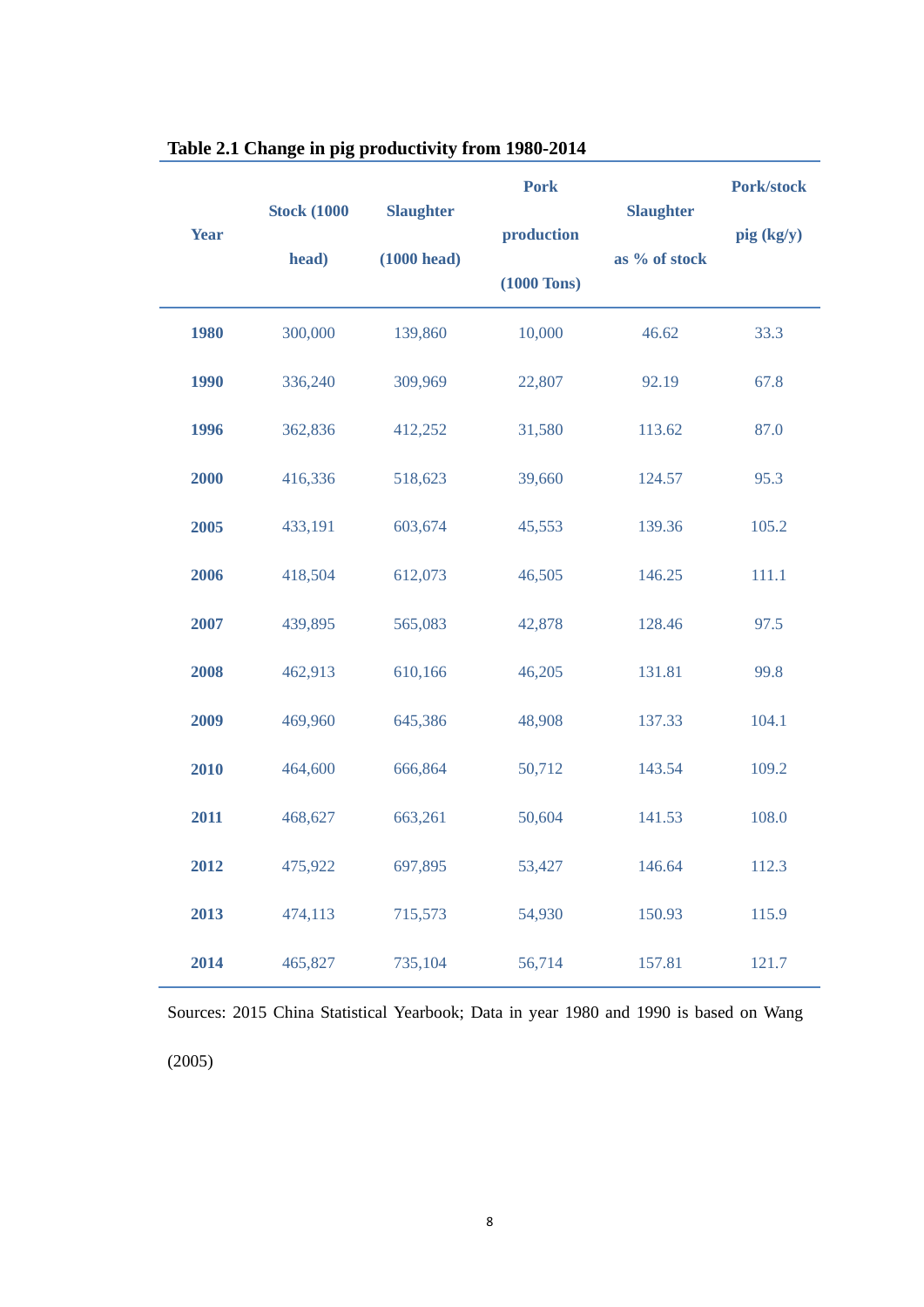| <b>Year</b> | Pig slaughter $(\% )$ | Pork production $(\% )$ | Pig stock on farms $(\% )$ |
|-------------|-----------------------|-------------------------|----------------------------|
| <b>1990</b> | 33.6                  | 32.6                    | 42.3                       |
| 1998        | 46.2                  | 46.1                    | 44.3                       |
| <b>2000</b> | 44.9                  | 45.0                    | 46.3                       |
| 2004        | 48.6                  | 47.6                    | 49.4                       |

<span id="page-16-0"></span>**Table 2.2 The percentage of China's pork product to world production**

Wang (2001) divided China into 4 key pig-producing regions: Yangzi River Region (Anhui, Zhejiang, Jiangsu, Jiangxi, Hunan, Chongqing, Sichuan, and Guizhou provinces) with 43.8% of China's national pork production; Northern China Region (Hebei, Henan, and Shandong provinces) with 21.6% of national pork production; Northeast region (Heilongjiang, Jilin, and Liaoning provinces) with 6.3% of national pork production; Southeastern coast region (Guangdong, Fujian, Yunnan, and Hainan provinces) with 13.2% of national production. The Yangzi River and Northern China regions are the two most important pork producing and distributing areas in China. Figure 2.2 shows that, in 2014, Sichuan, Henan, Hunan, Shandong, Hubei, Yunnan, Guangdong, and Hebei were the eight leading provinces in pork production, contributing to 54% of the national production.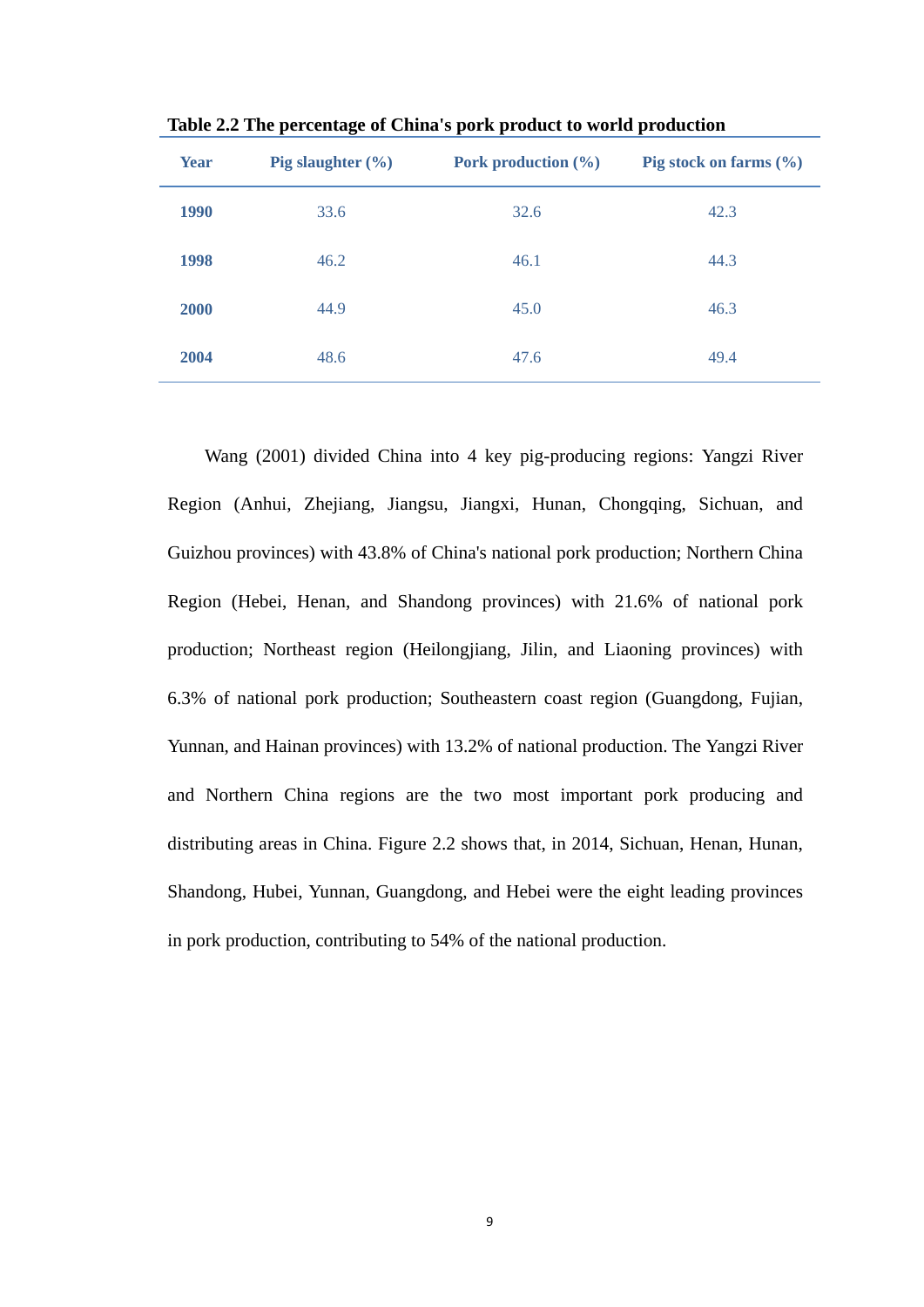

<span id="page-17-1"></span>**Figure 2.2 The percentage of provinces' to national pork production in 2014** Source: 2015 China Statistical Yearbook

#### <span id="page-17-0"></span>**2.3 Pork Consumption in China**

China reached profound and lasting economic growth in the last 3 decades; Chinese people's income and living standard have been improved significantly. Data from the National Bureau of Statistics of China shows that the Per Capita Disposable Income of Urban Households increased by 11.46 times between 1978 and 2012, and the increase in the Per Capita Disposable Income of Rural Households is even larger in the same time period. The Engle Coefficient (i.e., food expenditure as a proportion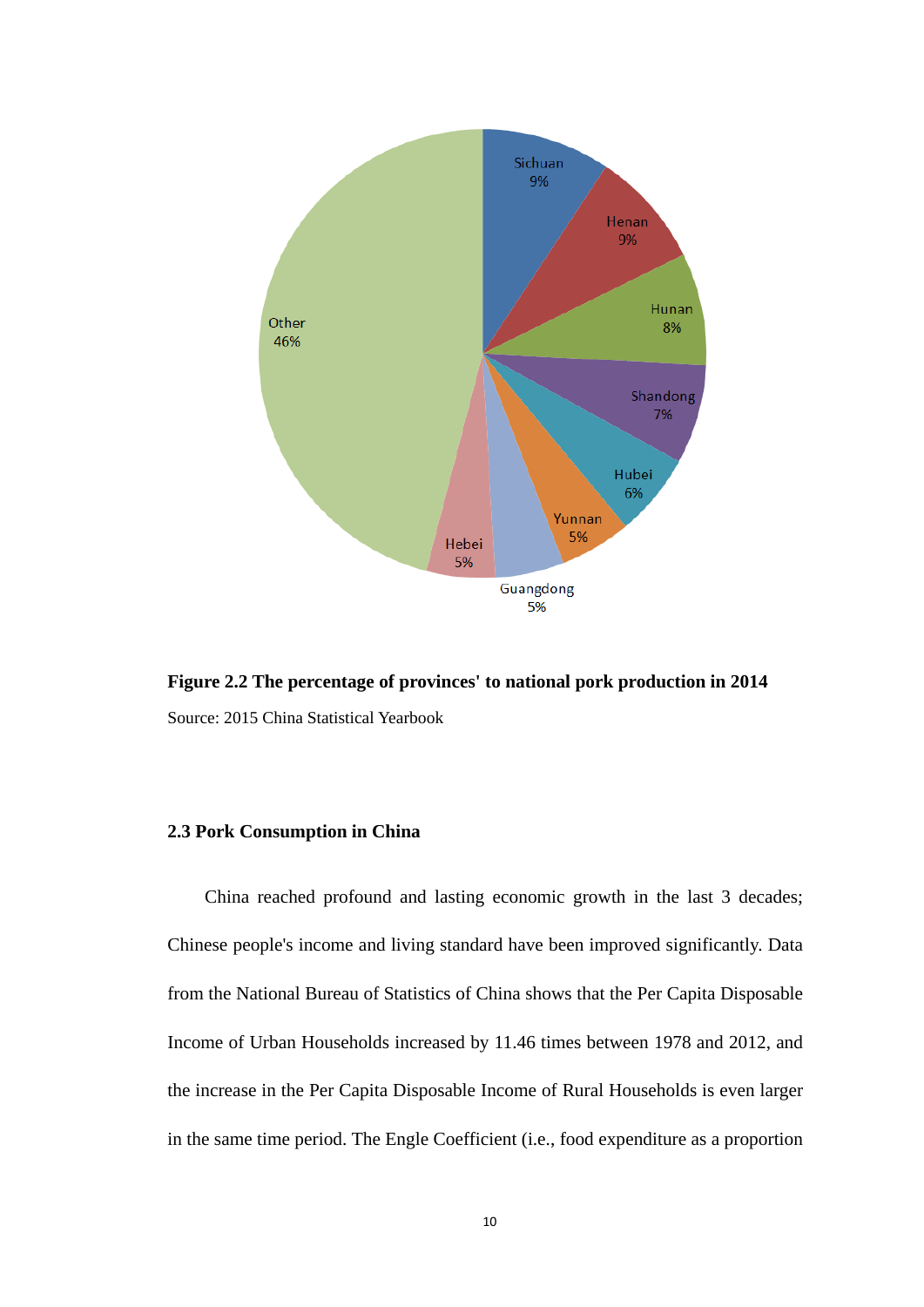of total household spending) of Urban Households (%) decreased from 57.5 to 36.2 during 1978 to 2012; the Engle Coefficient of Rural Households (%) decreased from 67.7 to 39.3 during the same time period (Figure 2.3).



<span id="page-18-0"></span>**Figure 2.3 1978-2012 the Engle coefficients of urban and rural households (%) in China**

Source: China Statistical Yearbook

The increase in income and living standard has resulted in changes to Chinese people's lifestyle and dietary patterns. The proportion of grains is decreasing while animal protein is increasing. Figure 2.4 shows that, pork, as Chinese people's favorite meat, has an overall increasing trend in consumption. While the market share of other meat is rising, pork is still the leading meat in China. Table 2.3 shows that Chinese consumers are so fond of pork that it keeps taking up more than half of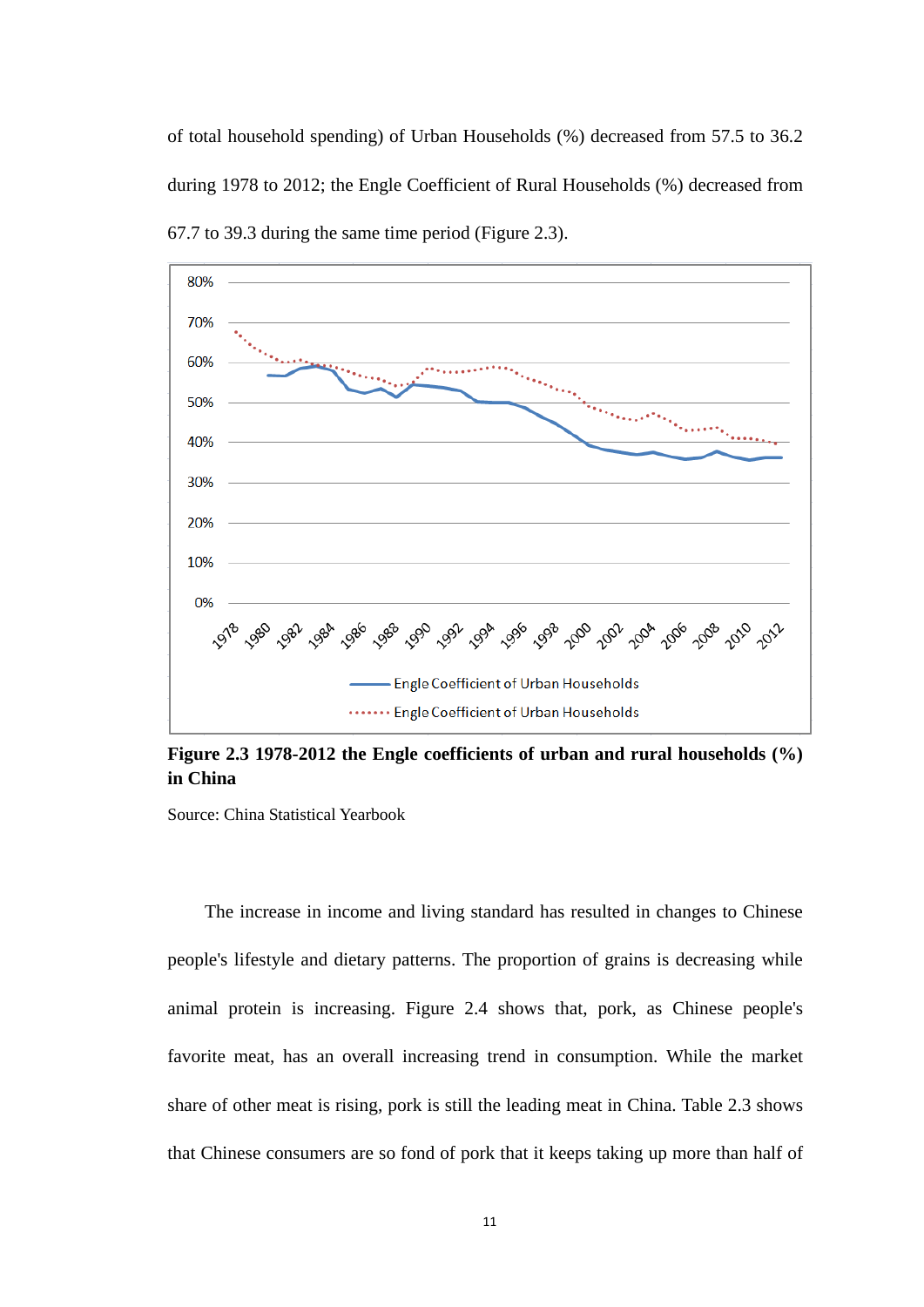Chinese people's meat intake.



## <span id="page-19-1"></span>**Figure 2.4 1990-2012 per capita annual pork consumption of urban and rural**

#### **households in China**

Source: 2013 China Statistical Yearbook

# <span id="page-19-0"></span>**Table 2.3 Pork output and its share in total meat (1000 tons) in China**

| <b>Year</b> | <b>Total meat</b> | <b>Pork meat</b> | Pork share in total meat |
|-------------|-------------------|------------------|--------------------------|
| 1996        | 45,840            | 31,580           | 68.9%                    |
| 1997        | 52,688            | 35,963           | 68.3%                    |
| 1998        | 57,238            | 38,837           | 67.9%                    |
| 1999        | 58,207            | 38,907           | 66.8%                    |
| <b>2000</b> | 61,246            | 40,314           | 65.8%                    |

Source: China Statistical Yearbook, various issues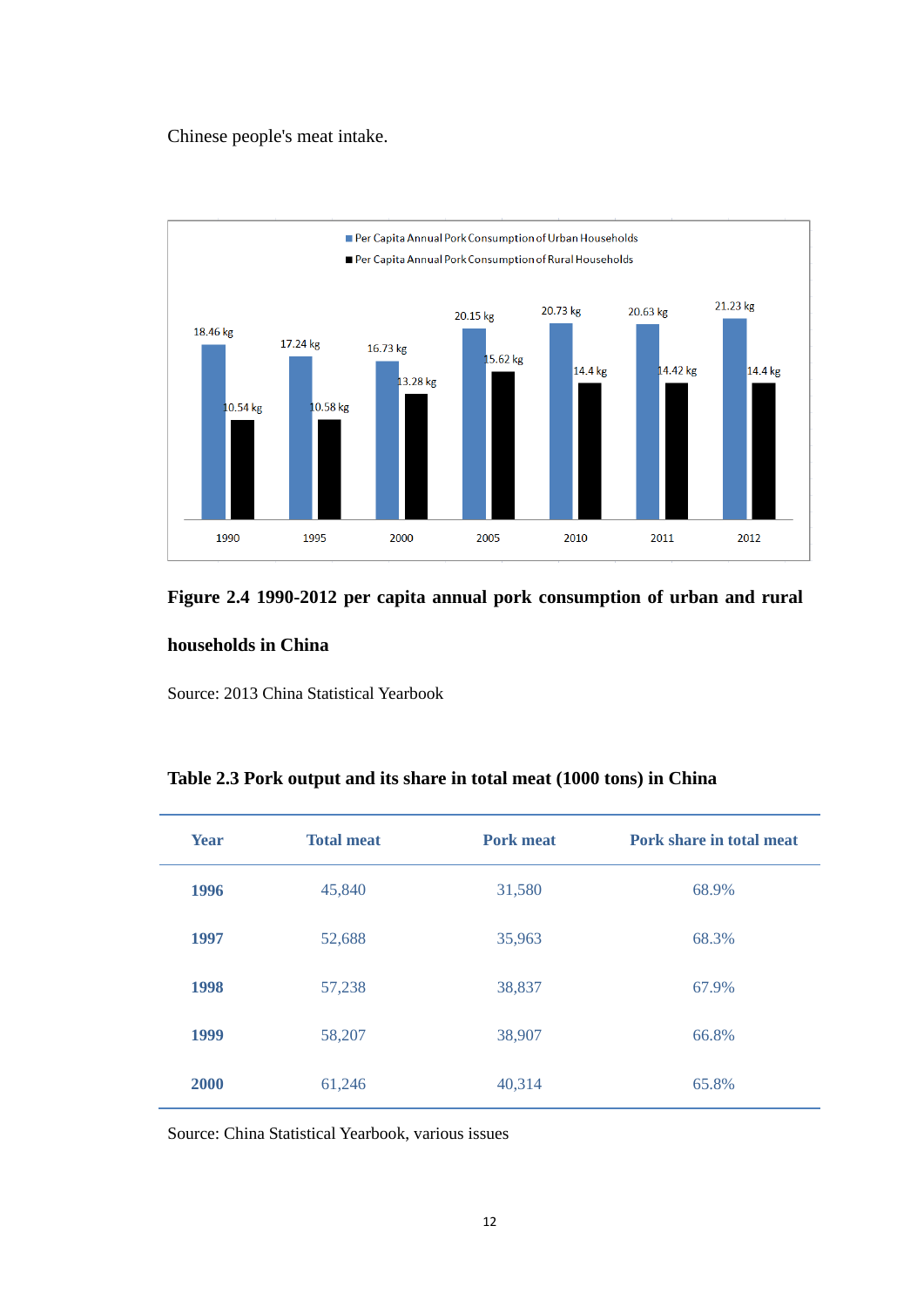Chinese consumers' preference for pork is highly complementary to that of the U.S. consumers (Amponsah, 2003). Chinese consumers tend to discount those premium cuts (loins and tenderloins) most in demand in the U.S. market, and prefer small pieces of strong-tasting variety meats (stomach, tongue, kidney and so on) that are less desired by the Americans. For instance, the ratio of pork tongue price to loin price in China is 135% while the same ratio in the United States is only 41% (Table 2.4). Hence, both Chinese and U.S. consumers will benefit from lower pork price if the U.S. export variety meat to China.

| <b>Pork product</b>                  | <b>China</b><br>price<br>\$/lb. | <b>Ratio of product price</b><br>to loin price in China | <b>U.S. price</b><br>\$/lb. | <b>Ratio of product price</b><br>to loin price in U.S. |
|--------------------------------------|---------------------------------|---------------------------------------------------------|-----------------------------|--------------------------------------------------------|
| Loin                                 | 1.20                            | 1.00                                                    | 1.32                        | 1.00                                                   |
| Lung                                 | 0.24                            | 0.20                                                    | 0.03                        | 0.02                                                   |
| <b>Stomach</b>                       | 2.16                            | 1.50                                                    | 0.54                        | 0.40                                                   |
| <b>Kidney</b>                        | 1.56                            | 1.30                                                    | 0.17                        | 0.13                                                   |
| <b>Lark</b>                          | 0.72                            | 0.60                                                    | 0.25                        | 0.19                                                   |
| <b>Feet</b>                          | 0.87                            | 0.72                                                    | 0.20                        | 0.15                                                   |
| <b>Boneless Butt</b>                 | 1.20                            | 1.00                                                    | 0.81                        | 0.61                                                   |
| Ham                                  | 1.27                            | 1.06                                                    | 0.84                        | 0.63                                                   |
| <b>Tongue</b>                        | 1.61                            | 1.35                                                    | 0.55                        | 0.41                                                   |
| <b>Small Intestine</b>               | 0.70                            | 0.50                                                    | N/A                         | N/A                                                    |
| <b>Large Intestine</b>               | 0.38                            | 0.31                                                    | N/A                         | N/A                                                    |
| <b>Nape of Neck</b><br>(incl. bones) | 1.32                            | 1.10                                                    | 0.10                        | 0.07                                                   |
| <b>Head Mask</b>                     | 0.33                            | 0.28                                                    | N/A                         | N/A                                                    |

<span id="page-20-0"></span>**Table 2.4 Price comparison for pork cuts and variety meats in China and the U.S.**

Source: Hayes (1997)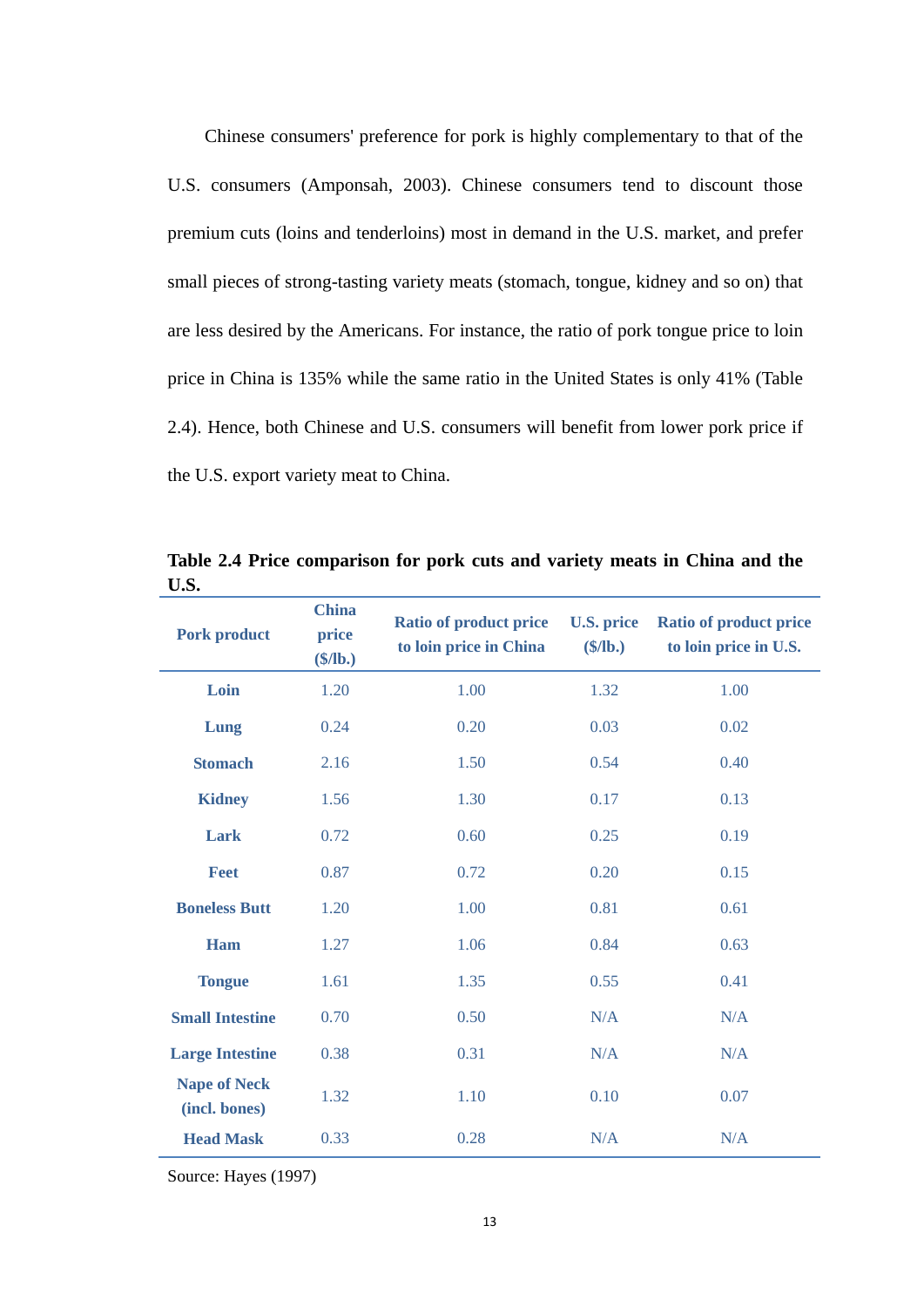#### <span id="page-21-0"></span>**2.4 China's Pork Trade**

China is the largest consumer and producer in the world, and highly self-sufficient. Thus, China's pork trade is not in a large scale. Before 2006, China was a net pork exporter, with an importing amount of 200-300 thousand tons.

However, in recent years, Chinese pork imports increased. The reason is that Chinese pork prices have significant fluctuations. In 2007, the blue ear disease led to great decrease in pork production, and the pork price increased, boosting the pork trade with other countries. In that year, China imported 436.2 thousand tons of pork, and continued to increase for the following years (Table 2.5). It is worth noting that, in 2009, the pork import had a major decrease. That is because, at that time, there was a break out of H1N1 pig flu in the United States, Canada and Mexico, and China suspended the importing from the United States.

Although China's pork import is constantly increasing, the imported pork only make up for a small portion of the total national pork consumption. The percentage of imported pork to the total national pork amount is only 2.54% in 2013 (Table 2.5).

<span id="page-21-1"></span>**Table 2.5 The percentage of imported pork to national pork consumption 2007-2013**

| <b>Year</b>                                               | 2007    | 2008    | 2009    | 2010    | 2011    | 2012    | 2013    |
|-----------------------------------------------------------|---------|---------|---------|---------|---------|---------|---------|
| <b>Imported pork</b>                                      | 43.62   | 91.20   | 52.90   | 90.40   | 134.98  | 135.90  | 139.50  |
| <b>Total pork</b><br>consumption                          | 4287.82 | 4610.50 | 4890.76 | 5071.24 | 5060.43 | 5342.70 | 5493.03 |
| <b>Percentage of</b><br>imported to total $(\frac{9}{6})$ | 1.02    | 197     | 1.08    | 1.78    | 2.67    | 2.54    | 2.54    |

Source: China Customs Yearbook, various issues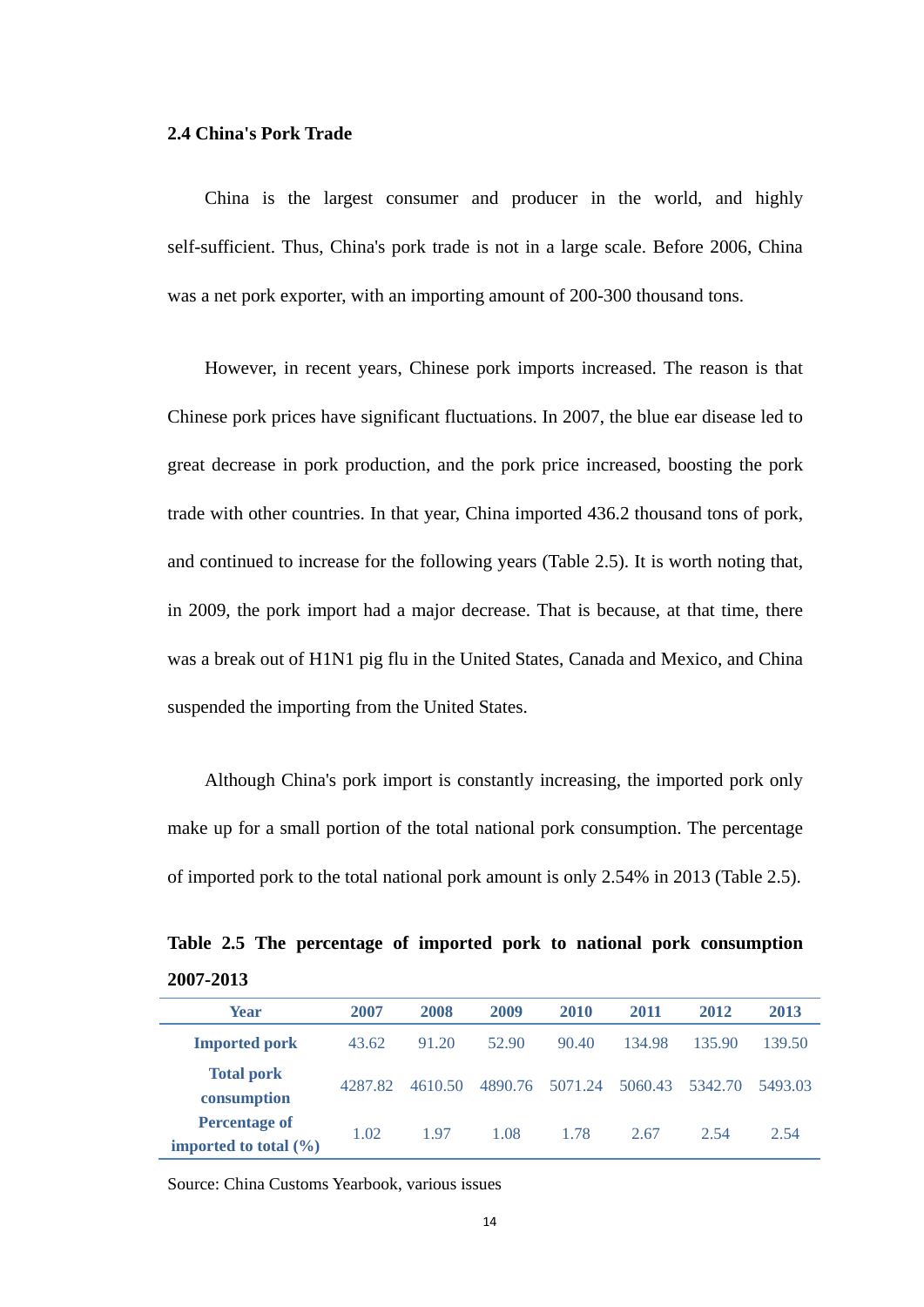China's pork importing sources are highly concentrated. From 2011 to 2014, on average, the top 3 importing sources were the United States, Denmark and Germany (Table 2.6). Among the top 3 sources, the U.S. contributed to the market far more than the other two countries. Nevertheless, we can tell that there's a trend of source diversification since the amount from countries other than the five major sources increased a lot, from 1.5% to 11.8%. This diversification is helpful for the stability of China's pork importing.

| <b>Source Country</b> | 2011 | 2012 | 2013 | $2014$ (Jan. to Aug.) | <b>Average</b> |
|-----------------------|------|------|------|-----------------------|----------------|
| U.S.                  | 59.3 | 43.4 | 27.6 | 33.1                  | 40.9           |
| <b>Denmark</b>        | 15.5 | 16.2 | 17.7 | 19.4                  | 17.2           |
| <b>Germany</b>        | 3.8  | 11.5 | 17.1 | 11.3                  | 10.9           |
| <b>Canada</b>         | 9.3  | 9.9  | 12.5 | 8,9                   | 10.1           |
| <b>Spain</b>          | 5.7  | 7.9  | 9.5  | 9.4                   | 8.1            |
| <b>France</b>         | 5.0  | 4.4  | 6.3  | 6.1                   | 5.5            |
| <b>Others</b>         | 1.5  | 6.7  | 9.3  | 11.8                  | 7.3            |
| <b>Total</b>          | 100  | 100  | 100  | 100                   | 100            |

<span id="page-22-1"></span>**Table 2.6 Sources of imported pork products in China (%)**

<span id="page-22-0"></span>Source: China Customs Yearbook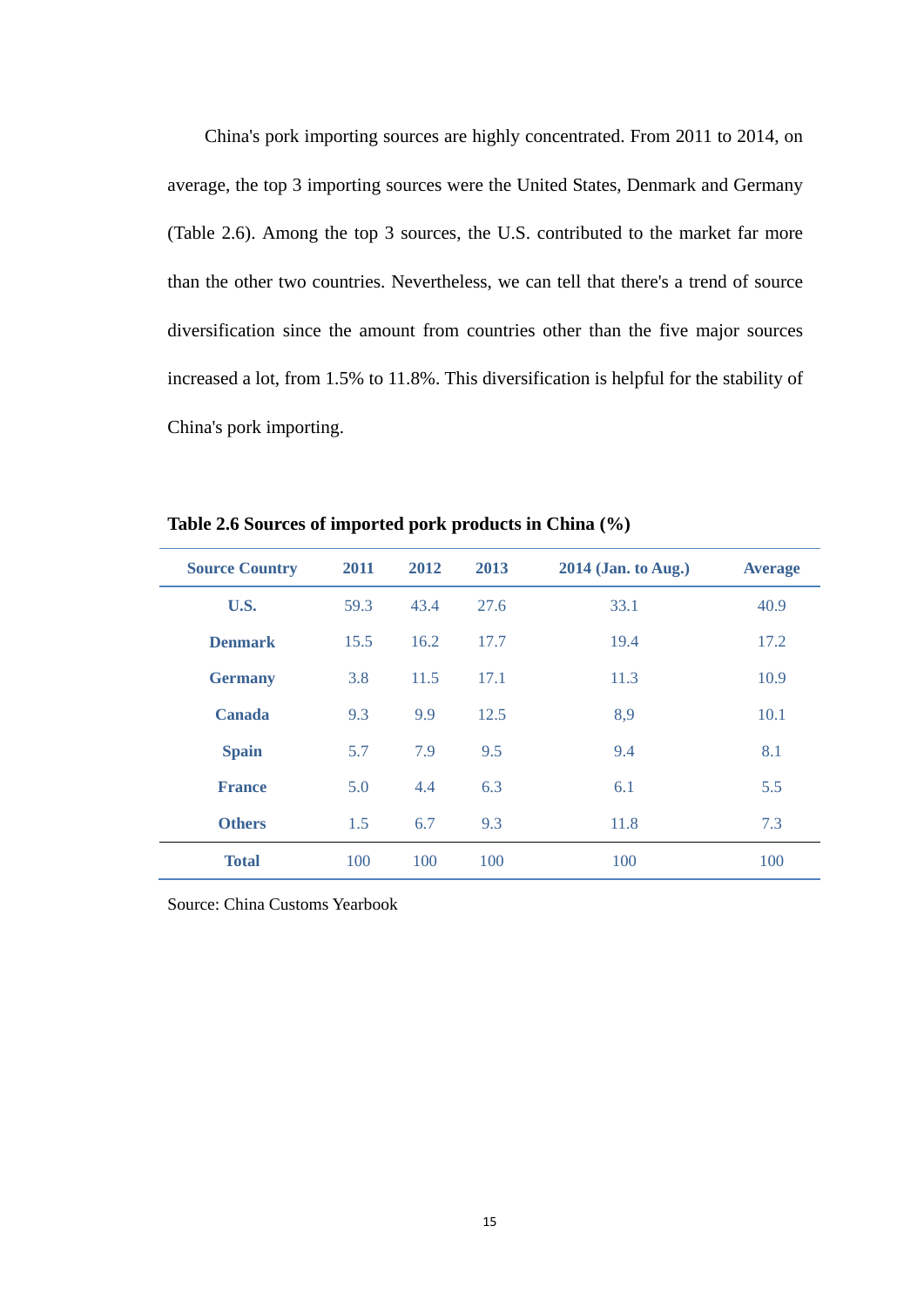#### **CHAPTER 3 LITERATURE REVIEW**

#### <span id="page-23-0"></span>**3.1 Role of Pork Production in China**

Pork is the main meat product consumed and produced by the Chinese. Although the share of pork in total meat consumption has been steadily declining since the 1980s, it still exceeds 60% of total meat consumption. In this context, some recent studies are particularly concerned with Chinese pork production.

Traditional small-scale pig free-range methods are shrinking while large-scale pig farms are booming. According to a study by Yu and Abler (2014), the proportion of free-range hog production was 85% in 1991 but dropped to 48% in 2009. About half of the pork was still produced in China by small-scale backyard farmers in 2009.

Tian *et al.* (2015) studied the efficiency of pig production in rural areas. They investigated the technical efficiency of Chinese hogs and their determinants, using data from a 2004 to 2010 household survey by the Research Center for Rural Economy (RCRE).They found that the average technical efficiency of pig production in China was 59%. More importantly, large-scale and professional farmers have higher technical efficiency than other farmers. Eastern China's pork production technical efficiency is higher than those of the central and western regions. The total factor productivity (TFP) of farmer pork production decreased by 20.6% from 2004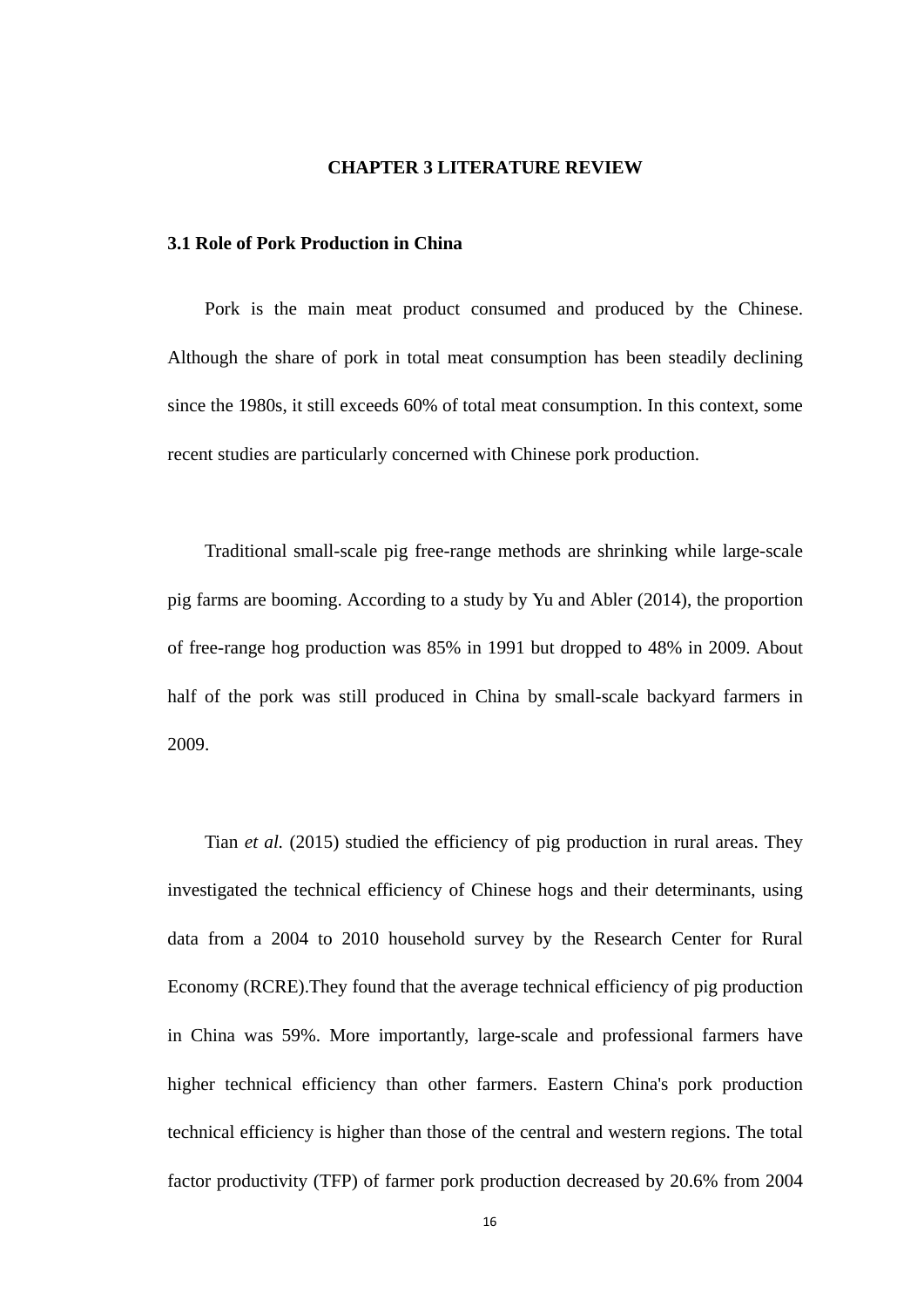to 2010; this was mainly due to negative technological changes, because there was no substantial change in scale efficiency and technical efficiency. The study also pointed out that the technical efficiency of hog production in China could be raised by 40% through methods of specialization, education, and technology spillovers from the eastern region to the central and western regions.

Zhou *et al.* (2015) used provincial aggregated data to study the environmental efficiency and technical efficiency of pig production in China. The study found that feed was the most efficient input factor, with a yield elasticity of 0.55, well above other inputs such as capital and labor. As for environmental factors, the output elasticity coefficient of nitrogen is 0.29 on average. Hog production scale elasticity is slightly larger than 1, that is, the scale of hog production is increasing returns to scale.

#### <span id="page-24-0"></span>**3.2 Literature of Pork Consumption in China**

Previous studies provide evidence that income, regions, and living in urban or rural area affect pork consumption in China. Data from Li and Zhang (2001) suggested that pork consumption by urban residents was higher than that if rural residents, with a ratio of 1.6:1.The growth of domestic pork consumption was due to an increase in urban resident consumption. Pork demand has also grown in the rural areas as the economy and living standard has improved. The increase in pork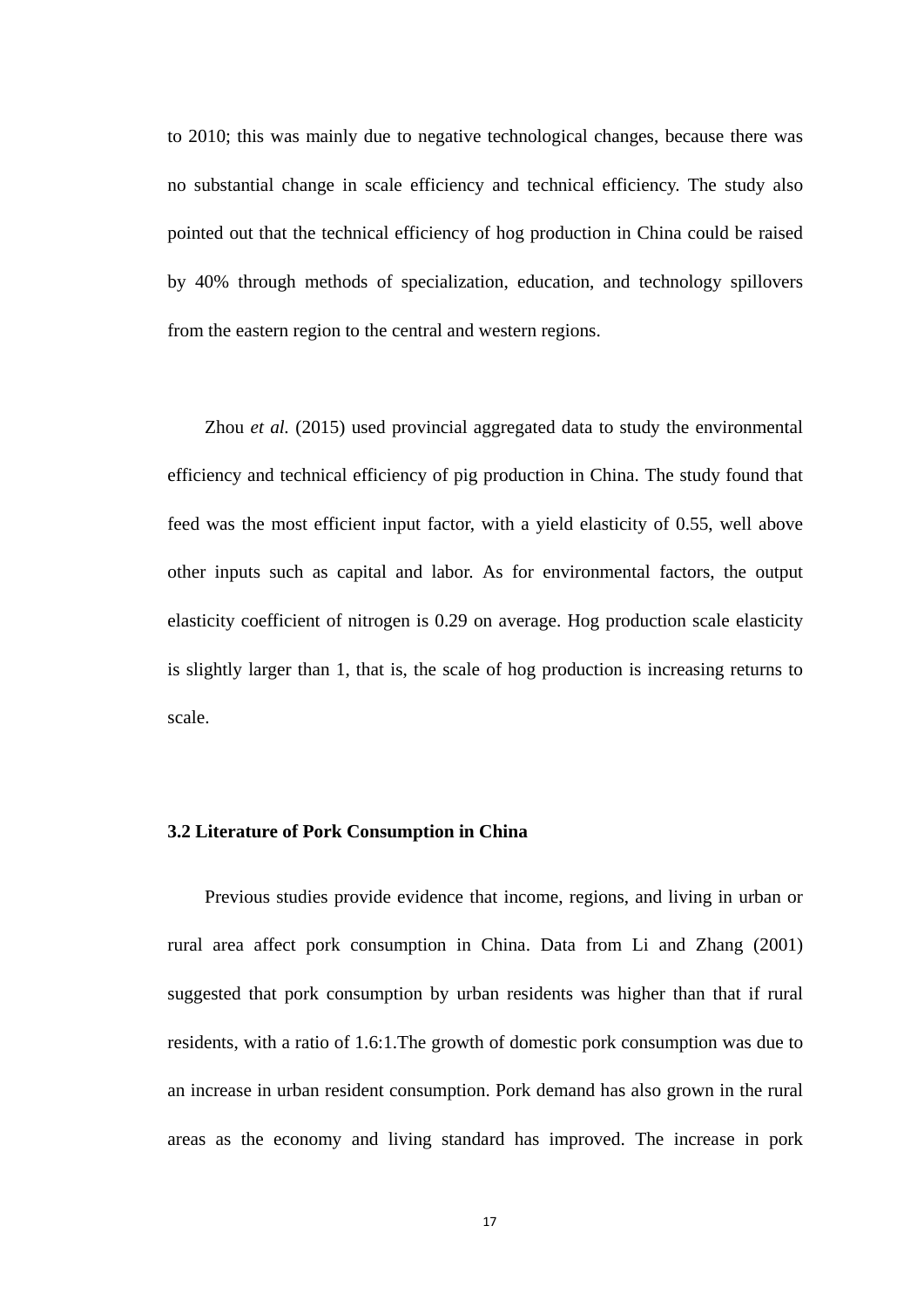consumption was observed in the urban areas where rural workers have migrated to find jobs.

Disparity in incomes is a growing issue because economic development is uneven among the eastern and western regions in China.

Pan and Kinsey (2002) divided Chinese pork consumers into three groups: 1) consuming at a low level due to a lack of both supply and purchasing power (consumers in rural area); 2) meeting basic requirements for pork and consuming in a traditional way (low and middle class consumers); and 3) looking for brand and premium pork products (upper class and white-collar workers).

According to research conducted by Wang *et al.* (2014), the determinants of pork consumption in urban western China and the different consumption patterns across income strata were investigated with respect to income elasticity and price elasticity of demand. The paper proposes that consumers' decisions to purchase pork rely on both non-economic and economic factors. Accordingly, there's a large difference among the factors that determine the consumers' decision of how much pork to buy across the three income strata. As the results indicate, the income elasticity for low-income households is higher than those of middle-income and high-income households.

Previous studies suggest a trend in pork consumption that Chinese consumers' attitude has changed from demanding quantity to prioritizing quality and safety.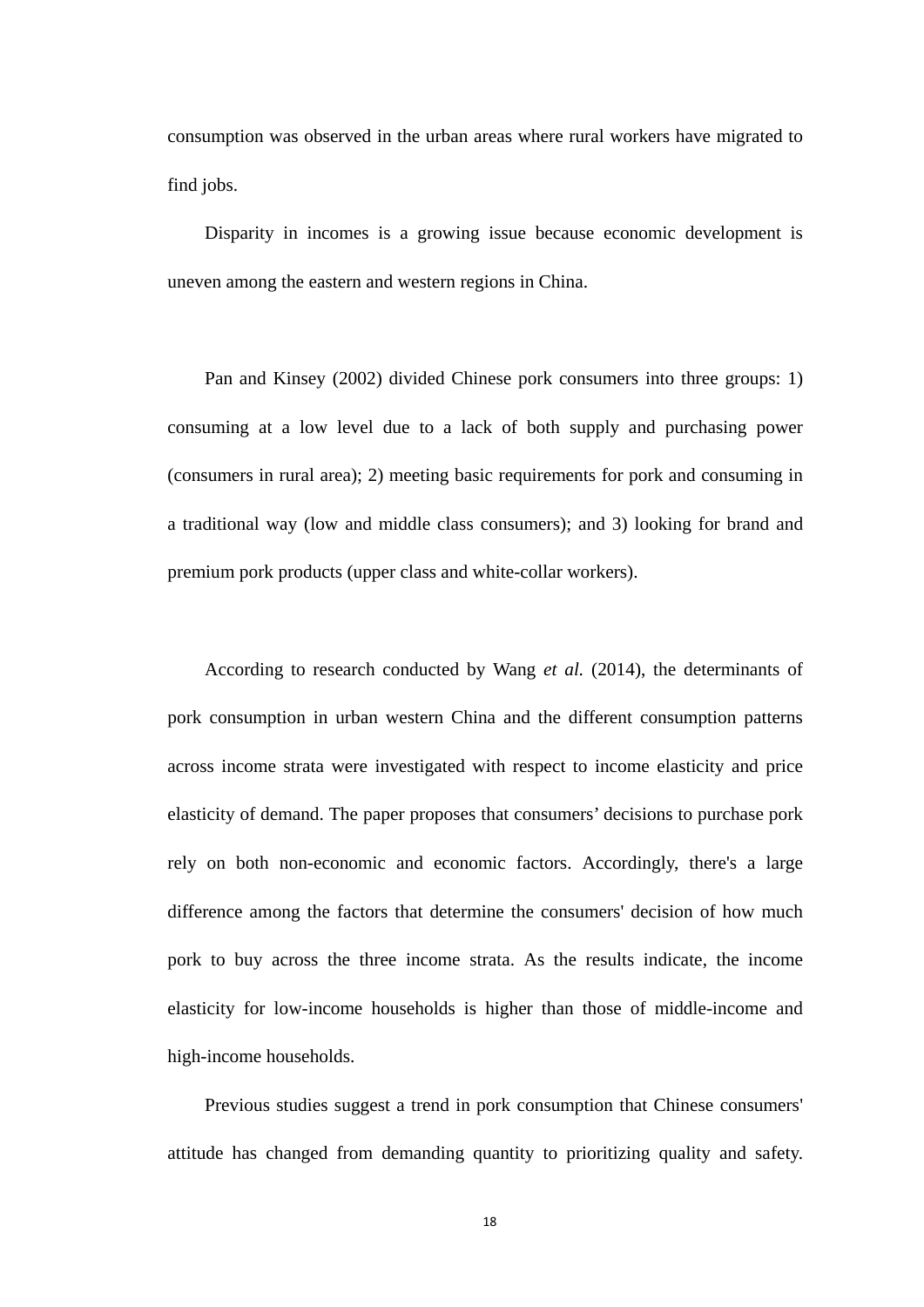Ortega *et al.* (2009) provided an assessment and measurement of consumers' preferences as well as their attitudes toward imported pork in urban China. According to a survey conducted in 2008, estimated LOGIT models reveal that certain factors such as individuals' age, shopping location, and food safety concerns can significantly influence their willingness to pay for U.S. pork. Moreover, other factors affecting consumers' purchasing behavior of western-style pork cuts versus traditional Chinese cuts are also assessed. Consumers' previous lean-meat additive scare and a lack of confidence in the Chinese food inspection system count for their safety concerns for pork consumption.

Wang *et al.* (2010) did a research based on the data of a consumer survey in Jilin province. This paper analyzed consumers' perceptions of pork quality and safety, their willingness to pay for quality and safety pork, and used quantitative analysis to analyze consumers' purchasing quality pork and its influencing factors. The results showed that consumers' perception of pork quality and safety was relatively low, and the premium paid by consumers to high quality and safe pork was not high. Wang *et al.* (2010) also claimed that consumers' choice for purchasing high quality and safe pork is mainly affected by pork quality, consumers' safety concerns, as well as their education.

Liu *et al.* (2012) did a survey on Beijing pork consumers. The survey found that the "Clenbuterol-tainted pork" incident has an impact on pork consumption. Even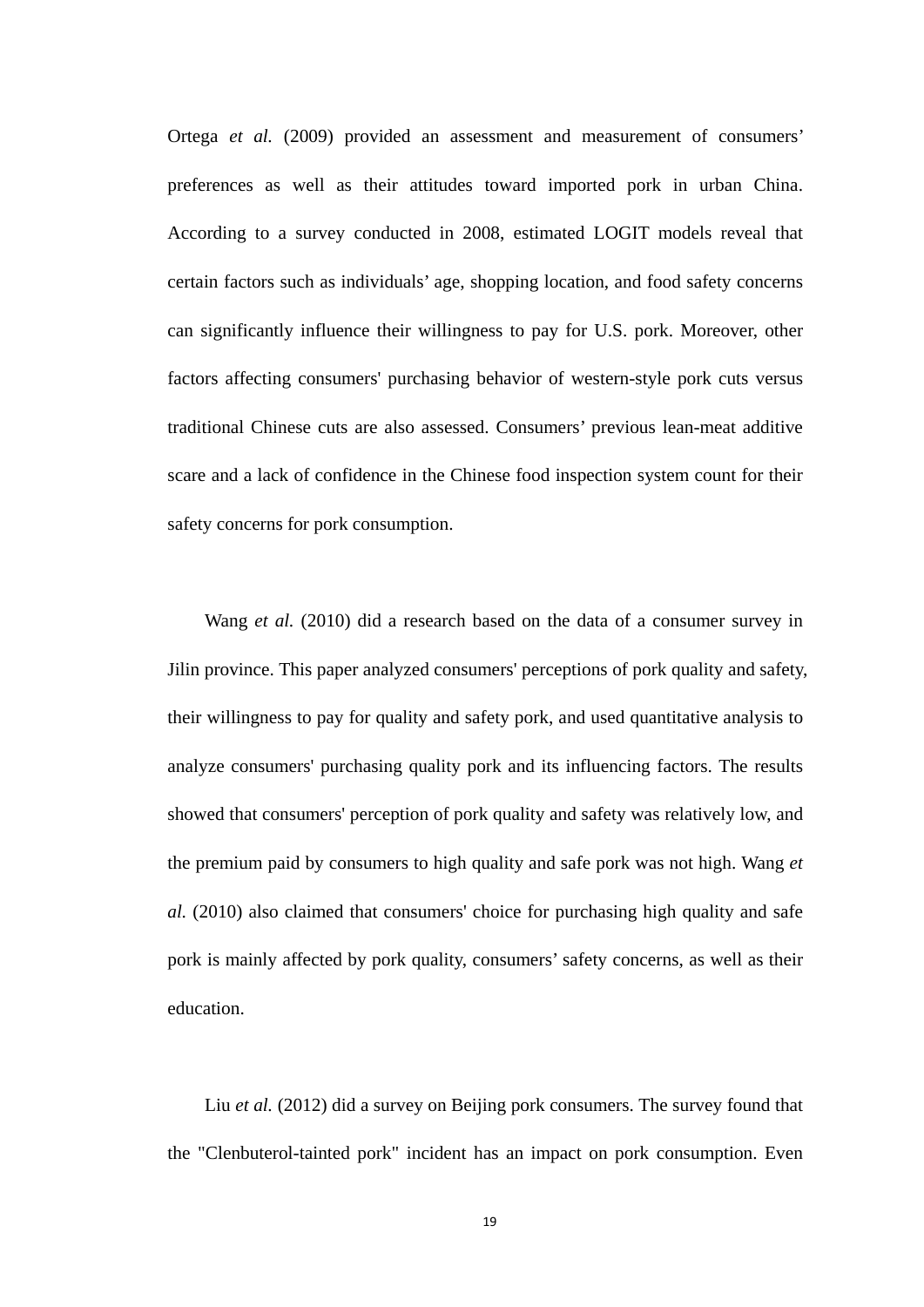though the product consumption of "Shuanghui" (the largest Chinese pork company that happened the "Clenbuterol-tainted pork" scandal) fell, it still occupies the first position in the pork market. Consumer confidence in pork products decreased,. Consequently, people believe that the superior pig farms, customs clearance, quality supervision and inspection are the main ways to prevent such incidents. Consumers choose pork mainly based on the quality, the price and pork cuts, and compare to the maximum they are willing to pay for pork. And finally, the most popular pork cuts are pork belly and loin.

Yu, Gao, and Zeng (2014), and Yu, Yan and Gao (2014) point out that wealthy consumers have tendency to pay more for high quality food products such as "green food" and "organic food". For example, Chinese consumers are willing to pay 40% more than the price to buy "green" pork and 60% more than the price to buy organic pork. However, in China, consumers' trust in pork safety certification is still a major problem.

#### <span id="page-27-0"></span>**3.3 Studies on Meat Consumption**

Previous literature on meat consumption has provided an idea of how meat demand responds to changes in price, income, as well as socio-demographic variables. Bansback (1995) and Huston (1999) argued that non-economic factors have been becoming more important in meat consumption patterns in recent years.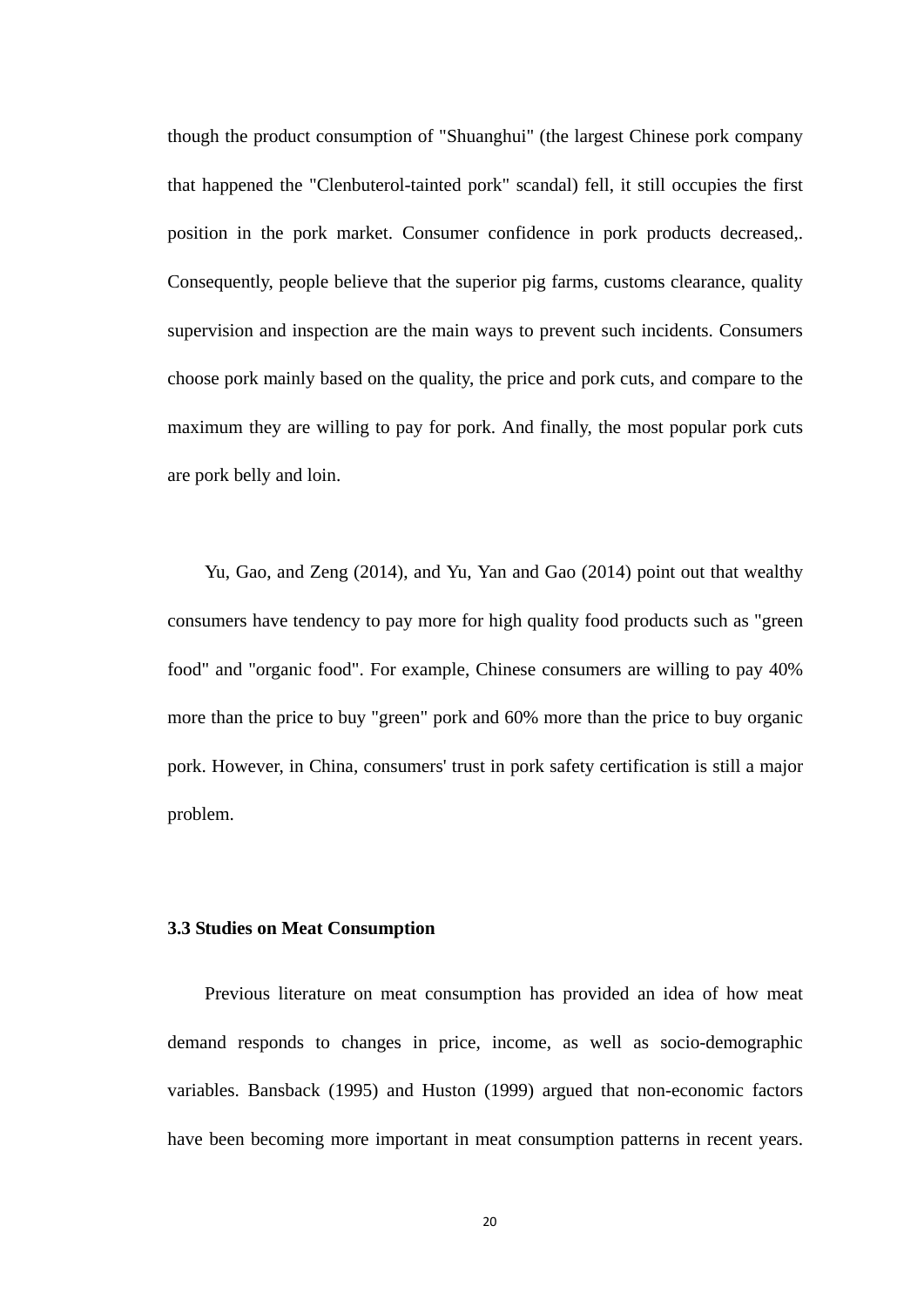Also, Garcia-Jimenez and Mishra (2011) used Probit regressions to determine what influences consumers' decisions of purchasing meat products in U.S. Mejia and Peel (2012) investigated how demographic variables, particularly income, may affect cereals and meat consumption in Mexico. Van Phuong *et al.* (2014) conducted a research relating the Vietnamese' meat consumption to social-demographic characteristics of Vietnamese households. The analysis of demand for pork and poultry in Vietnamese households demonstrates that the meat demand in Vietnam is significantly affected by socio-economic and demographic factors of households. Research of Tan *et al.* (2015) indicates that household size, location of residence, ethnicity, age, education, and income are closely associated with patterns of household expenditures for fresh, frozen, and processed meat.

Some studies focused on the relationship between household size and meat consumption. Coffey, Schroeder, and Marsh (2011) suggested that there is a direct correlation between the number of family members and the quantity of ground beef consumed, while the relation between the number of family members and the quantity of beef steak demanded is reversed. Davis, Yen, and Lin (2007) found that the household size positively influence the consumption of chicken broiler parts and negatively influence the quantity of pork; Yen and Lin (2008) determined that household sizes negatively influence the consumption of poultry.

Income is an important factor that affects consumers' meat consumption and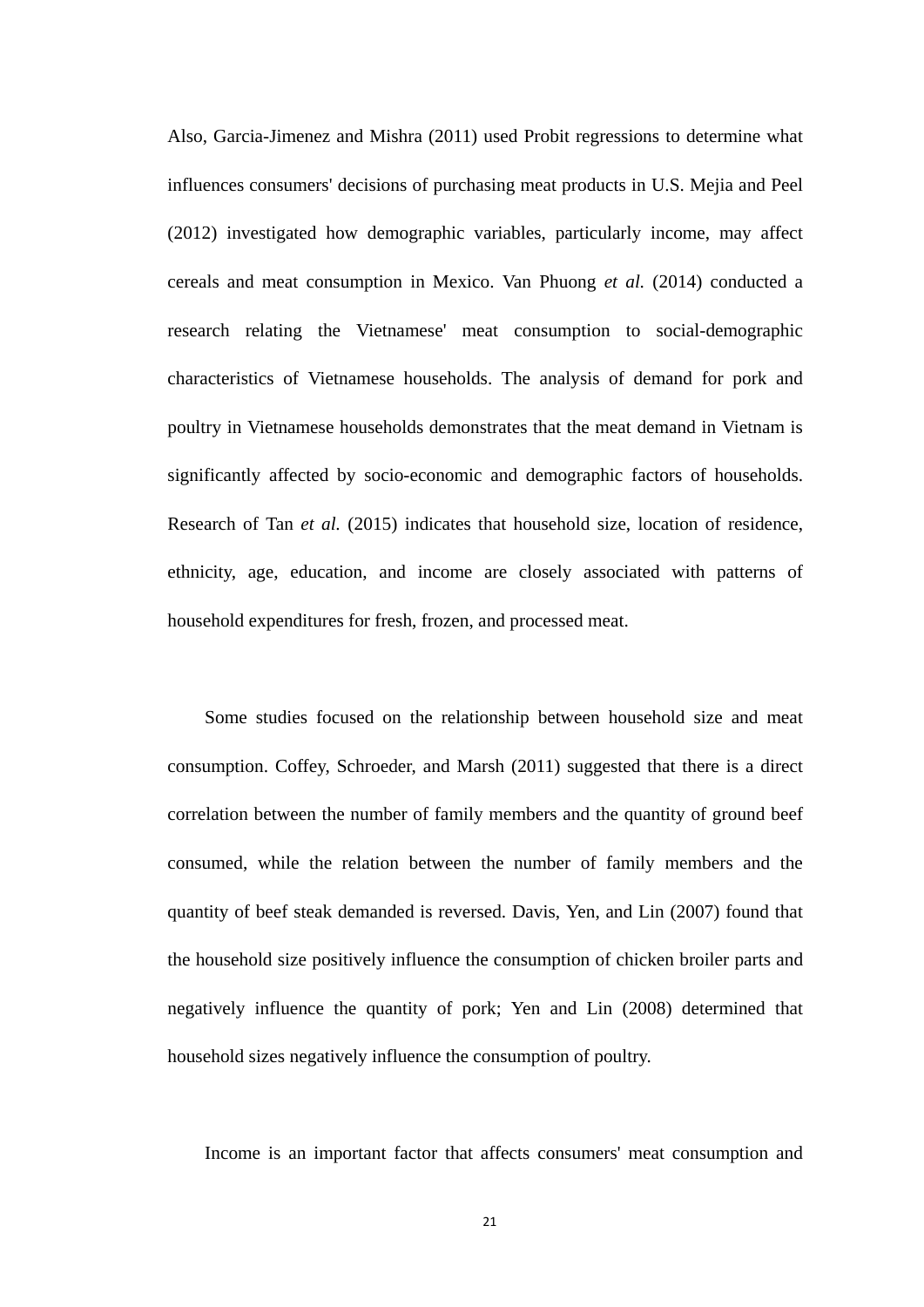preference. Coffey, Schroeder, and Marsh (2011) hypothesized that the households with higher incomes tend to purchase meat of better quality. In addition, Sheng, Tey *et al.* (2010) claimed that household income negatively influences the quantity of white meat consumed. Less wealthy households tend to view red meat as a source of daily protein while ignoring the higher health risk associated with it. As income increases, consumers are more likely to focus on a product's quality than quantity (Yu and Abler, 2009). It is expected that the proportion of meat consumed outside the house will increase as future income increases because wealthy consumers prefer to eat in restaurants and have processed food. Neglecting this part of the demand analysis will result in a lower estimate of income elasticity (Min *et al.* 2015).

Chen *et al.* (2015) provided a meta-analysis of the elasticity of food demand in China. The income elasticity of red meat (pork, beef, and lamb) is similar in this analysis. The income elasticity of these three meats is about 0.6, while the income elasticity of poultry is about 0.85, which is slightly higher than the red meat products. To demonstrate the dynamics of expenditure elasticity, Burggraf *et al.* (2015) estimated China's demand elasticity for meat products from 1997 to 2009. They found that the elasticity of unconditional meat expenditure remained at around 1.0 and did not change much during this time period (except for a slight decrease in pork products). The results of the study suggested that China's meat consumption will continue to increase with the future growth of income. In 2009, the expenditure elasticity of pork, beef, lamb, and poultry were 0.88, 1.04, 1.64, and 0.67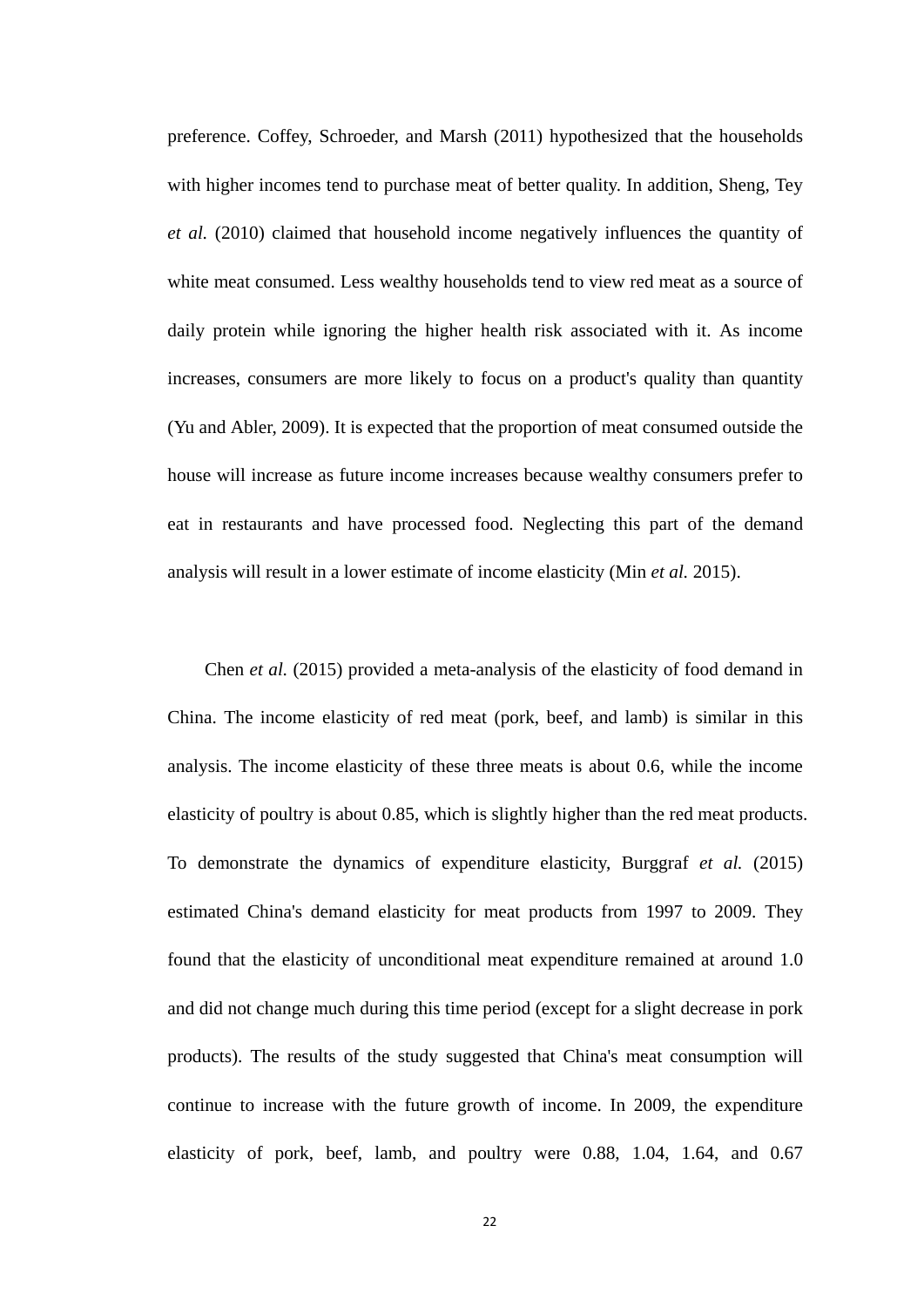respectively.

There is a difference in meat preferences across regions, partly because of the differences inaccessibility to meat and type of residence (urban/rural) with respect to time available for home cooking. Newman, Henchion, and Matthews (2001) and Newman and Matthews (2002) suggested that urban residents prefer processed meat because of its convenience and shorter preparation time required. Burton, Dorsett, and Young (2000) found that metropolitan consumers in Britain are more likely to purchase meat and devote bigger sums of money to it. As for developing Asian countries, Ishida, Law, and Aita (2003) indicated that rapid urbanization and lifestyle changes were leading to greater consumption of both meat and food in general.

There is evidence to show that gender affects meat purchasing. Burton, Dorsett, and Young (2000) suggested that although there has been a change in this tendency, female-managed households are traditionally more likely to buy meat than male-managed households. The change can be explained by the fact that women have recently entered the labor market, thus becoming more interested in convenience-oriented meals. Wardle *et al.* (2004) found that men in Malaysia generally are perceived as the head of the households, who have greater power and responsibility; however, women tend to play an important role in food purchasing because they are more concerned with health and nutrition issues.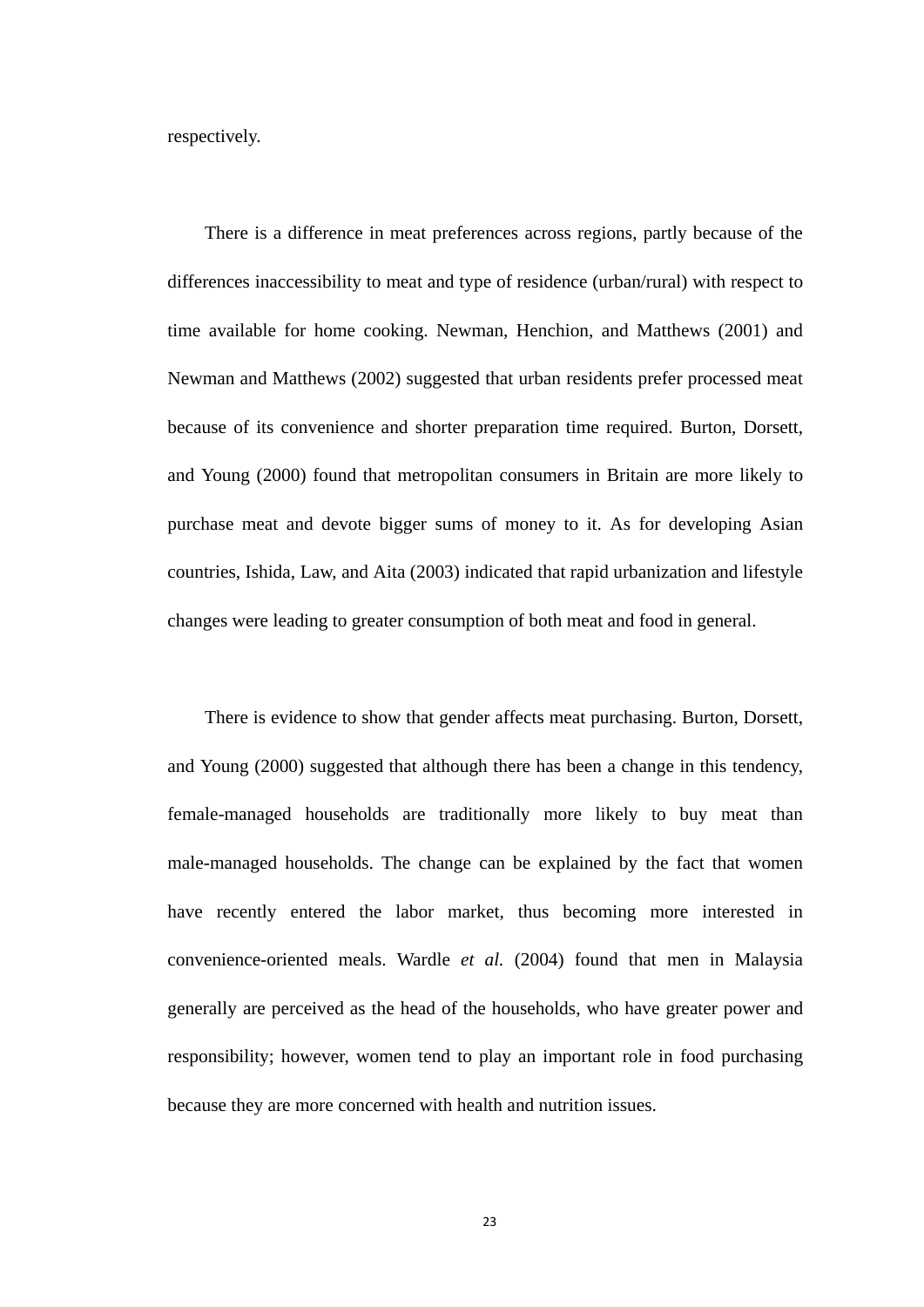Studies have investigated how age can affect the quantity of meat consumption. Newman, Henchion, and Matthews (2001) concluded that older consumers have a tendency to purchase more meat than younger consumers for the following reasons: on the one hand, households managed by older individuals are likely to buy larger quantities of meat or have higher budget for better quality meat; on the other hand, younger individuals tend to seek convenience in meal preparation and accordingly prefer processed meat than fresh meat. However, Yen, Lin, and Davis (2008) argued that meat consumption generally declines with age mainly because of age-related changes in lifestyles, tastes, and preferences that are driven by increasing health concerns.

China is currently experiencing a change in its population structure as it enters an aging society. Regardless of the age structure of the population, using current elasticity to predict future meat consumption will cause large deviations. Min *et al.* (2015) stated that meat consumption tends to be lower in households with elderly members due to health problems while holding other factors constant. Thus, considering the demographic changes, the future growth of China's meat consumption may not be as large as forecasted with current elasticity.

Previous literature shows evidence that profession and occupation can influence meat consumption. Newman, Henchion, and Matthews (2001) stated that career professionals headed households spend less money on lamb, pork, bacon, ham,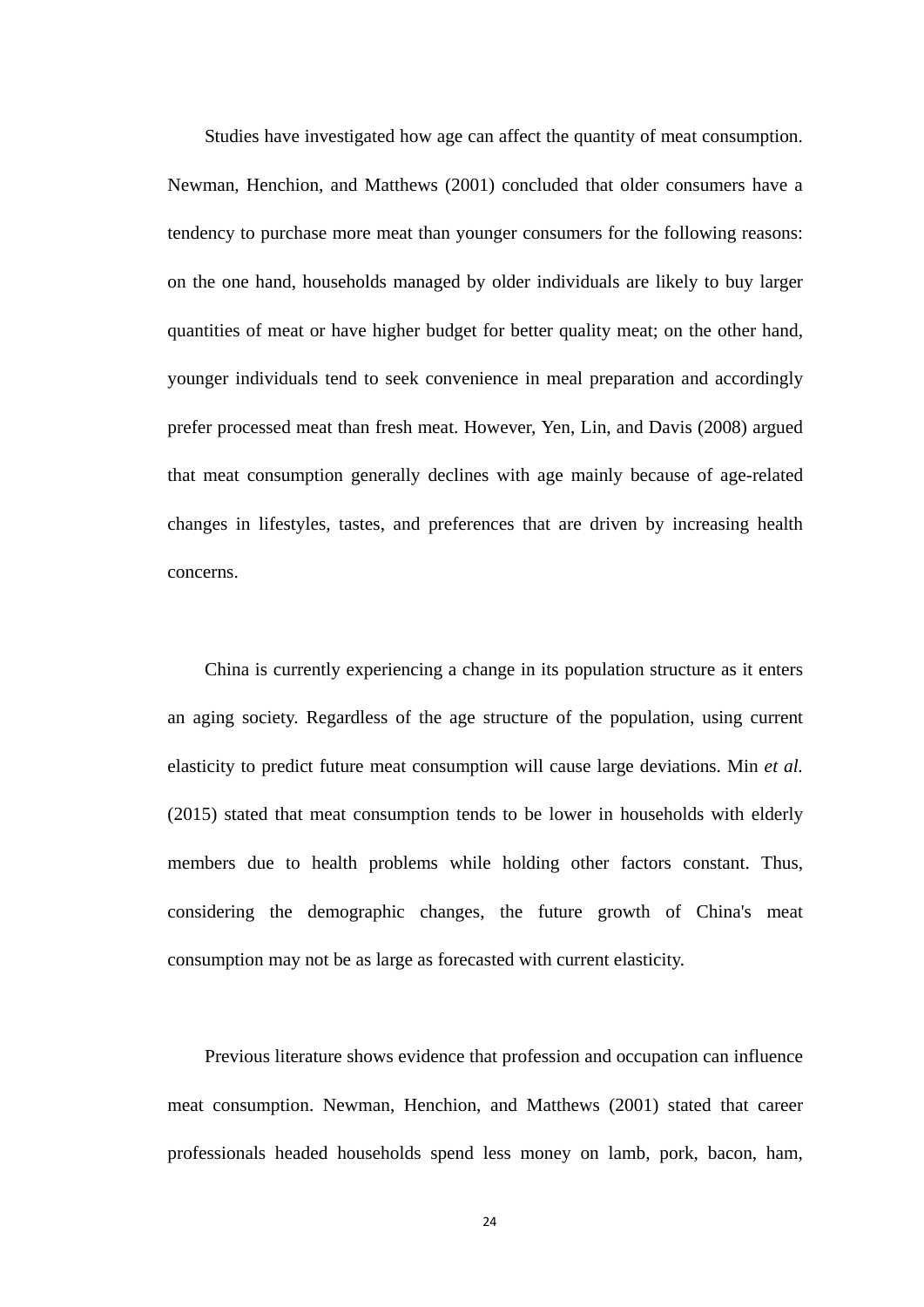chicken, and minced meat than households headed by blue-collar people. These results may be due to the negative perception of meat among consumers of professional social status. At the same time, career professionals are more likely to be short of time thus prefer processed meat that require less time to prepare to fresh meat that takes longer time to cook.(Newman, Henchion, and Matthews, 2001).

Education is another factor that affects meat purchasing behavior. Consumers who are better educated tend to purchase less meat and spend less money on red meat than consumers who are less educated (Yen and Lin 2008). This is because better educated consumers may have better dietary knowledge and/or access to scientific information thus they may be more aware of the risk of cholesterol and chronic diseases that may be caused by meat consumption. In addition, better educated consumers are more likely to purchase higher-quality traditional cuts of meat compared to other less educated consumers who purchase other types of meat (Newman, Henchion and Matthews, 2001).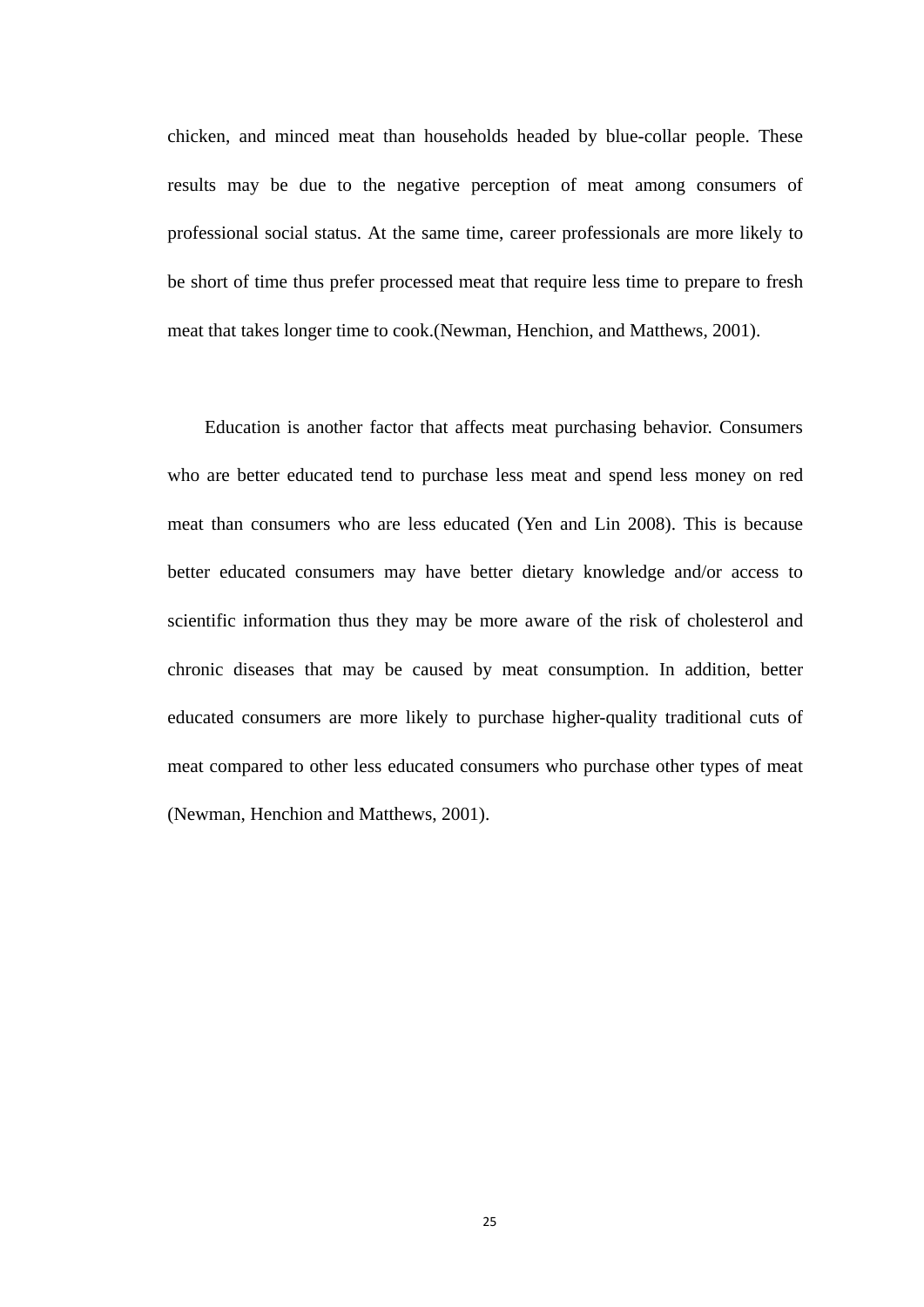#### **CHAPTER 4: DATA**

### <span id="page-33-1"></span><span id="page-33-0"></span>**4.1 Data Collection and Design of Survey**

The data we use are collected from a 2014 survey on Chinese meat consumption from four widely different Chinese cities: Beijing, Changsha, Tianjin, and Wuhan. Over 1000 randomly selected consumers responded to the survey. During July to August 2014, trained graduate students randomly selected respondents in front of supermarkets and grocery stores where Chinese consumers mainly purchase pork. These stores were chosen such that they differed in size, neighborhood, as well as their target customer base. Respondents were approached during both week days and weekends at various times to reduce coverage error.

There are 3 main components of this survey. First, consumers were asked about their pork purchasing habit, and how often they read labels on packaged meat products, as well as how much they trust information on food labels coming from different labeling entities. The second part is a choice experiment where consumers were asked to react to five pork attributes in addition to the price. The five attributes were: identification of source farm and processor, identification of transporter and distributors, organic quality, country of origin, and food safety certification from a third party. The third part asks questions about how the individual perceives the pork from five foreign countries (U.S, Canada, Germany, Spain, and Denmark) and how the individual thinks of the five countries. The last part of the survey contains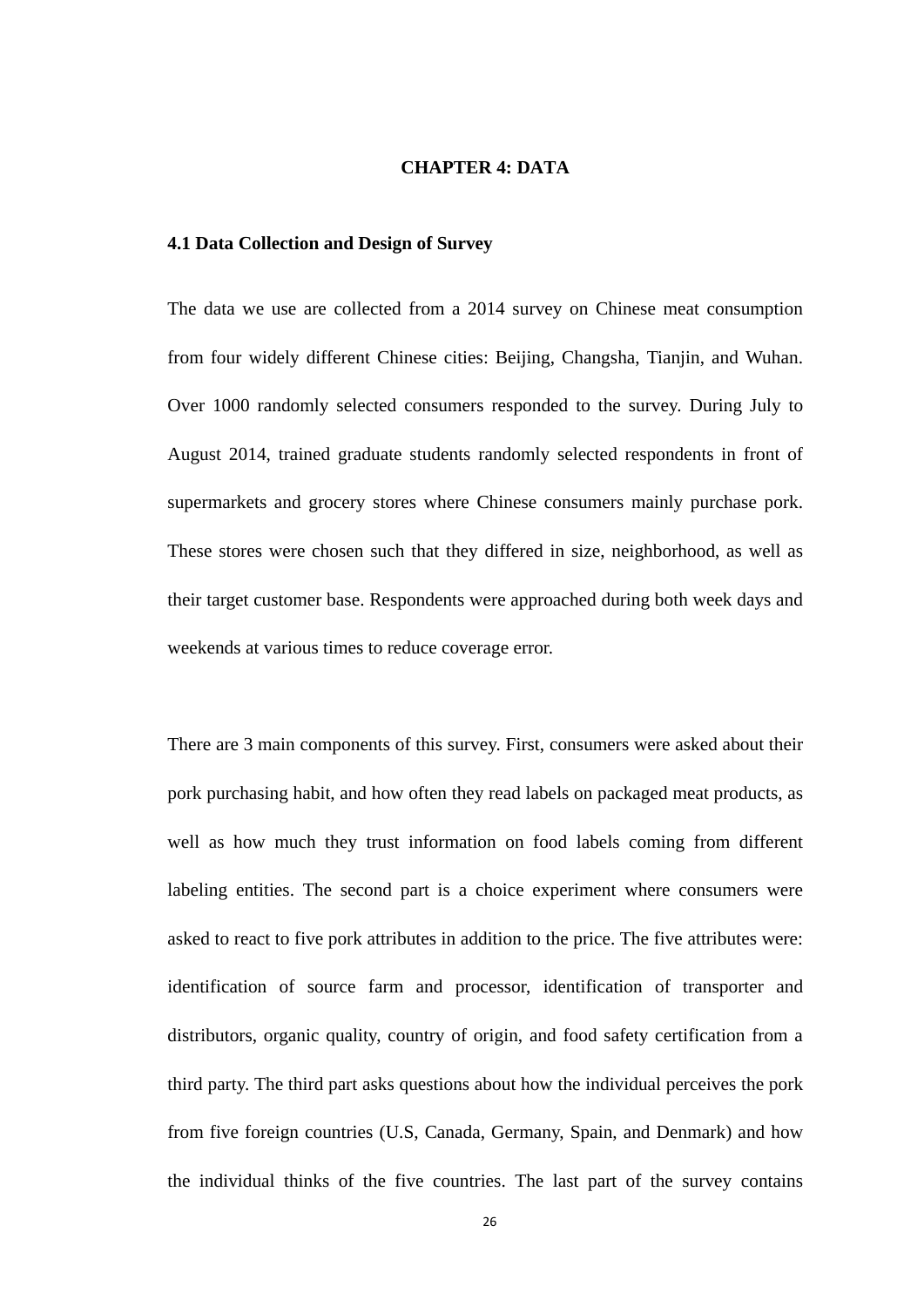questions about basic demographic information such as gender, age and income.

## <span id="page-34-0"></span>**4.2 Descriptive Statistics**

Descriptive statistics will provide useful information about the pork and meat demand in China. The following is a brief summary of the statistic description of our data.

Data was collected from a total of 1,041 respondents, 173 (16.62%) from Beijing, 238 (22.86%) from Tianjin, 449 (43.13%) from Wuhan, 166 (15.95%) from Changsha, and 15 (1.44%) of the respondents did not answer which city they came from (**Table 4.1**). These four cities are major large cities, which in general represent trends of pork and meat consumption.

| <b>City</b>           | <b>Frequency</b> | <b>Percent</b> |
|-----------------------|------------------|----------------|
| <b>Beijing</b>        | 173              | 16.62%         |
| <b>Tianjin</b>        | 238              | 22.86%         |
| Wuhan                 | 449              | 43.13%         |
| Changsha              | 166              | 15.95%         |
| <b>Did Not Answer</b> | 15               | 1.44%          |
| <b>Total</b>          | 1,041            | 100%           |

<span id="page-34-1"></span>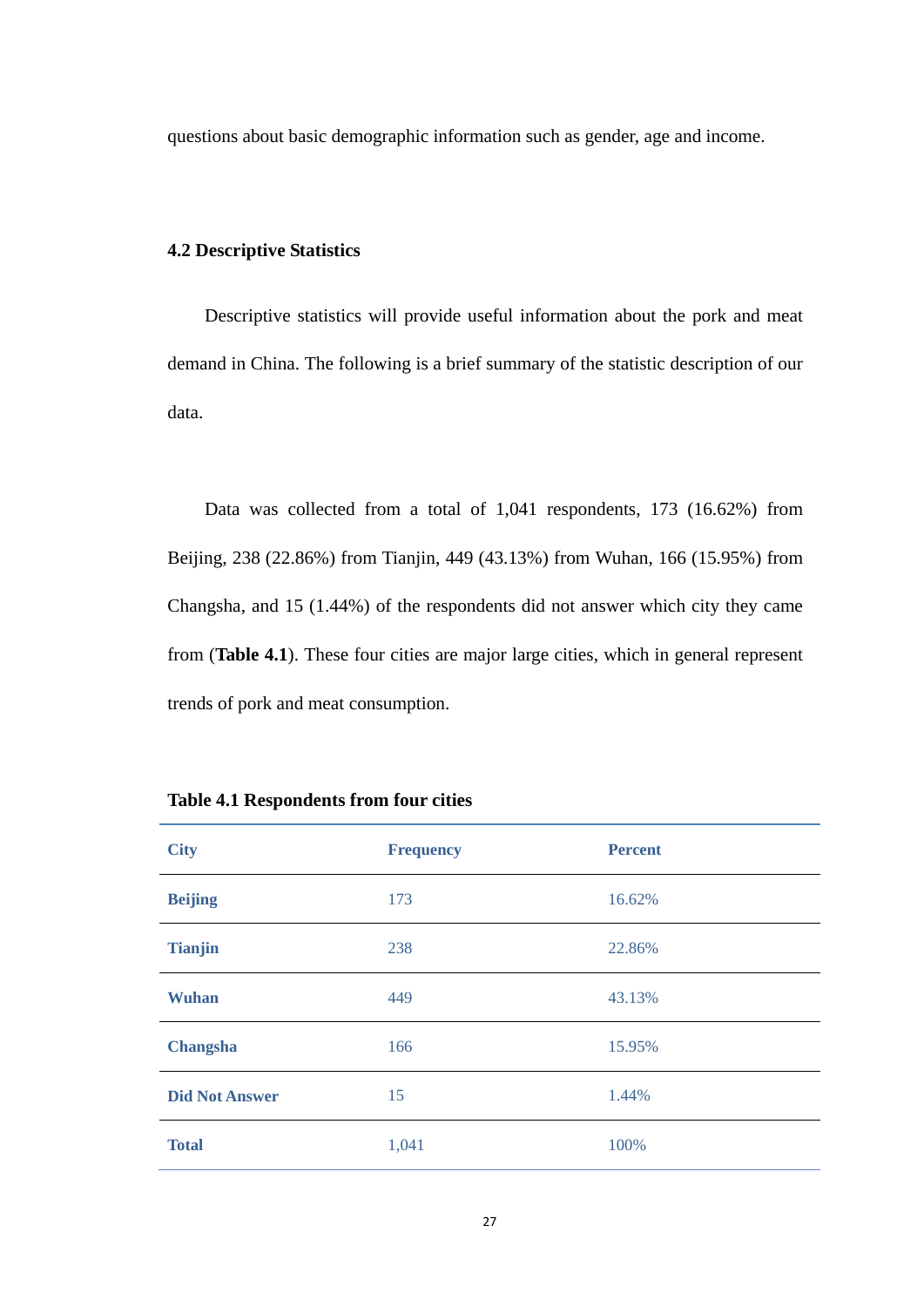Table 4.2 displays descriptive statistics of socio-demographic dummy variables. About 61% of the total respondents of our sample are female, whereas females account for 48.77% of the national population (Statistics, 2015). This result makes intuitive sense when considering the female role in shopping behavior. About 10% of the consumers in our sample is vegetarian or have a vegetarian in his/her family. This rate is higher than what we expect, but acceptable. Being a vegetarian or having a family member who is vegetarian might have a significant impact on the pork and meat consumption behavior that should be taken into account. About 69% of the respondents are married, which might indicate that generally married people purchase pork and meat in supermarkets and grocery stores more often than unmarried people in China. Those unmarried individuals might consume pork and meat more often in restaurants. Only 41% of the respondents have at least one child who is under 18 years old; that is, most of the respondents do not have children at home. In addition, 60% of the respondents identify themselves as rooted in urban areas, while 40% of the respondents identify themselves as rooted in rural areas. Compare this to the 2014 population statistics: 54.77% of the Chinese population consisted of urban population while 45.23% was rural population (Statistics, 2015). It is worth noting that the survey was conducted in 4 large cities in China, and there are a lot of respondents who came from rural areas. This result reflects the rapid urbanization that China is going through.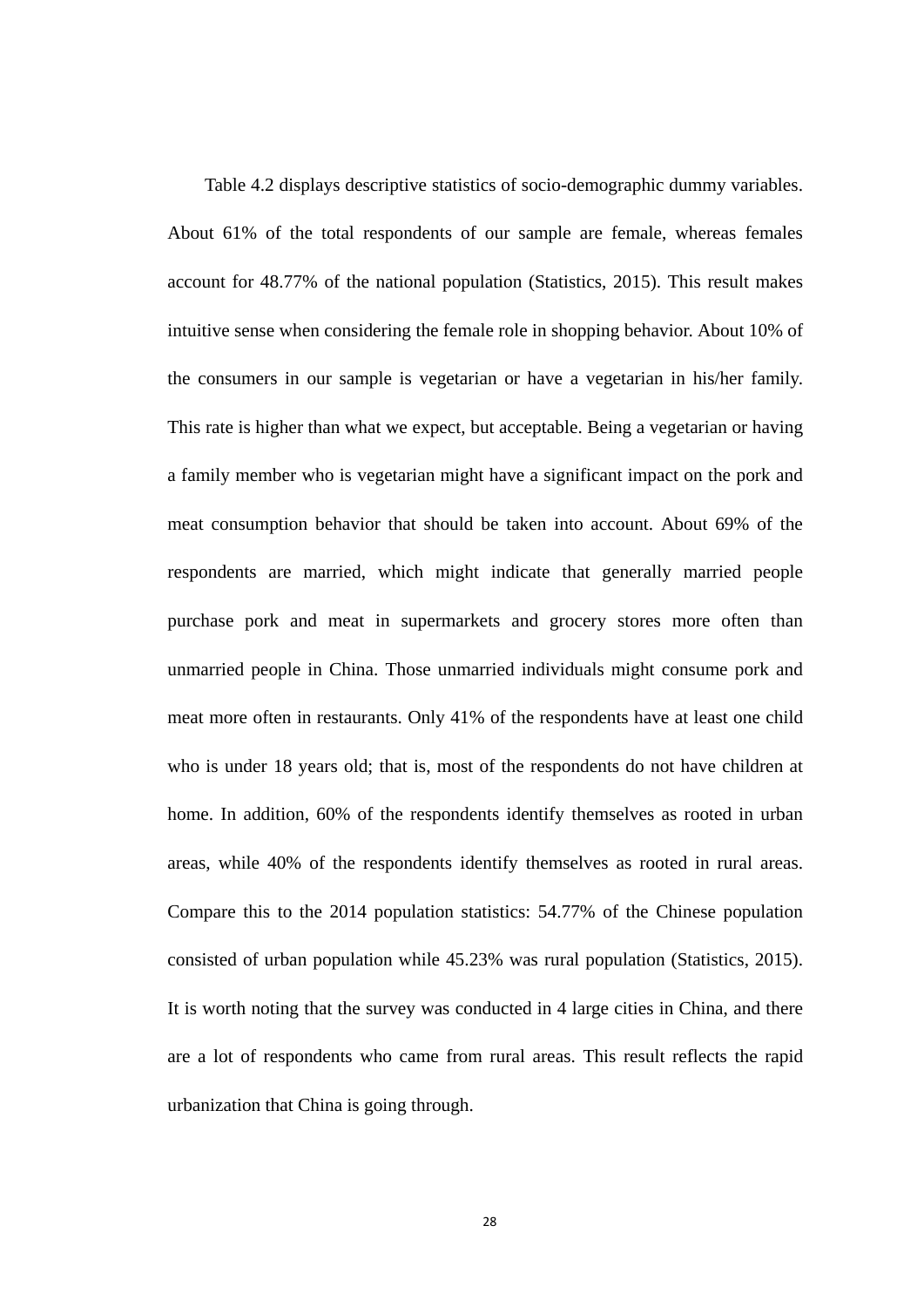| <b>Variable</b>   | <b>Variable Description</b>                              |       | <b>Mean</b> | <b>Std</b><br>Dev | <b>Minimum</b> | <b>Maximum</b> |
|-------------------|----------------------------------------------------------|-------|-------------|-------------------|----------------|----------------|
| <b>Female</b>     | Consumer is female                                       | 1,041 | 0.61        | 0.49              | $\theta$       | 1.00           |
| <b>Vegetarian</b> | Consumer has vegetarian in<br>family                     | 1,041 | 0.10        | 0.30              | $\theta$       | 1.00           |
| <b>Married</b>    | Consumer is married                                      | 1.041 | 0.69        | 0.46              | $\theta$       | 1.00           |
| Kids18            | Consumer has children under<br>18                        | 1,041 | 0.41        | 0.49              | $\Omega$       | 1.00           |
| <b>City</b>       | Consumer identifies<br>himself/herself as rooted in city | 1.041 | 0.60        | 0.49              | $\theta$       | 1.00           |

<span id="page-36-0"></span>**Table 4.2 Descriptive statistics of socio-demographic dummy variables**

Table 4.3 shows the descriptive statistics of socio-demographic continuous variables. The mean age of people in our sample is around 37. Also, the average number of family numbers in the respondents' household is 3.56. The average household monthly income of the respondents is 11,070 RMB. The current exchange rate is 100 USD equal to 687.9 RMB. To make this clear, in 2014, the Chinese national per capita disposable income was 20,167.1 RMB, the per capita disposable income of urban residents was 29,381.0 RMB, and per capita disposable income of rural residents was 9,892.0 RMB (Statistics, 2015). The sample average household monthly income is higher than the national average level, but is acceptable. The average length of education is about 14.5 years. A high school graduate has been in school for 12 years, and a undergraduate degree holder from college or university has been in school for 16 years in general.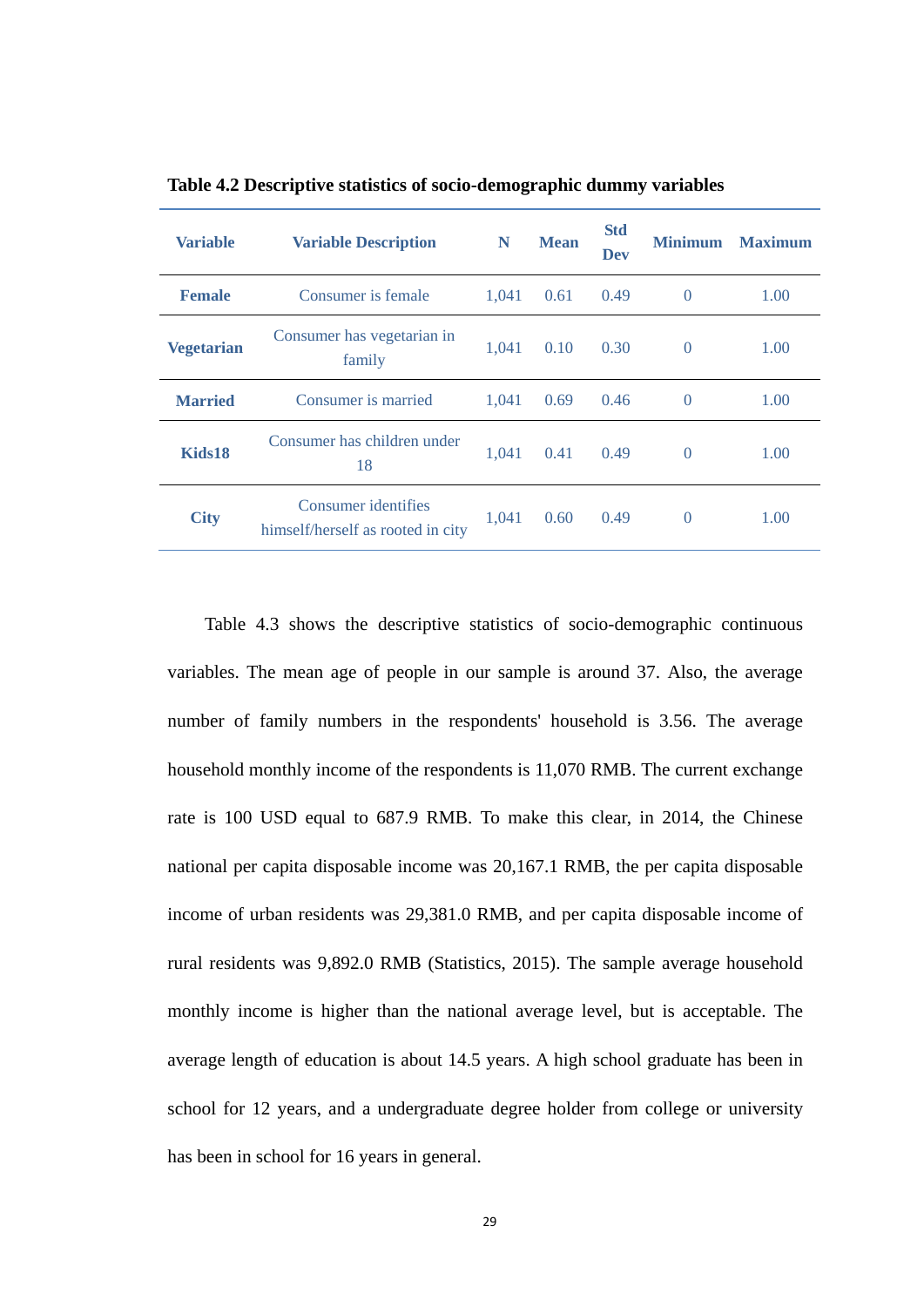| <b>Variable</b>     | <b>Variable Description</b>                                       | N     | <b>Mean</b> | <b>Std</b><br><b>Dev</b> | <b>Minimum</b> | <b>Maximum</b> |
|---------------------|-------------------------------------------------------------------|-------|-------------|--------------------------|----------------|----------------|
| Age                 | Consumer's age                                                    | 1,041 | 37.48       | 13.45                    | 18.00          | 84.00          |
| <b>Income</b>       | Consumer's household<br>monthly income before tax<br>$(1000$ RMB) | 1,041 | 11.07       | 10.67                    | 0.50           | 65.00          |
| Edu                 | Consumer's years of<br>education                                  | 1.041 | 14.50       | 2.88                     | 6.00           | 23.00          |
| <b>Familynumber</b> | Number of family<br>members in consumer's<br>household            | 1,041 | 3.56        | 1.40                     | 1.00           | 28.00          |

<span id="page-37-0"></span>**Table 4.3 Descriptive statistics of socio-demographic continuous variables**

Table 4.4 compares the population statistics and the sample statistics of Beijing, Tianjin, Wuhan, and Changsha. We can see that Wuhan has the largest number of respondents and the largest proportion of respondents to population number. All the four cities have larger proportion of female respondents than the population statistics. The average age of respondents from Beijing (38.04) and Wuhan (39.58) are older than that of Tianjin (34.94) and Changsha (34.74). The average household incomes of the four cities are Beijing 12.27, Tianjin 12.24, Wuhan 10.35, and Changsha 10.22.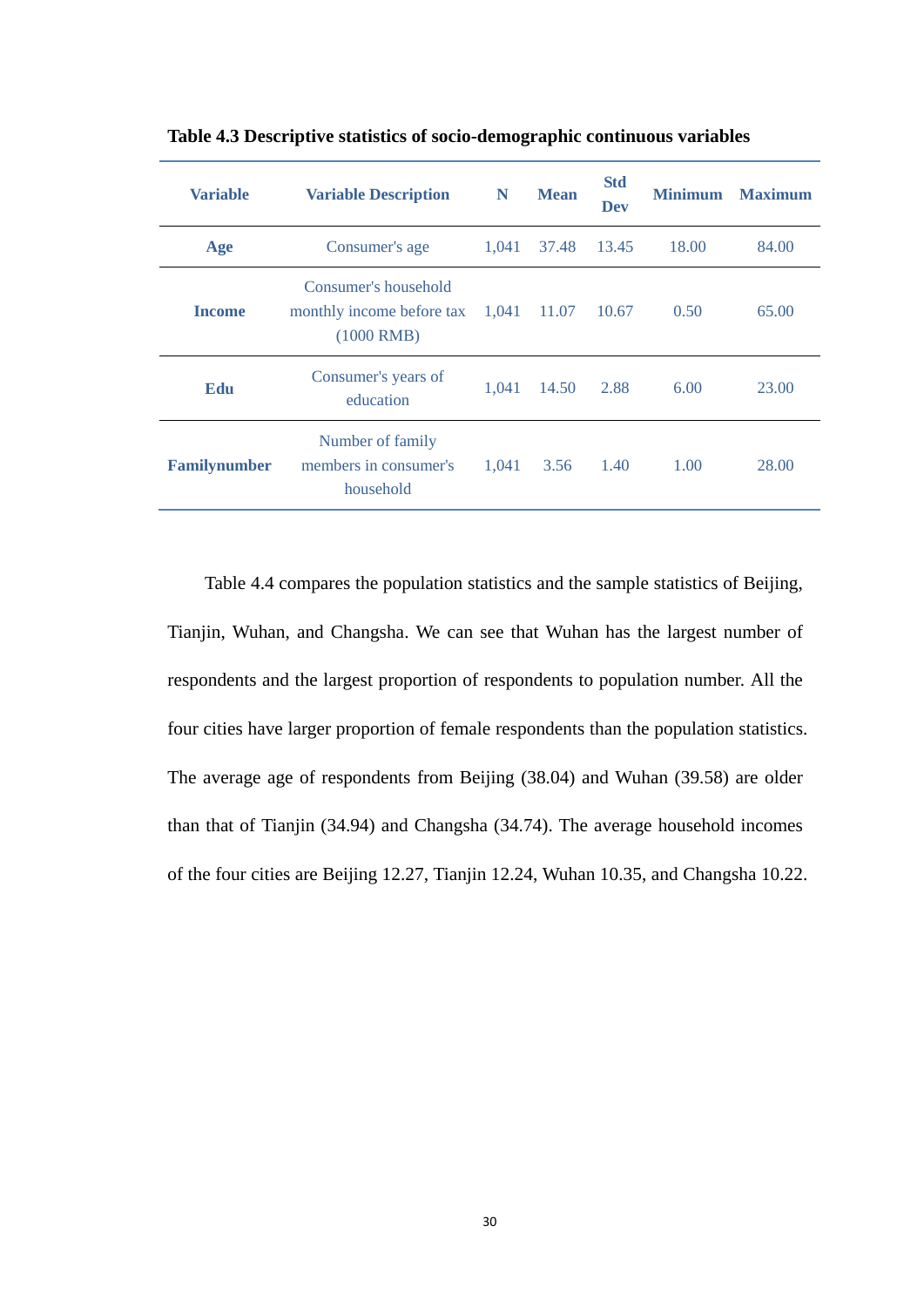|                     | <b>Beijing</b> |        |            | <b>Tianjin</b> |            | <b>Wuhan</b> |            | <b>Changsha</b> |  |
|---------------------|----------------|--------|------------|----------------|------------|--------------|------------|-----------------|--|
|                     | Population     | Sample | Population | Sample         | Population | Sample       | Population | Sample          |  |
| <b>Number</b>       | 19,612,000     | 173    | 15,469,500 | 238            | 9,785,392  | 449          | 7,044,118  | 166             |  |
| Female $(\% )$      | 48.40          | 60.69  | 45.64      | 51.68          | 48.57      | 68.37        | 49.16      | 54.82           |  |
| Age                 | N/A            | 38.04  | N/A        | 34.94          | N/A        | 39.58        | N/A        | 34.74           |  |
| <b>Vegetarian</b>   | N/A            | 0.05   | N/A        | 0.16           | N/A        | 0.12         | N/A        | 0.04            |  |
| <b>Income</b>       | N/A            | 12.27  | N/A        | 12.24          | N/A        | 10.35        | N/A        | 10.22           |  |
| <b>Married</b>      | N/A            | 0.70   | N/A        | 0.63           | N/A        | 0.76         | N/A        | 0.58            |  |
| Edu                 | 11.5           | 14.62  | N/A        | 14.78          | N/A        | 14.00        | N/A        | 15.30           |  |
| <b>Familynumber</b> | N/A            | 3.39   | N/A        | 3.77           | N/A        | 3.57         | N/A        | 3.43            |  |
| Kids18              | N/A            | 0.38   | N/A        | 0.42           | N/A        | 0.43         | N/A        | 0.39            |  |
| <b>City</b>         | N/A            | 0.66   | N/A        | 0.58           | N/A        | 0.60         | N/A        | 0.58            |  |

**Table 4.4 Population and sample statistics of four cities**

<span id="page-38-0"></span>Note: Population statistics are from Beijing Statistical Information Net, Tianjin Statistical Information Net, Wuhan Statistical Information Net, and

Changsha Statistical Information Net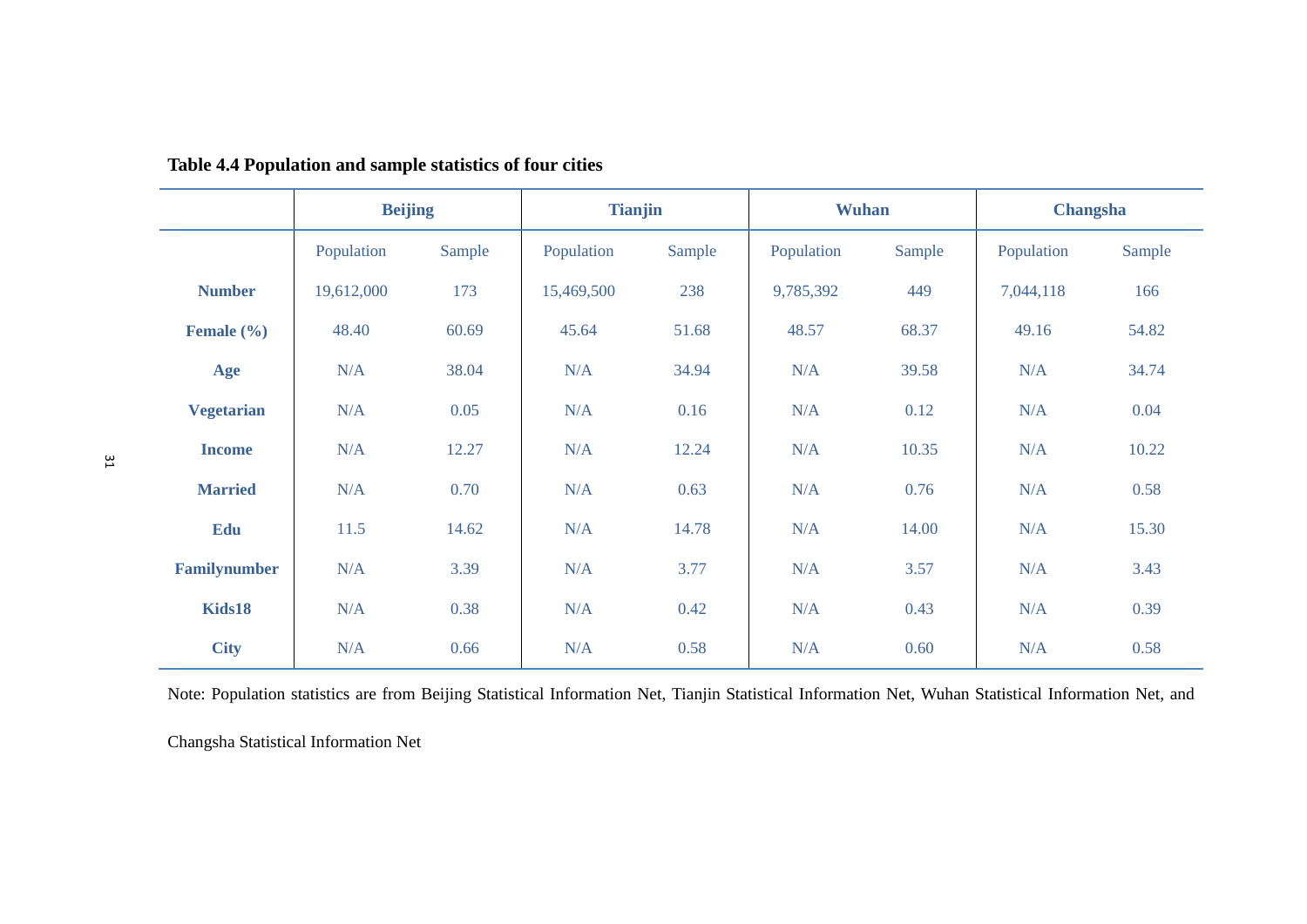Table 4.5 reveals the descriptive statistics of pork and meat expenses. The average amount of pork that respondents purchase in a month is 5.65 kg. The average price of pork that respondents purchase is 33.7 RMB/kg. The average expense for cooked or semi-cooked food in a month is 651.04 RMB. The average expense for cooked or semi-cooked meat in a month is 233.03 RMB, approximately 36% of the total amount spent on cooked or semi-cooked food. The average total uncooked meat expense in a month is 343.95 RMB. The average total pork expenditure for one month is 188.86 RMB, approximately 85% of the total amount spent on uncooked meat.

| <b>Variable</b>   | <b>Variable Description</b>                           | N     | <b>Mean</b>   | <b>Std</b><br><b>Dev</b> | <b>Minimum</b> | <b>Maximum</b> |
|-------------------|-------------------------------------------------------|-------|---------------|--------------------------|----------------|----------------|
| Q <sub>5a</sub>   | Pork amount (500g)                                    | 1,041 | 11.30         | 10.33                    | $\theta$       | 200.00         |
| Q5 <sub>b</sub>   | Pork average price<br>(RMB/500g)                      | 1,041 | 16.85         | 9.91                     | 10.00          | 300.00         |
| Q <sub>2</sub>    | Total uncooked meat expense<br>(RMB)                  | 1,022 | 343.95 657.87 |                          | $\theta$       | 10000.00       |
| Q <sub>3</sub>    | Cooked or semi-cooked meat<br>expense (RMB)           | 1,018 | 233.03        | 221.36                   | $\theta$       | 2000.00        |
| Q <sub>4</sub>    | Cooked or semi-cooked food<br>expense (RMB)           | 1,017 | 651.04        | 801.02                   | $\theta$       | 12500.00       |
| TPE               | Total pork expenditure<br>(RMB)                       | 1,041 | 188.86        | 257.52                   | $\Omega$       | 7000.00        |
| <b>Proportion</b> | Total pork expenditure/total<br>uncooked meat expense | 1,019 | 0.85          | 1.02                     | 0.01           | 16.85          |

<span id="page-39-0"></span>**Table 4.5 Descriptive statistics of pork and meat expenses**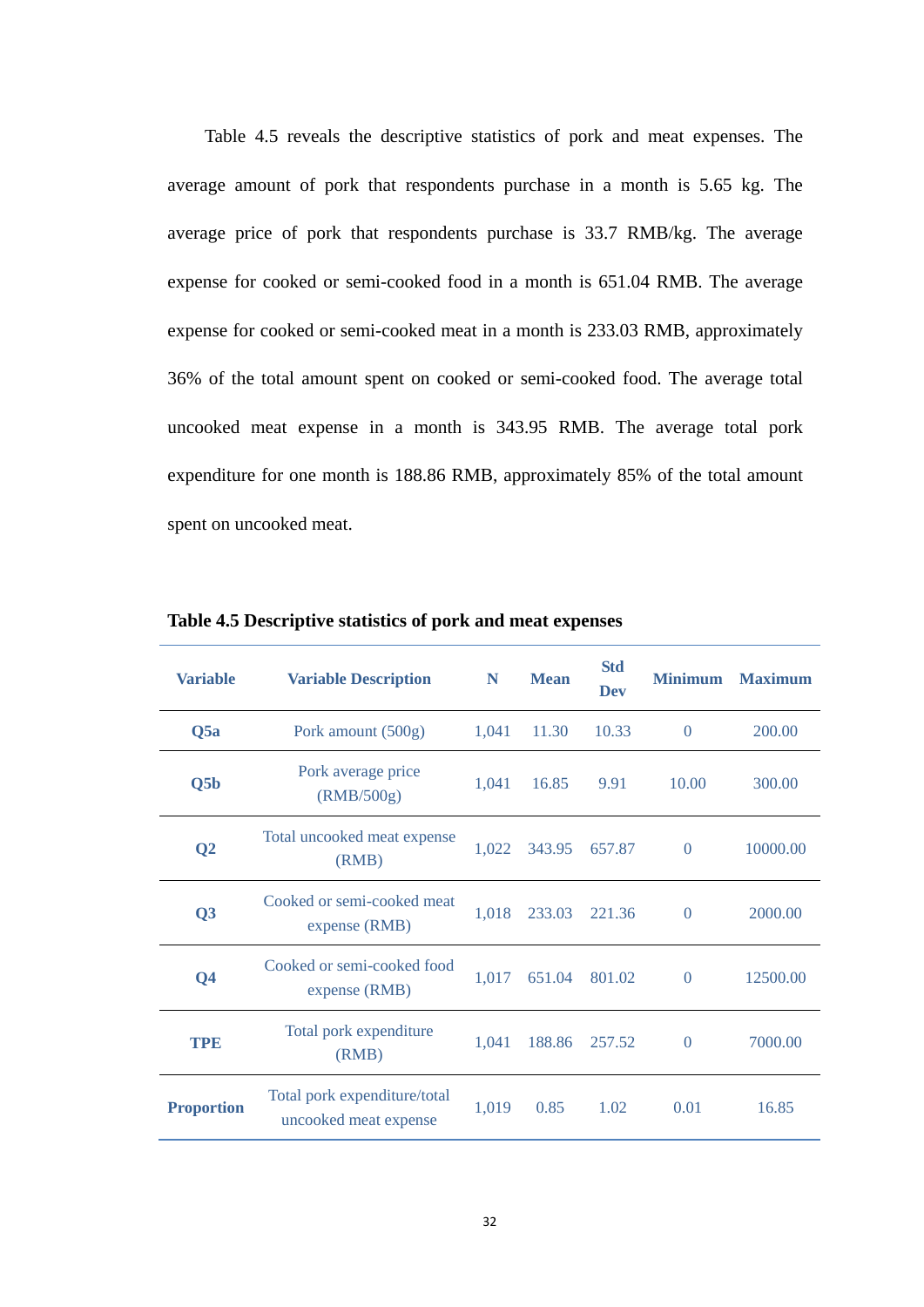#### **CHAPTER 5 METHODOLOGY**

#### <span id="page-40-1"></span><span id="page-40-0"></span>**5.1 OLS Model**

Ordinary least squares (OLS) is a widely used method to analyze demand. It seeks to find the coefficients by minimizing the square of the error (the differences between the observed responses in the given dataset and those predicted by a linear function of a set of explanatory variables and the coefficients).

Below is our model specification used in analysis:

Cooked or semi-cooked food expenditure =  $\beta_{10} + \beta_{11}$ \*Female +  $\beta_{12}$ \*Age +  $\beta_{13}$ \*Vegetarian +  $\beta_{14}$ \*Income +  $\beta_{15}$ \*Married +  $\beta_{16}$ \*Edu +  $\beta_{17}$ \*Familynumber + *β*18\*Kids18 + *β*19\*City + *ε<sup>1</sup>*

Cooked or semi-cooked meat expenditure =  $\beta_{20} + \beta_{21}$ \*Female +  $\beta_{22}$ \*Age +  $\beta_{23}$ \*Vegetarian +  $\beta_{24}$ \*Income +  $\beta_{25}$ \*Married +  $\beta_{26}$ \*Edu +  $\beta_{27}$ \*Familynumber + *β*28\*Kids18 + *β*29\*City + *ε<sup>2</sup>*

Total uncooked meat expenditure  $= \beta_{30} + \beta_{31} *$ Female +  $\beta_{32} *$ Age +  $\beta_{33} *$ Vegetarian +  $\beta$ <sub>34</sub>\*Income +  $\beta$ <sub>35</sub>\*Married +  $\beta$ <sub>36</sub>\*Edu +  $\beta$ <sub>37</sub>\*Familynumber +  $\beta$ <sub>38</sub>\*Kids18 +  $\beta$ <sub>39</sub>\*City + *ε<sup>3</sup>*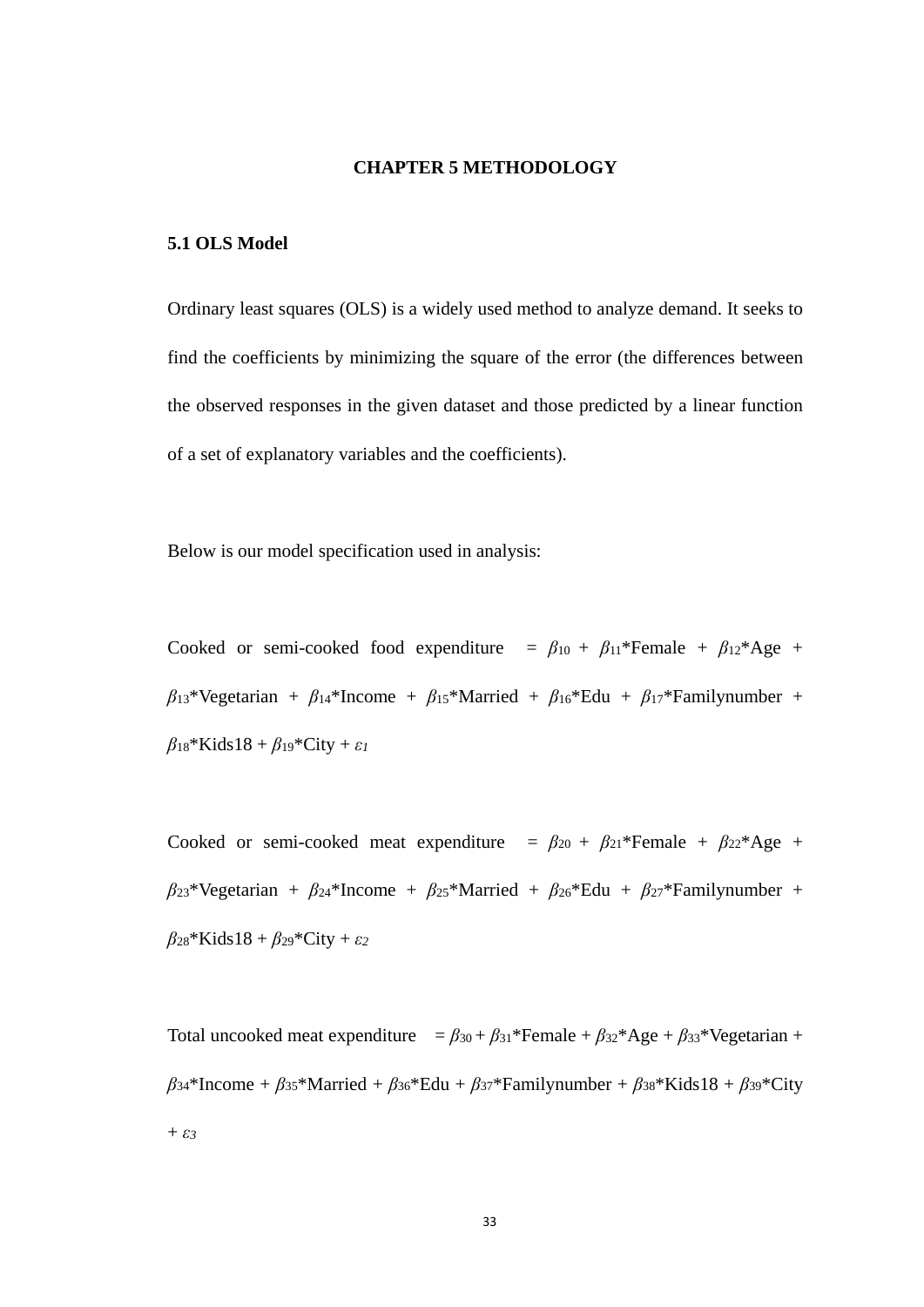Total pork expenditure =  $\beta_{40} + \beta_{41}$ \*Female +  $\beta_{42}$ \*Age +  $\beta_{43}$ \*Vegetarian +  $\beta_{44}$ \*Income +  $\beta_{45}$ \*Married +  $\beta_{46}$ \*Edu +  $\beta_{47}$ \*Familynumber +  $\beta_{48}$ \*Kids18 +  $\beta_{49}$ \*City + *ε<sup>4</sup>*

The proportion of total pork expenditure to total uncooked meat expenditure  $= \beta_{50}$ + *β*51\*Female + *β*52\*Age + *β*53\*Vegetarian + *β*54\*Income + *β*55\*Married + *β*56\*Edu +  $\beta$ <sub>57</sub>\*Familynumber +  $\beta$ <sub>58</sub>\*Kids18 +  $\beta$ <sub>59</sub>\*City +  $\varepsilon$ <sub>5</sub>

where *β* represents parameters to be estimated and *ε* represents the random error term. The description for each variable in the model may be found in the descriptive statistics tables (Table 4.2, Table 4.3, and Table 4.4).

#### <span id="page-41-0"></span>**5.2 Tobit model**

Most Chinese households consume pork and/or other meat for their daily meal. Nevertheless, according to the descriptive statistics, 10% of the respondents have family members who are vegetarian. It is possible that a sizeable number of households do not consume pork and/or other meat. Thus, there may exist zero expenses in the dataset not because households consume zero amount given the current price or market conditions. Instead, these are not consumers no matter what level of the prices may be. In this case, using the OLS model to analyze pork and meat consumption will generate biased coefficient estimates. Therefore, employing a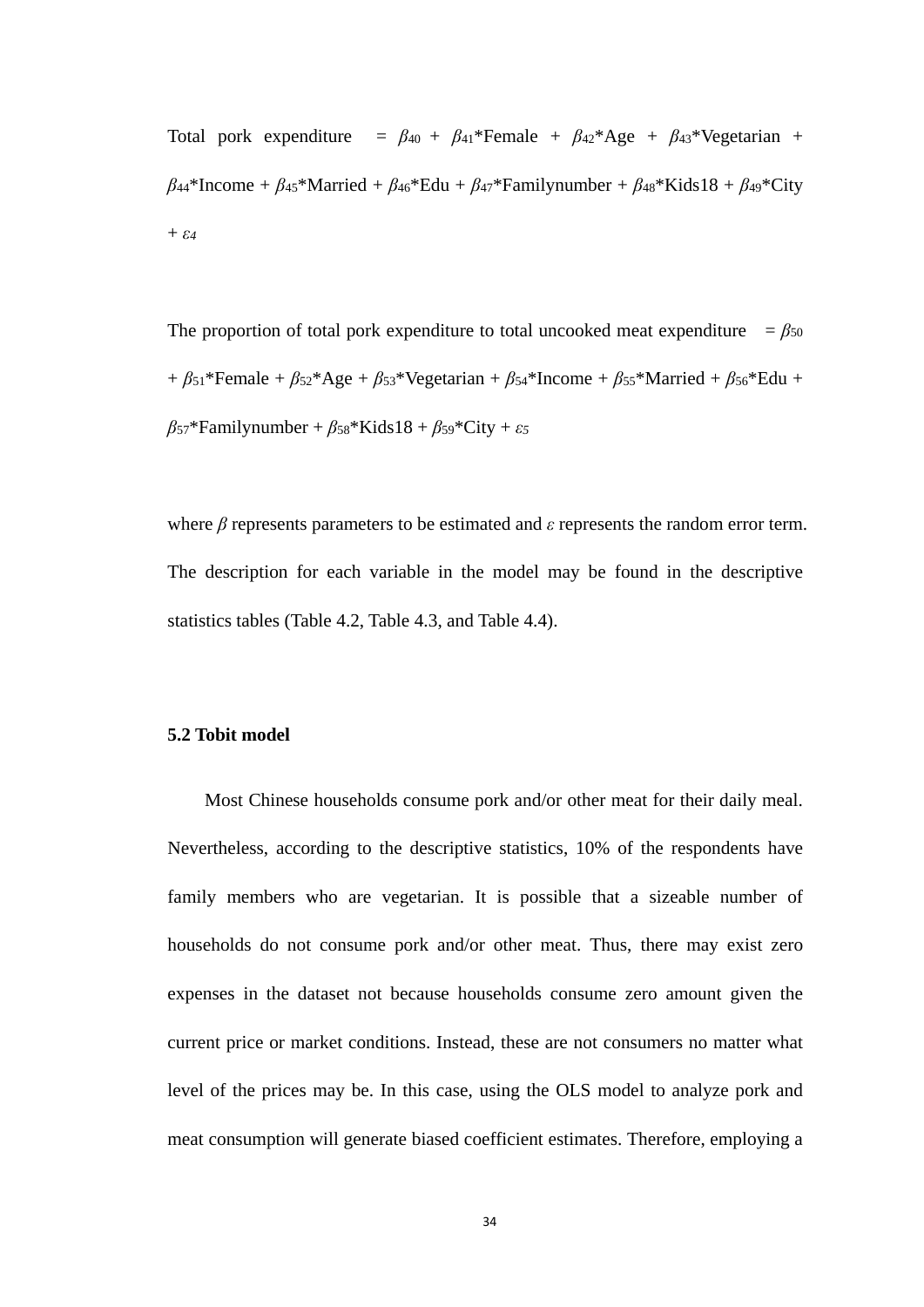Tobit model is necessary in order to deal with both zero and non-zero values of the dependent variable (Van Phuong *et al.*, 2014).

The Tobit model was devised by Tobin (1958). In the Tobit model, it is assumed that the dependent variable has a number of its values clustered at a limiting value, usually zero (McDonald *et al.*, 1980). In the case of our study, the pork and meat consumption have values clustered at zero. The Tobit model has been widely used to analyze consumption with censored data. Van Phuong *et al.* (2014) explained the Tobit model with lower limit of zero as follows:

$$
\mathbf{y}_i^* = \mathbf{x}_i' \mathbf{\beta} + \mathbf{v}_i, \quad i = 1, \dots, n
$$
\n
$$
\mathbf{y}_i = \mathbf{y}_i^* \quad \text{if } \mathbf{y}_i^* > 0
$$
\n
$$
= 0 \quad \text{if } \mathbf{y}_i^* \le 0
$$
\n(4)

where  $y_i$  represents the dependent variable,  $x_i$  represents a vector of independent variables,  $\beta$  represents a vector of unknown coefficients, and  $v_i$  is a vector of independent and identically distributed normal random variables assumed to have mean of zero and constant variance,  $\sigma^2$ . As stated in the above equation,  $y^*$  is observed only when it is positive, and if *y\** is less than zero, it is not unobserved. Thus,  $y_i$  is censored at zero. The following equations describes the conditional and unconditional marginal effects: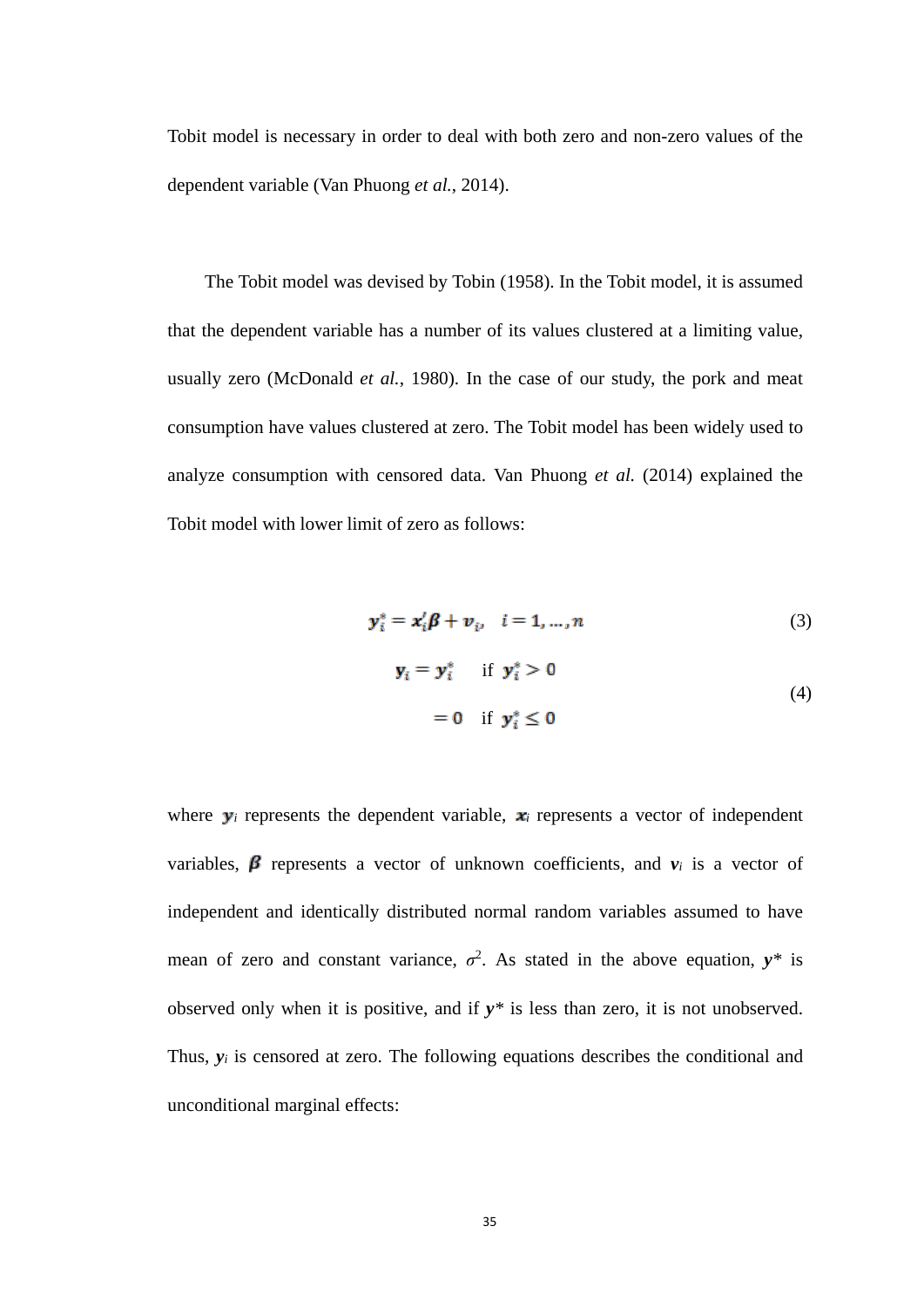$$
E(y_i) = x_i \beta F(z) - \sigma f(z) \tag{5}
$$

$$
E(y_i^*) = x_i \beta - \sigma f(z) / F(z)
$$
 (6)

$$
\partial E(\mathbf{y}_i)/\partial \mathbf{x}_i = F(z)(\partial E(\mathbf{y}_i^*)/\partial \mathbf{x}_i) - E(\mathbf{y}_i^*)(\partial F(z)/\partial \mathbf{x}_i) = F(z)\boldsymbol{\beta}
$$
 (7)

$$
\partial E(\mathbf{y}_i^*)/\partial \mathbf{x}_i = \boldsymbol{\beta}(1 - zf(z)/F(z) - f(z)^2/F(z)^2)
$$
(8)

$$
\partial \mathbf{F}(z) / \partial \mathbf{x}_i = f(z) \mathbf{\beta} / \sigma \tag{9}
$$

where  $z = x_i \beta / \sigma$ , is the normalized index,  $f(z)$  is the standard normal density function, and  $F(z)$  is the cumulative standard normal distribution function.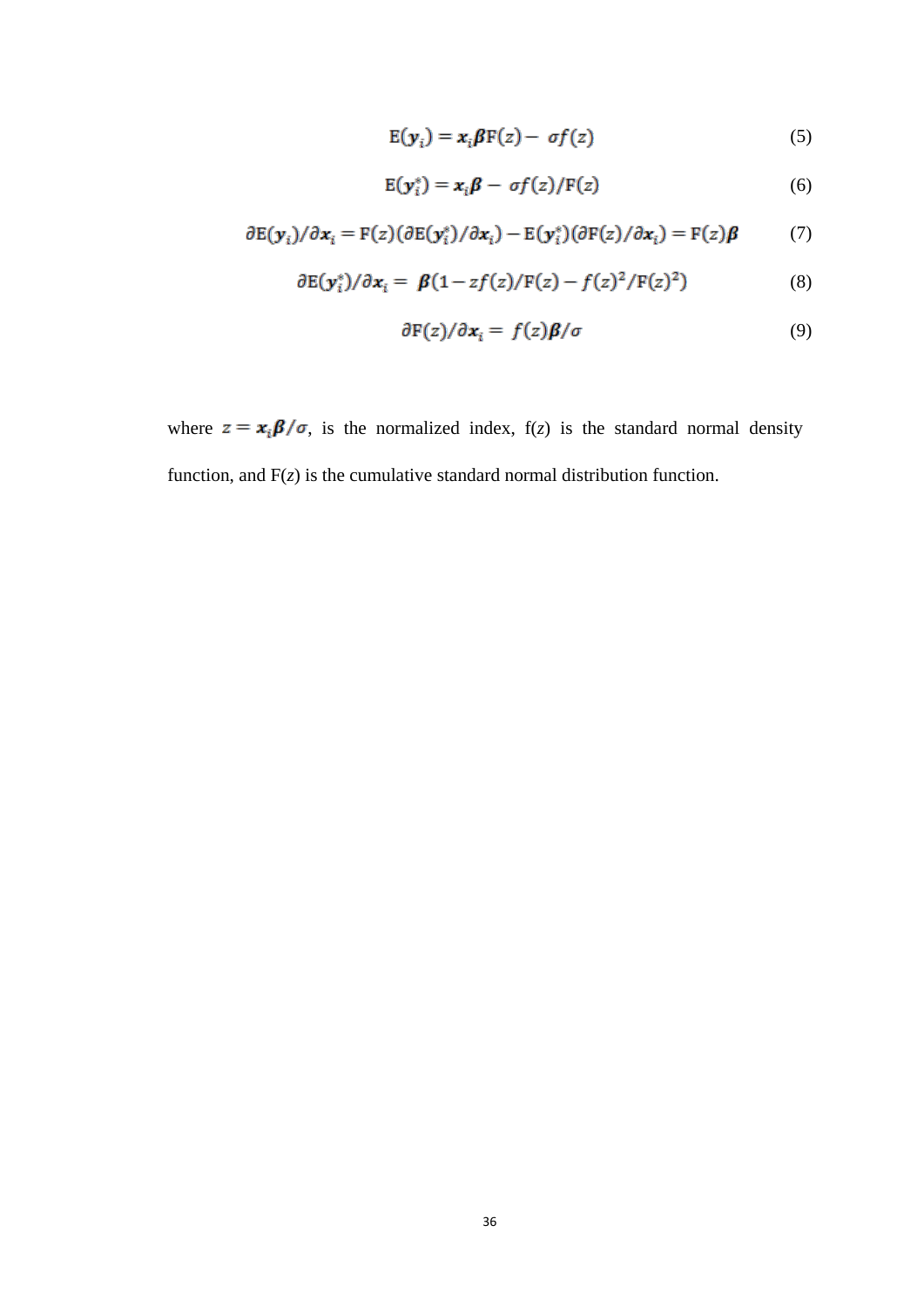#### **CHAPTER 6 RESULTS**

<span id="page-44-0"></span>The OLS model and the Tobit model have been used in this study to analyze how nine socio-demographic characteristics affect pork and meat demand in China. Five dependent variables are examined with both the OLS analysis and Tobit analysis, namely "Q4" (cooked or semi-cooked food expenditure), "Q3" (cooked or semi-cooked meat expenditure), "Q2" (total uncooked meat expenditure), "TPE" (total pork expenditure), and "Proportion" (the proportion of total pork expenditure to total uncooked meat expenditure) in the questionnaire.

#### <span id="page-44-1"></span>**6.1 Results of the OLS Analysis**

Table 6.1 shows the overall estimate results of the OLS models. The  $R<sup>2</sup>$  and adjusted  $\mathbb{R}^2$  reflect how models fit. The  $\mathbb{R}^2$  and adjusted  $\mathbb{R}^2$  for Q2 are both about 0.23, while the  $R^2$  and adjusted  $R^2$  for other four models are around or less than 0.05, which indicates good fit. The following is a breakdown of each variable, with explanation and interpretations provided for each variable.

The independent variable "Female" represents those respondents who are female. The coefficients for this variable are not statistically significant in all five OLS models. This indicates that holding other factors constant and compared to a male household head, a female household head does not make a significant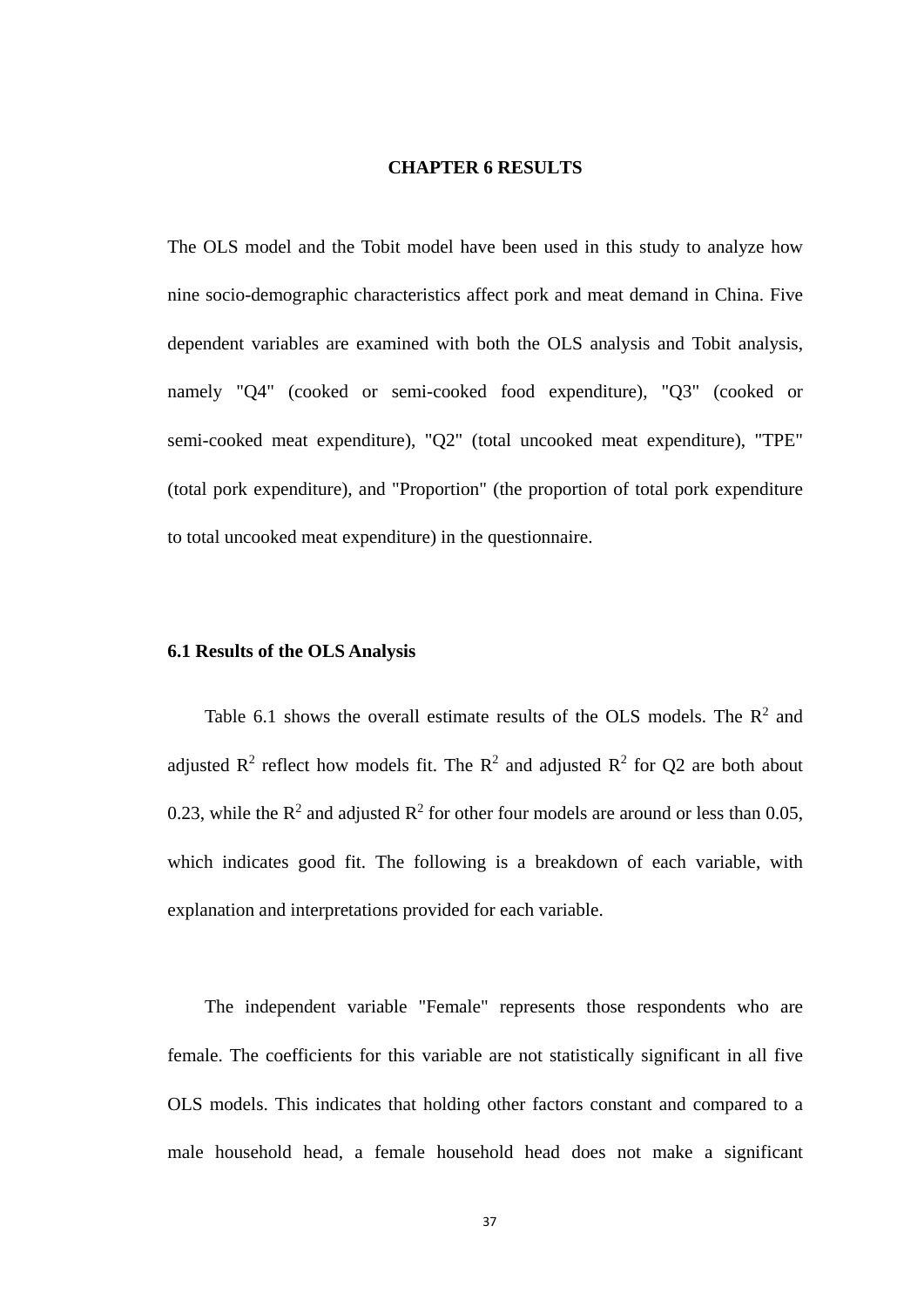difference on the amount of pork and meat consumed in the household. This is perhaps because of the similar lifestyles and appetites of males and females in China when it comes to pork and meat.

Variable "Age" is the continuous variable that represents the age of the respondent. The coefficients for all the five OLS models are not statistically significant. This means that age is not a significant factor for pork and meat demand. The respondents' age was from 18 to 84. Younger aged consumers were not chosen for the survey because they have limited purchasing power in terms of household grocery shopping in China. This result suggests that holding other factors constant, Chinese households heads within this range of age purchase the same amount of pork and meat, and indicates similar appetites from young people to the elderly.

Variable "Vegetarian" represents that the respondents have a vegetarian in their family. The coefficients for this variable are statistically significant in the OLS models for "Q4" and "Q2", but not statistically significant in the OLS models for "Q3", "TPE", and "Proportion". It suggests that, holding everything else constant and measured at sample mean, a household head with vegetarian family members spends 138.56 RMB more on cooked or semi-cooked food expenditure, and 293.01 RMB more on total uncooked meat expenditure. But having a vegetarian family member does not affect a household spending on cooked or semi-cooked meat expenditure, total pork expenditure, and the proportion of total pork expenditure to total uncooked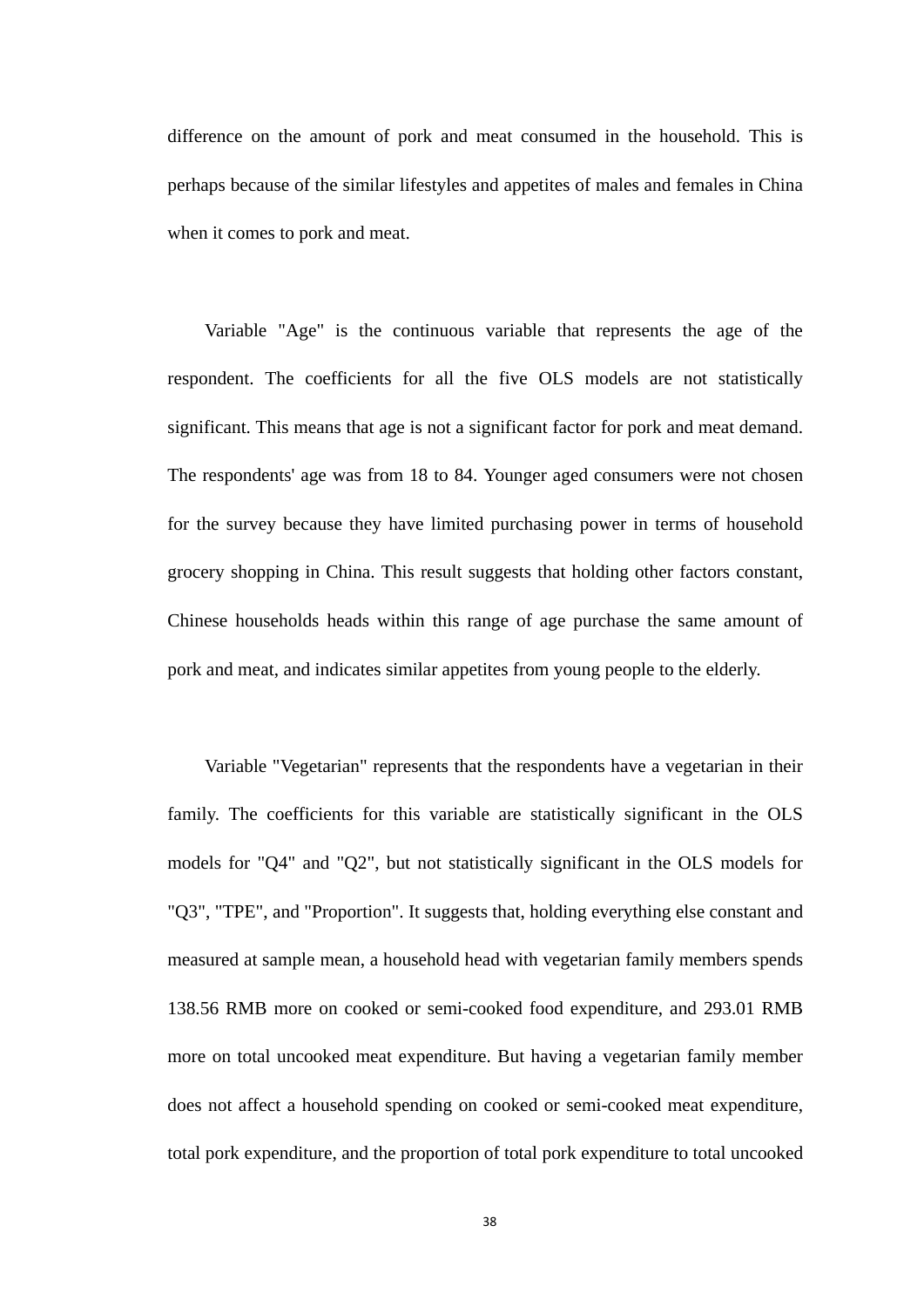meat expenditure.

Variable "Income" represents the respondents' monthly household income, with a unit of 1000 RMB. The coefficients for this variable are statistically significant in the OLS models for dependent variables "Q4", "Q2", "Q3", and "TPE", but insignificant for "Proportion" as another dependent variable. This suggests that holding everything else constant and measured at sample mean, a 1000 RMB increase in consumer's household income will lead to 7.86 RMB more on cooked or semi-cooked food expenditure, 2.98 RMB more on cooked or semi-cooked meat expenditure, 9.94 RMB more on total uncooked meat expenditure, and 4.86 RMB more on total pork expenditure. Overall, the higher household income is, the more money the household head will spend on pork, meat, and food. However, household income does not affect the proportion of total pork expenditure to total uncooked meat expenditure according to this result.

Variable "Married" is the dummy variable for the question that considers consumers' marital status. "Married"= 1 represents the respondent is married. The coefficients for this variable are statistically significant in the OLS models for "Q4" and "Proportion", yet insignificant in models for "Q3", "Q2", and "TPE". Holding everything else constant and measured at sample mean, compared to a household with an unmarried household head, a household with a married household will spend 131.34 RMB more on the cooked or semi-cooked food per month, and 0.21 less on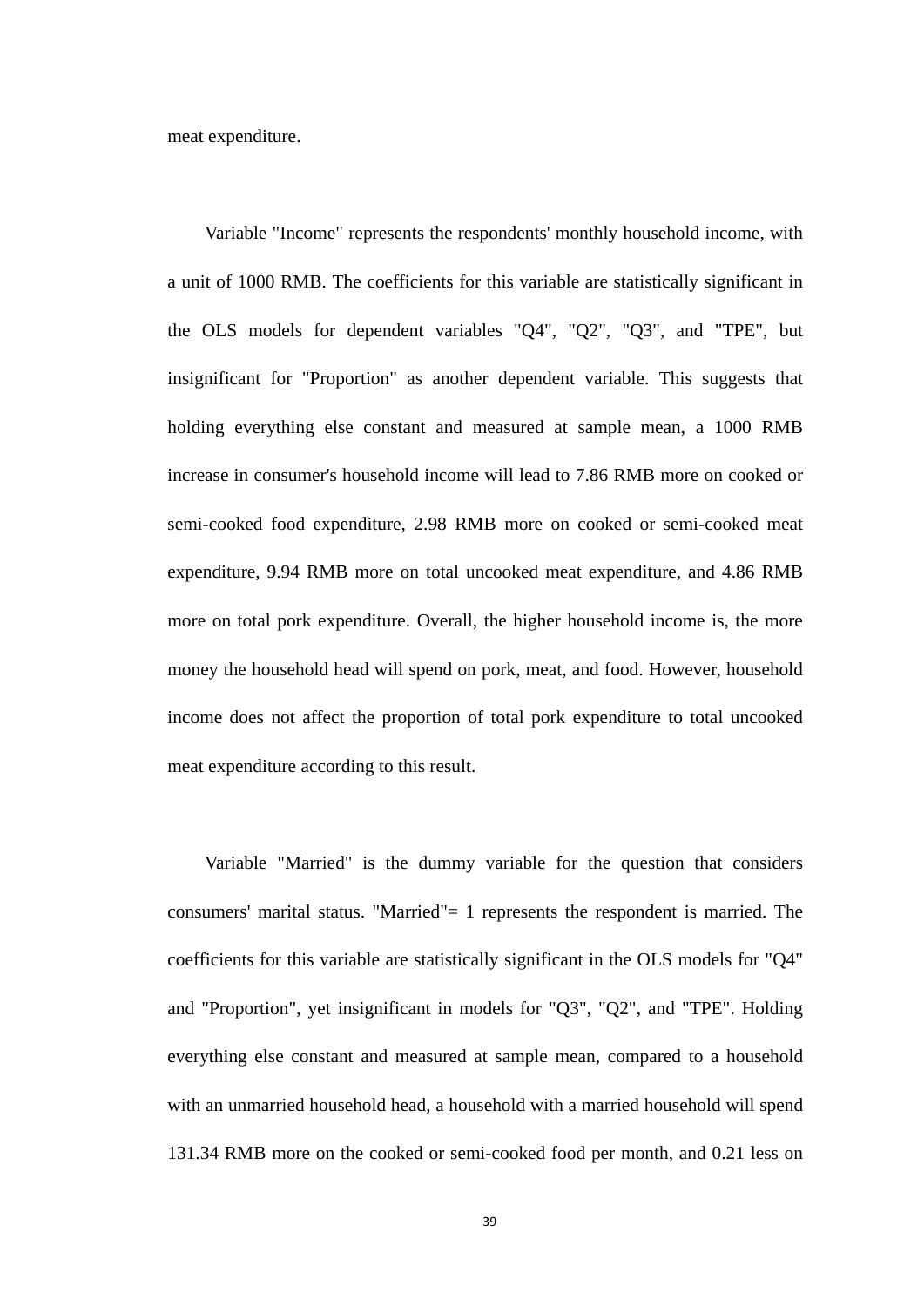the proportion of total pork expenditure to total uncooked meat expenditure. However, according to this result, being married does not affect a households' total uncooked meat expense, cooked or semi-cooked meat expenditure, or total pork expenditure.

Variable "Edu' is a variable that represents consumers' total years of education. The coefficient is statistically significant in the OLS model for "TPE", but not significant in models for "Q4", "Q3", "Q2", and "Proportion". Holding everything else constant and measured at sample mean, one more year of education of the household head will lead to a 6.19 RMB decrease in the household's total pork expenditure. This negative relationship between education and pork consumption may be related to the fact that well-educated consumers are more aware of pork's nutritional deficiencies, such as relatively high fat and low protein, so these consumers tend to consume less pork and prefer alternatives such as beef, chicken, and fish. Education of the household head does not affect cooked or semi-cooked food expenditure, cooked or semi-cooked meat expenditure, total uncooked meat expenditure, or the proportion of total pork expenditure to total uncooked meat expenditure.

Variable "Familynumber" represents the number of family members in the respondent's household. The coefficients for this variable are statistically significant in the OLS models for "Q4" and "Q2", but insignificant in models for "Q3", "TPE",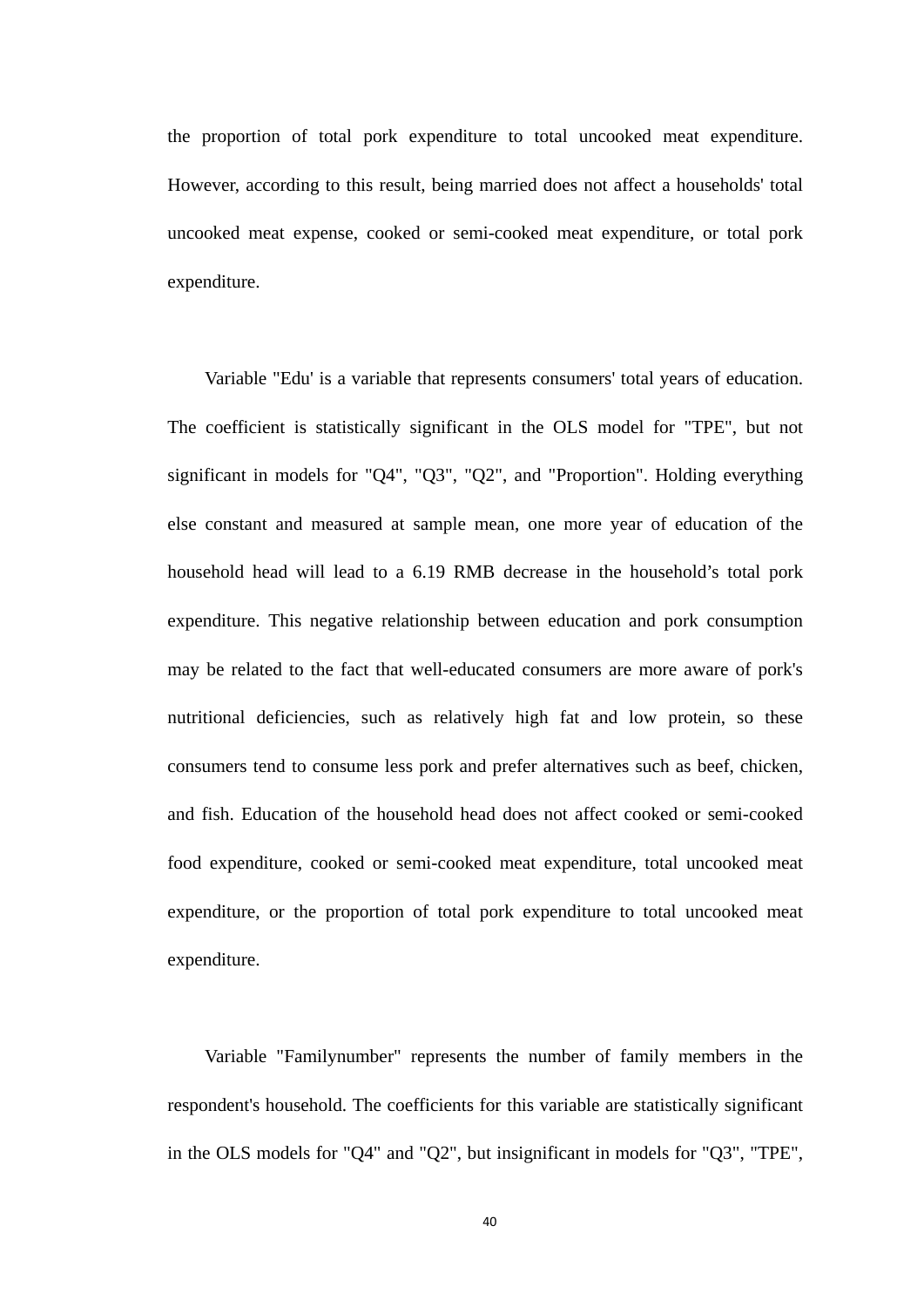and "Proportion". Holding everything else constant and measured at sample mean, consumers with one more family member in their household will lead to 53.27 RMB increase in cooked or semi-cooked food expenditure, and 171.77 RMB increase in total uncooked meat expenditure. However, the number of family members does not affect cooked or semi-cooked meat expenditure, total pork expenditure and the proportion of total pork expenditure to total uncooked meat expenditure.

Variable "Kids18" is the dummy variable addressing whether or not the respondents have a child under 18 in their households. "Kids18"= 1 represents the respondents have one or more children under 18 in their households. The coefficient for this variable is statistically significant in the OLS model for "Q2", but insignificant in models for "Q4", "Q3", "TPE", and "Proportion". This indicates that, holding everything else constant and measured at sample mean, household heads who have children under 18 in their households spend 28.38 RMB more on total uncooked meat expense than those who do not have children younger than 18 at home. On the other hand, having children at home does not affect cooked or semi-cooked food expenditure, cooked or semi-cooked meat expenditure, total pork expenditure, and the proportion of total pork expenditure to total uncooked meat expenditure. From this result we can tell that consumers with children at home tend to prefer unprocessed food such as uncooked meat to cooked or semi-cooked food. This is perhaps because such consumers are conscious about their children' health, and they want to provide fresh and nutritious food to their children.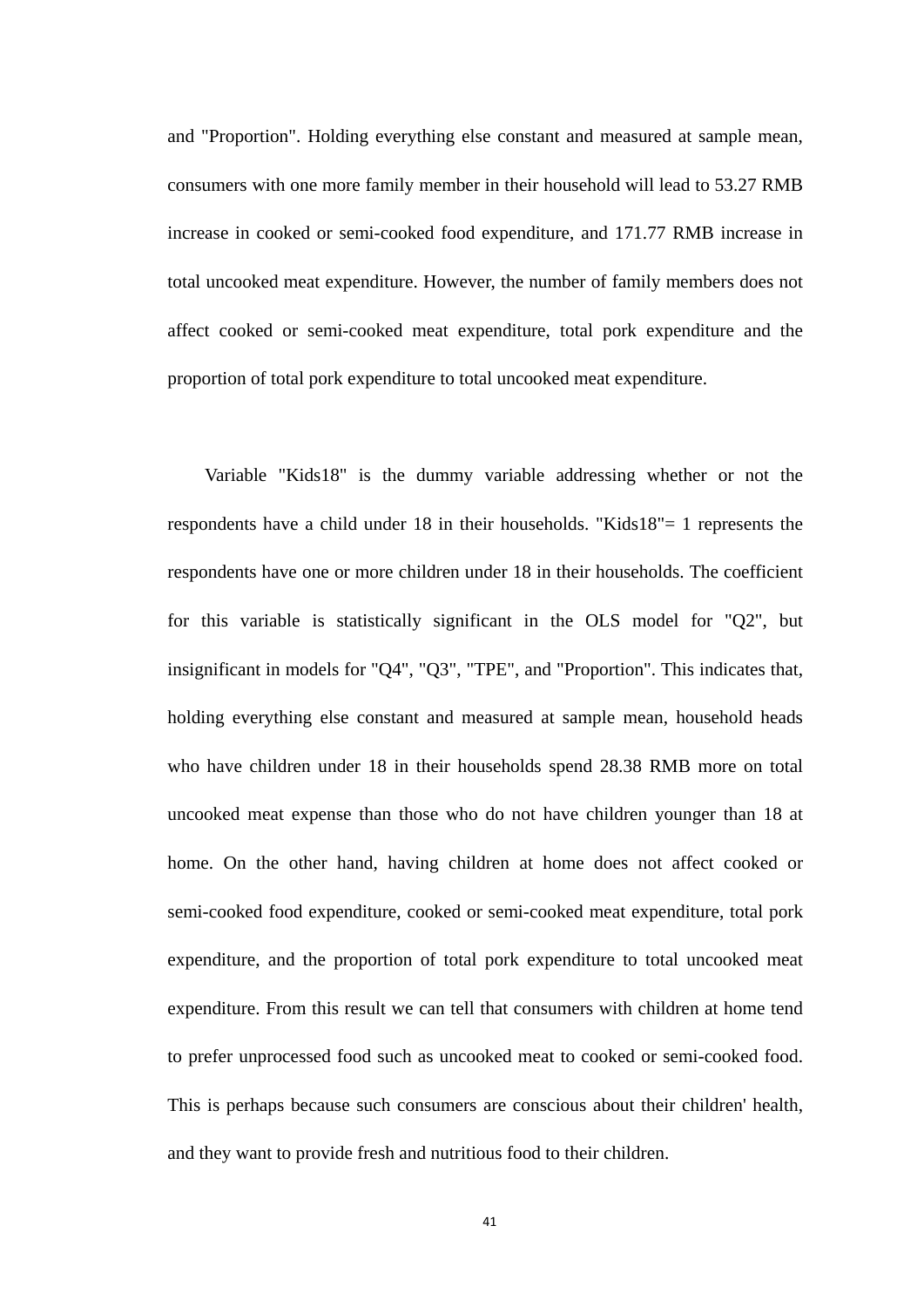Variable "City" is the dummy variable for the question that asks whether the respondents identify themselves as rooted in urban areas or rural areas. "City" represents the respondents identifying themselves as urbanites. The coefficients for this variable are significant for the OLS models for "Q4", "Q3", "Q2", and "Proportion", but insignificant for "TPE". It indicates that, holding everything else constant and measured at sample mean, household heads who identify themselves as rooted in urban areas spend 175.32 RMB more on the cooked or semi-cooked food, 55.60 RMB more on the cooked or semi-cooked meat, 135.47 RMB more on total uncooked meat, and 0.13 less the proportion of total pork expenditure to total uncooked meat expenditure than those who identify themselves as rooted in rural areas. However, this factor does not affect consumers' total pork expenditure. We can see that, overall, there is a huge difference of food and meat consumption between rural and urban consumers, with a possible reason of different lifestyles and budget concerns.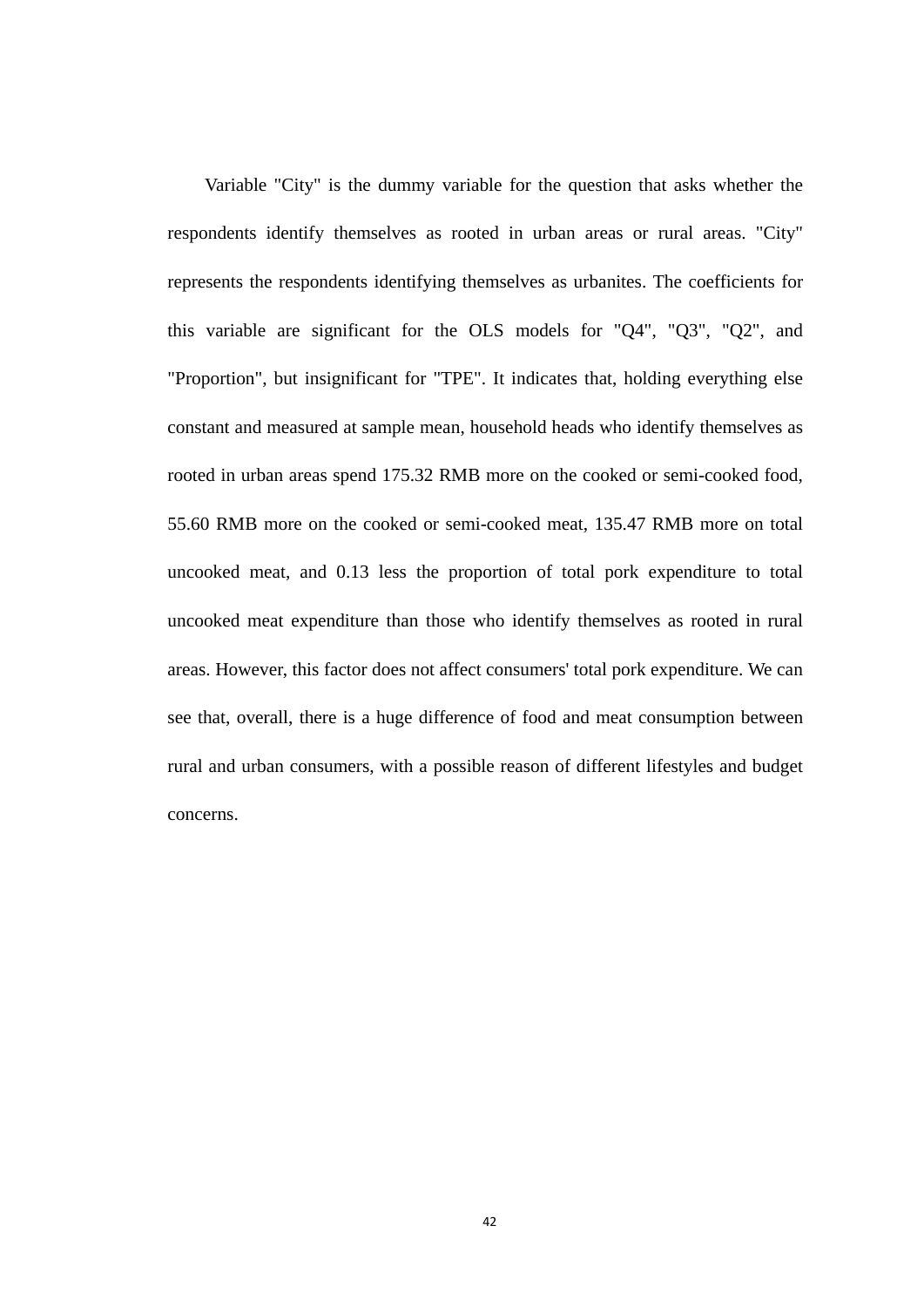<span id="page-50-0"></span>

|                 |                             | <b>Cooked or</b> | <b>Cooked or</b> | <b>Total uncooked</b> | <b>Total pork</b> | <b>Total pork</b>     |
|-----------------|-----------------------------|------------------|------------------|-----------------------|-------------------|-----------------------|
|                 |                             | semi-cooked food | semi-cooked meat | meat expense          | expenditure       | expenditure/total     |
| <b>Variable</b> | <b>Variable Description</b> | expense (RMB)    | expense (RMB)    | (RMB)                 | (RMB)             | uncooked meat expense |
|                 |                             | Coefficient      | Coefficient      | Coefficient           | Coefficient       | Coefficient           |
|                 |                             | (Std. Error)     | (Std. Error)     | (Std. Error)          | (Std. Error)      | (Std. Error)          |
| Intercept       | Intercept                   | 45.35            | $110.69**$       | $-676.11***$          | 252.82***         | $1.44***$             |
|                 |                             | (195.77)         | (54.25)          | (144.78)              | (62.85)           | (0.26)                |
| Female          | Household head who is       | 26.49            | 14.13            | $-17.83$              | $-13.30$          | 0.03                  |
|                 | female                      | (51.25)          | (14.16)          | (37.67)               | (16.39)           | (0.07)                |
|                 |                             | 2.81             | 0.45             | 2.50                  | $-0.43$           | $-0.001$              |
| Age             | Age Household head          | (2.70)           | (0.75)           | (1.98)                | (0.86)            | (0.004)               |
| Vegetarian      | Household head who          | 138.56*          | 2.96             | 293.01***             | 4.36              | 0.07                  |
|                 | has vegetarian in family    | (82.22)          | (22.75)          | (60.54)               | (26.45)           | (0.11)                |
| <b>Income</b>   | Household monthly           | 7.86***          | 2.98***          | 9.94***               | $4.86***$         | $-0.003$              |
|                 | income (1000 RMB)           | (2.44)           | (0.68)           | (1.80)                | (0.79)            | (0.003)               |
|                 | Household head who is       | 131.34*          | 5.24             | $-39.12$              | $-15.43$          | $-0.21**$             |
| <b>Married</b>  | married                     | (77.08)          | (21.30)          | (56.04)               | (24.38)           | (0.10)                |
| Edu             | Years of education of       | $-1.08$          | $-0.85$          | 8.47                  | $-6.19*$          | $-0.01$               |

# **Table 6.1 OLS analysis results**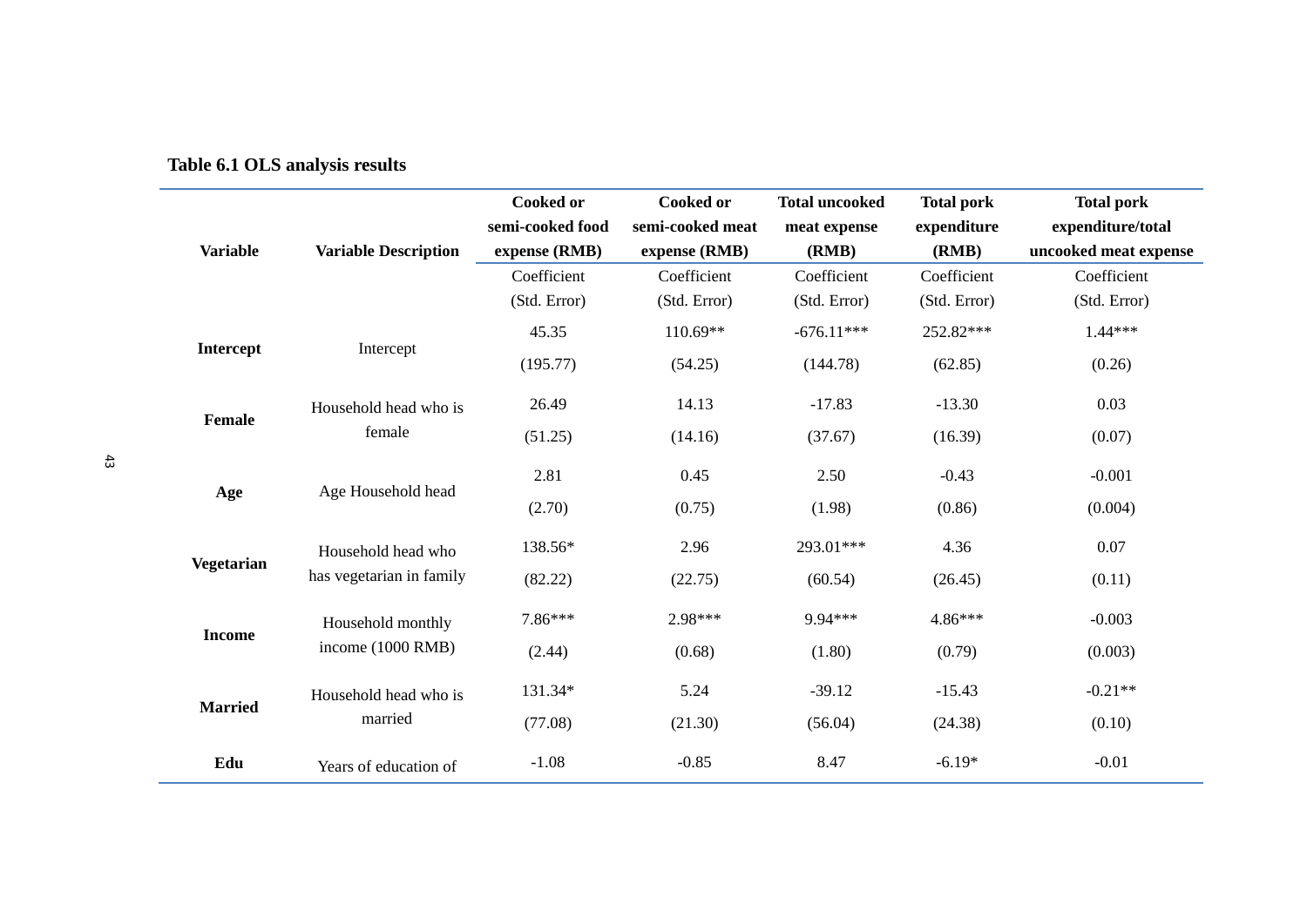|                         | household head        | (9.86)    | (2.73)   | (7.26)    | (3.16)  | (0.01)   |
|-------------------------|-----------------------|-----------|----------|-----------|---------|----------|
| Familynumber            | Number of family      | 53.27***  | 7.51     | 171.77*** | $-2.63$ | $-0.03$  |
|                         | members in household  | (19.02)   | (5.28)   | (13.98)   | (6.12)  | (0.02)   |
| Kids18                  | Household head who    | 23.19     | 28.38*   | 13.73     | $-0.40$ | $-0.06$  |
|                         | has children under 18 | (55.21)   | (15.30)  | (40.61)   | (17.68) | (0.07)   |
|                         | Household head who    |           |          |           |         |          |
| <b>City</b>             | identifies            | 175.32*** | 55.60*** | 135.47*** | 26.63   | $-0.13*$ |
|                         | himself/herself as    | (52.74)   | (14.63)  | (38.73)   | (16.89) | (0.07)   |
|                         | rooted in city        |           |          |           |         |          |
| Number of               |                       | 1,041     | 1,041    | 1,041     | 1,041   | 1,041    |
| observations read       |                       |           |          |           |         |          |
| Number of               |                       |           |          |           |         |          |
| observations<br>used    |                       | 1017      | 1018     | 1022      | 1,041   | 1019     |
|                         |                       |           |          |           |         |          |
| $\mathbb{R}^2$          |                       | 0.0551    | 0.0521   | 0.2394    | 0.0429  | 0.0220   |
| Adjusted $\mathbb{R}^2$ |                       | 0.0467    | 0.0436   | 0.2327    | 0.0346  | 0.0133   |

Note:\*, \*\*, and \*\*\* represent significance ate 10%, 5%, and 1% level.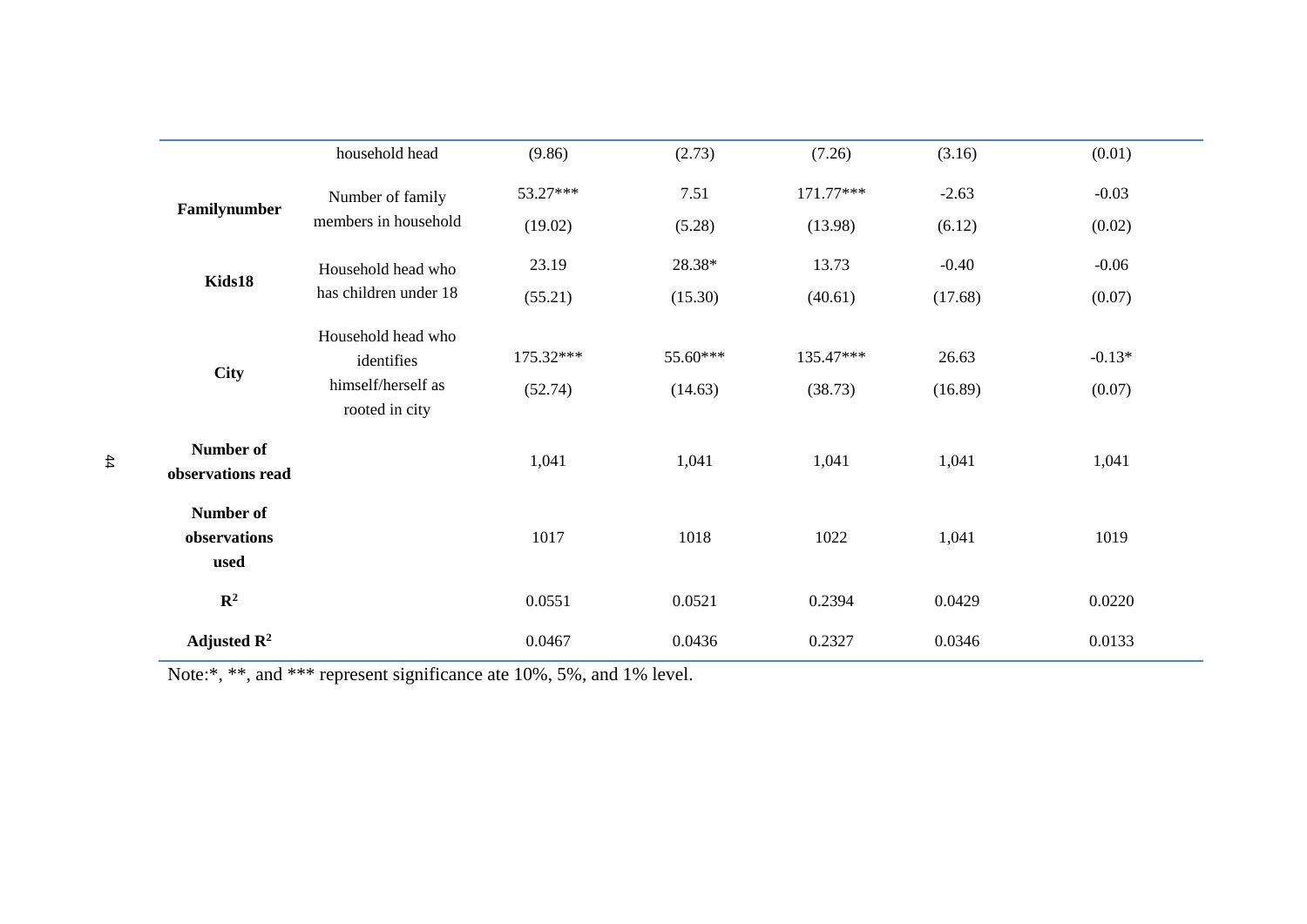#### <span id="page-52-0"></span>**6.2 Results of the Tobit Analysis**

Table 6.2 displays the integrated estimate results of the Tobit models. The scale parameter (Sigma) are all estimated to be significant and this suggests that the Tobit model is preferred to the OLS model. Nevertheless, the significance or insignificance of the coefficients of each independent variables are consistent to the OLS analysis. Also, the parameter estimates from the Tobit models are similar to the estimates form the OLS models, thus they will not be demonstrated specifically in this section. Below is a brief analysis of the significant and insignificant variables in the five Tobit models.

As the Tobit analysis results show, "Q4", which represents cooked or semi-cooked food expenditure, is significantly affected by variables "Vegetarian", "Income", "Married", "Familyumber", and "City". Independent variable "Q3", which represents cooked or semi-cooked meat expenditure, is also affected by variables such as "Income", Kids18", and "City". In addition, variable "Q2", representing total uncooked meat expenditure, is significantly affected by "Vegetarian", "Income", "Familynumber", and "City". Moreover, "TPE", representing total pork expenditure, is shown to be significantly affected by "Income" and "Edu". At last, "Proportion", which represents the proportion of total pork expenditure to total uncooked meat expenditure, is significantly affected by "Married" and "City".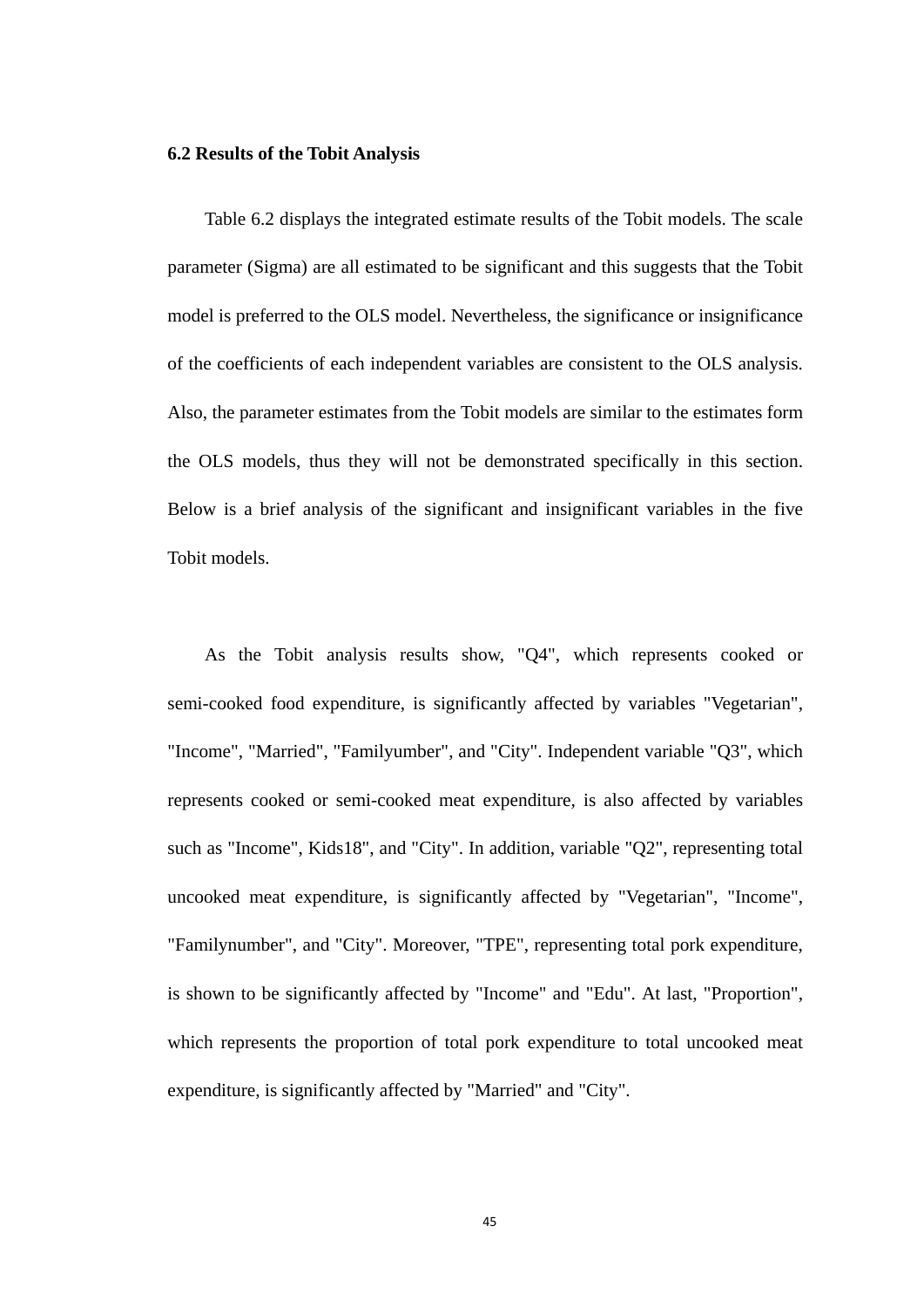However, the Tobit analysis results demonstrate and insignificant impact of independent variables "Female", "Age", "Edu", and "Kids18" on cooked or semi-cooked food expenditure (dependent variable "Q4"). Variables "Female", "Age", Vegetarian", "Married", "Edu", and "Familynumber" don't seem to bear any significant effect on cooked or semi-cooked meat expenditure ("Q3") either. Also, Variables "Female", "Age", "Married", "Edu", and "Kids18" don't have statistically significant impact on total uncooked meat expenditure ("Q2"). Additionally, the proportion of total pork expenditure to total uncooked meat expenditure ("TPE") is not significantly affected by "Female", "Age", Vegetarian", "Married", "Familynumber", "Kids18", and "City". Lastly, variable "Proportion" is not significantly affected by variables "Female", "Age", Vegetarian", "Income", "Edu", "Familynumber", and "Kids18".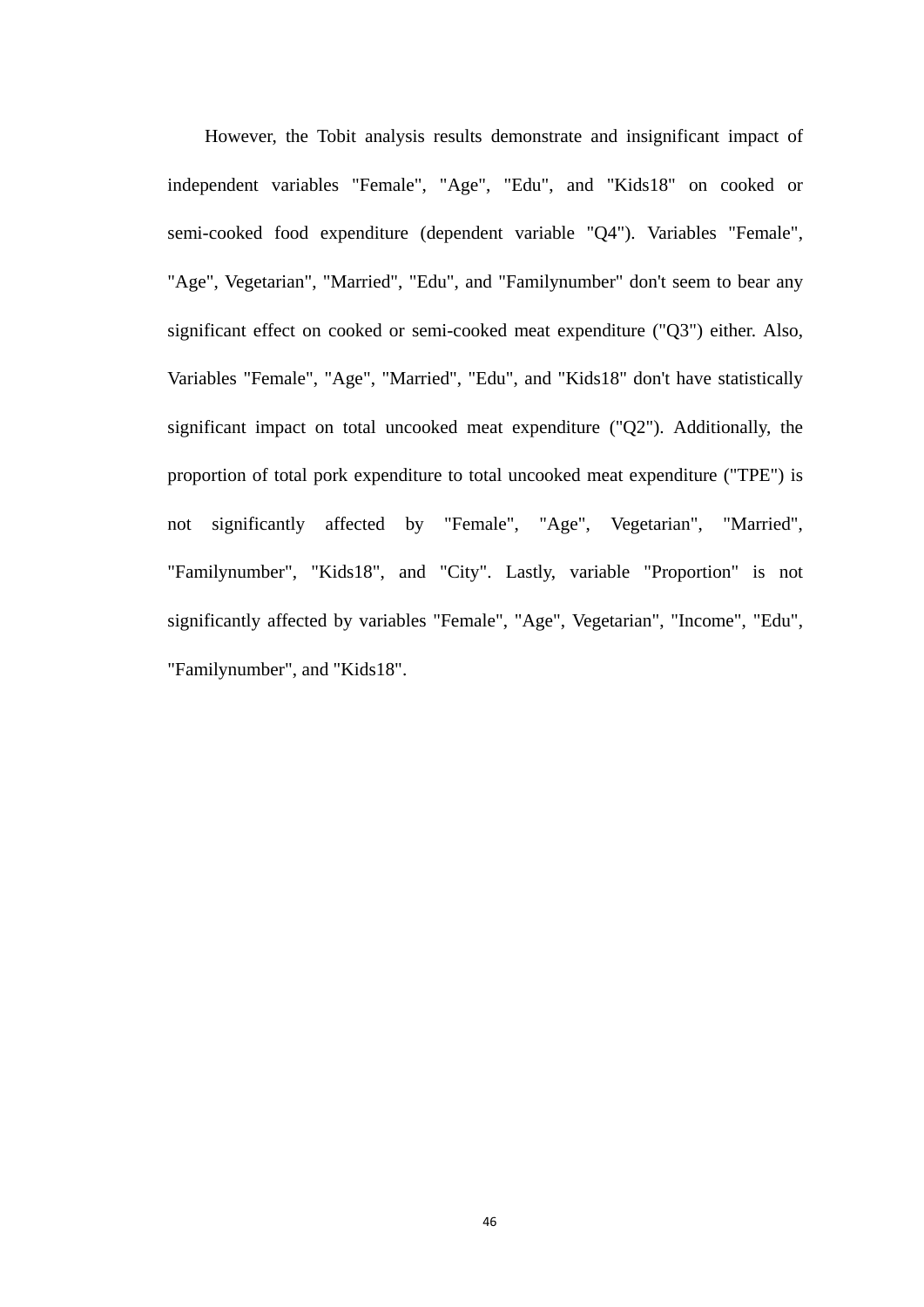<span id="page-54-0"></span>

| <b>Variable</b>  | <b>Variable Description</b> | <b>Cooked or</b><br>semi-cooked food<br>expense (RMB) | <b>Cooked or</b><br>semi-cooked meat<br>expense (RMB) | <b>Total uncooked</b><br>meat expense<br>(RMB) | <b>Total pork</b><br>expenditure<br>(RMB) | <b>Total pork</b><br>expenditure/total<br>uncooked meat expense |
|------------------|-----------------------------|-------------------------------------------------------|-------------------------------------------------------|------------------------------------------------|-------------------------------------------|-----------------------------------------------------------------|
|                  |                             | Coefficient<br>(Std. Error)                           | Coefficient<br>(Std. Error)                           | Coefficient<br>(Std. Error)                    | Coefficient<br>(Std. Error)               | Coefficient<br>(Std. Error)                                     |
| <b>Intercept</b> | Intercept                   | 43.90                                                 | $110.27**$                                            | $-677.29***$                                   | 252.62***                                 | 1.44 ***                                                        |
|                  |                             | (195.40)                                              | (54.90)                                               | (144.35)                                       | (62.59)                                   | (0.25)                                                          |
| <b>Female</b>    | Household head who is       | 24.46                                                 | 12.93                                                 | $-19.99$                                       | $-13.59$                                  | 0.03                                                            |
|                  | female                      | (51.16)                                               | (14.34)                                               | (37.56)                                        | (16.32)                                   | (0.07)                                                          |
| Age              | Age Household head          | 2.76                                                  | 0.31                                                  | 2.55                                           | $-0.44$                                   | $-0.001$                                                        |
|                  |                             | (2.69)                                                | (0.76)                                                | (1.97)                                         | (0.85)                                    | (0.003)                                                         |
| Vegetarian       | Household head who has      | 139.74*                                               | 1.45                                                  | 289.43***                                      | 2.86                                      | $0.07\,$                                                        |
|                  | vegetarian in family        | (82.04)                                               | (23.06)                                               | (60.44)                                        | (26.37)                                   | (0.11)                                                          |
| <b>Income</b>    | Household monthly           | 7.91***                                               | $3.03***$                                             | $10.00***$                                     | $4.87***$                                 | $-0.003$                                                        |
|                  | income (1000 RMB)           | (2.43)                                                | (0.68)                                                | (1.79)                                         | (0.78)                                    | (0.003)                                                         |
| <b>Married</b>   | Household head who is       | 133.30*                                               | 10.39                                                 | $-38.08$                                       | $-14.86$                                  | $-0.21**$                                                       |
|                  | married                     | (76.92)                                               | (21.60)                                               | (55.91)                                        | (24.28)                                   | (0.10)                                                          |
| Edu              | Years of education of       | $-1.09$                                               | $-1.11$                                               | 8.24                                           | $-6.23**$                                 | $-0.01$                                                         |

# **Table 6.2 Tobit analysis results**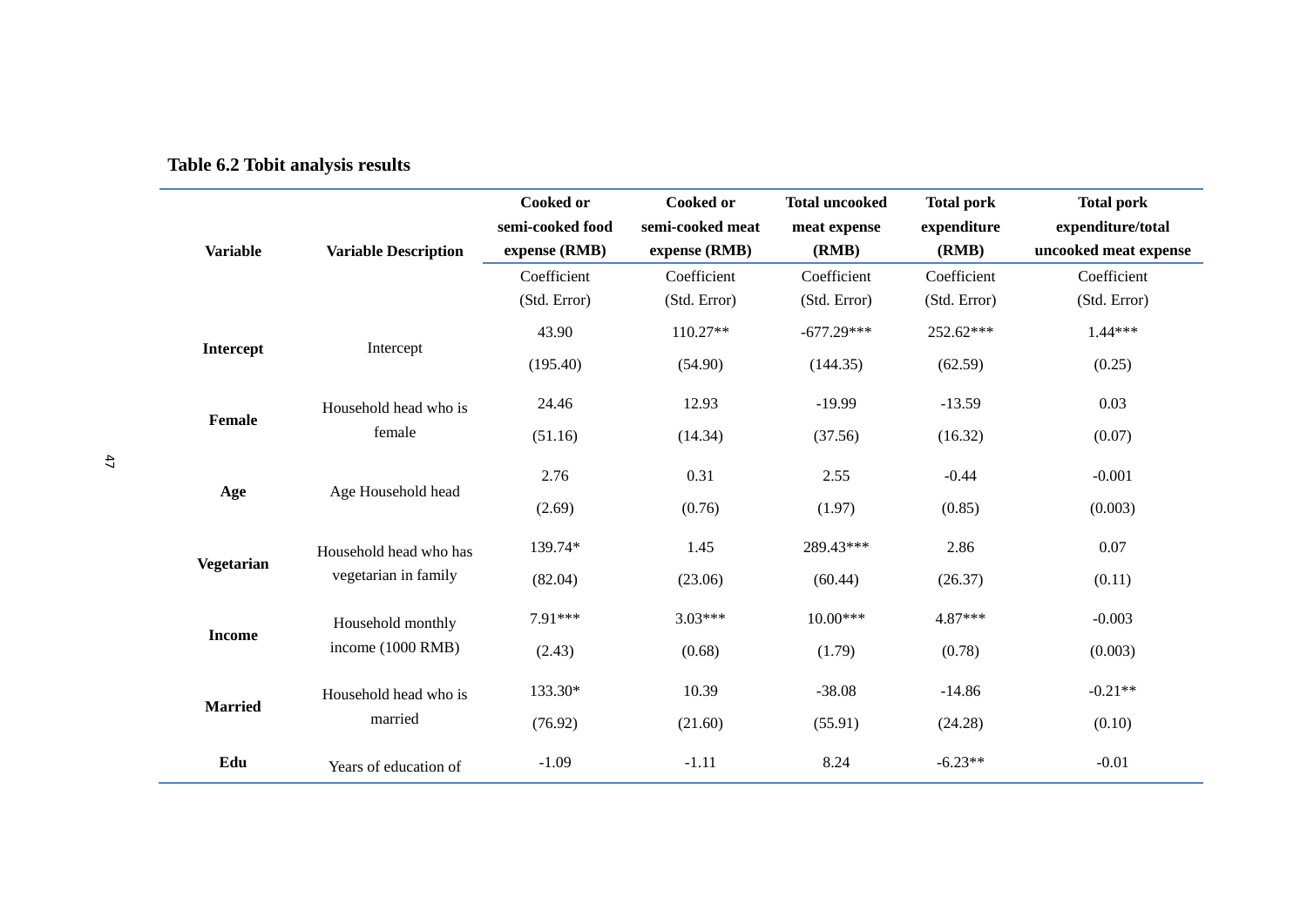|                          | household head                                  | (9.84)           | (2.76)           | (7.24)           | (3.15)           | (0.01)           |
|--------------------------|-------------------------------------------------|------------------|------------------|------------------|------------------|------------------|
|                          |                                                 |                  |                  |                  |                  |                  |
| Familynumber             | Number of family                                | 52.89***         | 8.42             | 172.35***        | $-2.40$          | $-0.03$          |
|                          | members in household                            | (18.98)          | (5.34)           | (13.95)          | (6.09)           | (0.02)           |
| Kids18                   | Household head who has                          | 24.77            | 27.32*           | 13.76            | $-0.42$          | $-0.06$          |
|                          | children under 18                               | (55.11)          | (15.49)          | (40.50)          | (17.60)          | (0.07)           |
| City                     | Household head who                              | 177.88***        | 56.91***         | 135.21***        | 26.55            | $-0.13*$         |
|                          | identifies himself/herself<br>as rooted in city | (52.65)          | (14.80)          | (38.62)          | (16.82)          | (0.07)           |
|                          |                                                 | 780.36***        | 218.69***        | 574.47***        | 251.98***        | $1.01***$        |
| <b>Sigma</b>             |                                                 | (17.35)          | (4.91)           | (12.73)          | (5.53)           | (0.02)           |
| Number of<br>respondents |                                                 | 1017             | 1018             | 1022             | 1,041            | 1019             |
| <b>Lower bound</b>       |                                                 | $\boldsymbol{0}$ | $\boldsymbol{0}$ | $\boldsymbol{0}$ | $\boldsymbol{0}$ | $\boldsymbol{0}$ |
| Number of                |                                                 |                  |                  |                  |                  |                  |
| observations lower       |                                                 | $\overline{4}$   | $20\,$           | $\mathfrak{Z}$   | $\,1\,$          | $\boldsymbol{0}$ |
| bound                    |                                                 |                  |                  |                  |                  |                  |
| Log-likelihood           |                                                 | $-8188$          | $-6814$          | $-7922$          | $-7227$          | $-1459$          |
| $\mathbb{R}^2$           |                                                 | 0.056            | 0.052            | 0.259            | 0.045            | 0.022            |

Note:\*, \*\*, and \*\*\* represent significance ate 10%, 5%, and 1% level.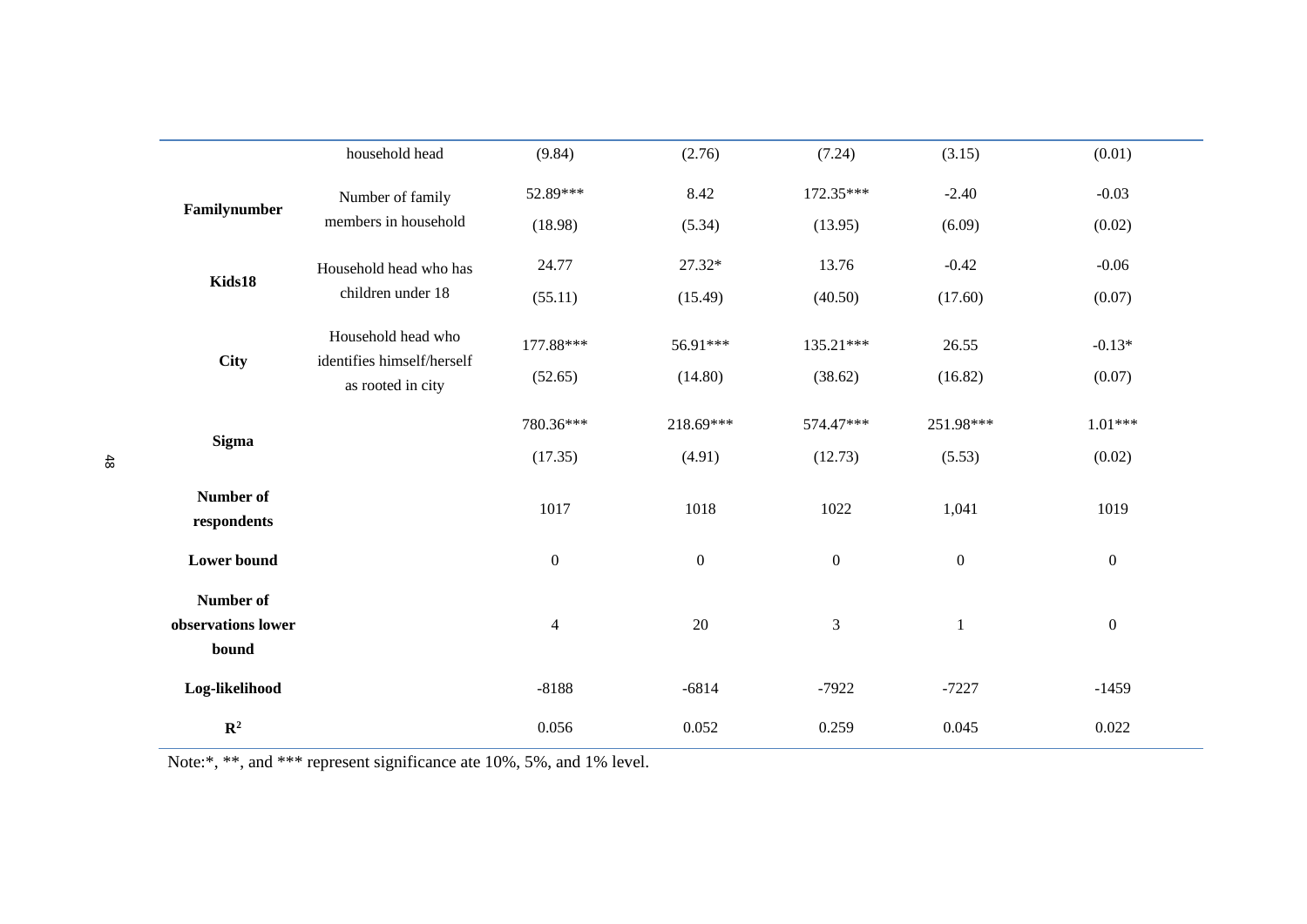Table 6.3 displayed the average marginal effects of the independent variables on the conditional levels and unconditional levels on the five dependent variables. The conditional marginal effect indicates a corresponding effect on the level of monthly expenditure conditional on expending (i.e. among those who consume) while the unconditional marginal effect indicates the effect on the monthly level of expenditure unconditionally (i.e. for the whole population of interest) (Tan *et al.*, 2015). We will focus on the unconditional marginal effects here, in order to compare the results to the OLS analysis, which is for the whole population of interest. The following is a brief interpretation of the unconditional marginal effects of each independent variable on the dependent variables if significant.

The results show that, holding everything else constant and measured at sample mean, a household head with vegetarian family members spends 110.39 RMB per month more on cooked or semi-cooked food expenditure, and 202.72 RMB more on total uncooked meat expenditure.

Income has statistically significant effect on pork and meat demand. Holding everything else constant and measured at sample mean, a 1000 RMB increase in consumer's household income will lead to 6.25 RMB more on cooked or semi-cooked food expenditure, 2.57 RMB more on cooked or semi-cooked meat expenditure, 7.01 RMB more on total uncooked meat expenditure, 3.74 RMB more on total pork expenditure.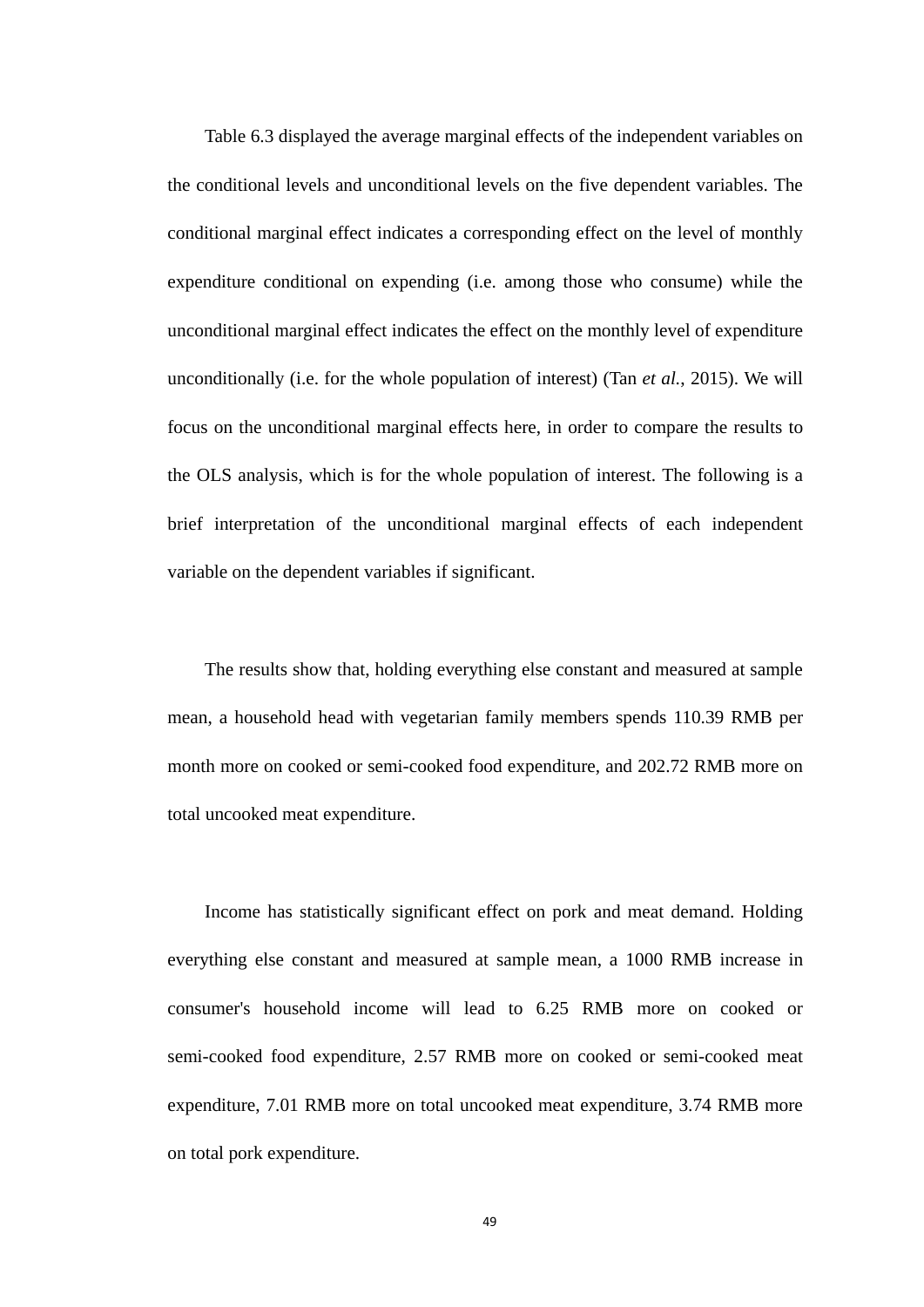Marital status is also a significant factor. Holding everything else constant and measured at sample mean, compared to a household with an unmarried household head, a household with a married household will spend 105.31 RMB more on the cooked or semi-cooked food per month, and 0.17 less on the proportion of total pork expenditure to total uncooked meat expenditure.

In addition, holding everything else constant and measured at sample mean, an additional year of education of the household head will lead to a 4.79 RMB decrease in the household's total pork expenditure.

The number of family members is shown to be a significant factor. Holding everything else constant and measured at sample mean, an additional family member in consumers' household will lead to 41.79 RMB increase in cooked or semi-cooked food expenditure, and 120.72 RMB increase in total uncooked meat expenditure.

Moreover, holding everything else constant and measured at sample mean, household heads who have children under 18 in their households spend 23.16 RMB more on total uncooked meat expense than those who do not have children younger than 18 at home.

Furthermore, holding everything else constant and measured at sample mean,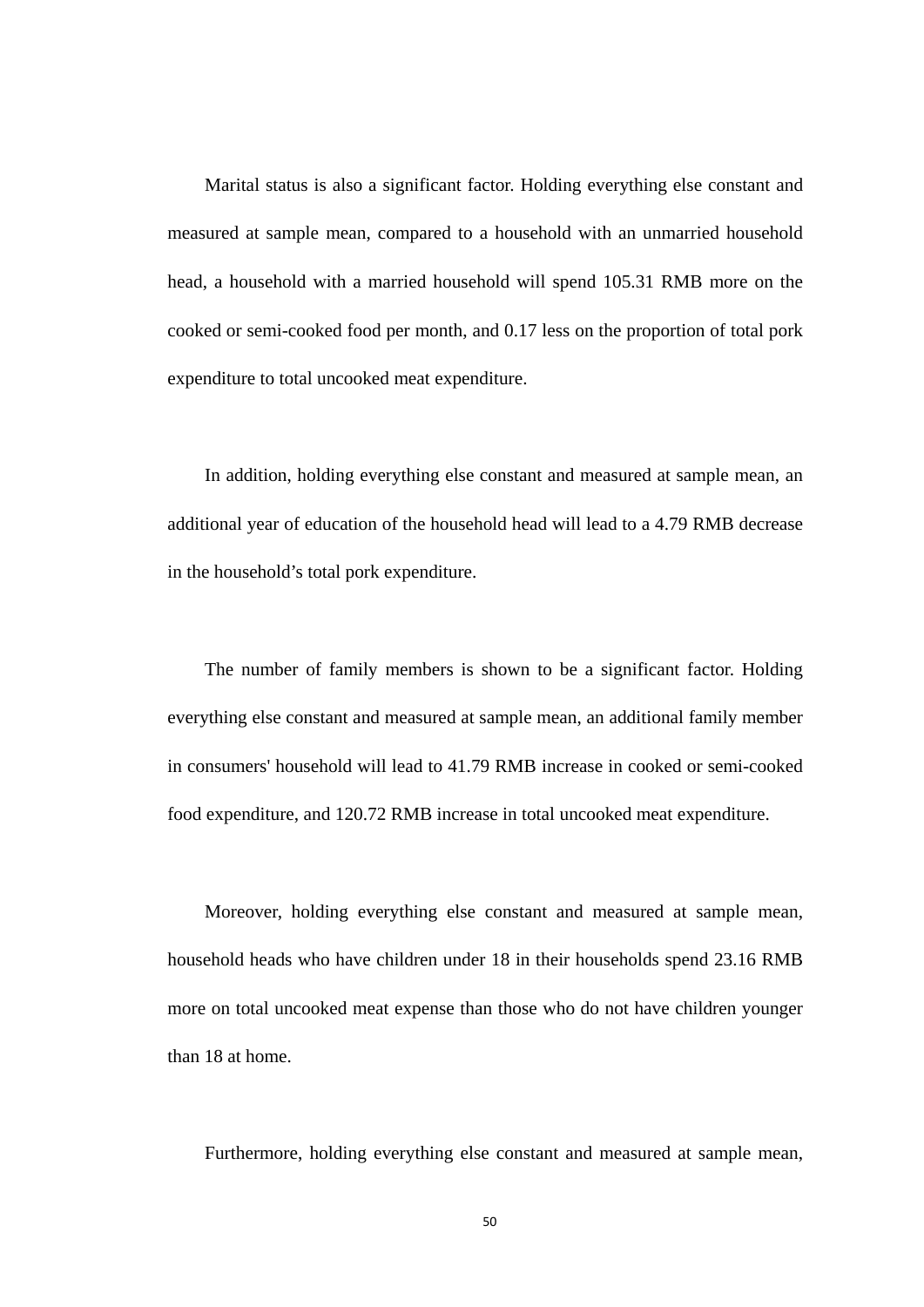household heads who identify themselves as rooted in urban areas spend 140.52 RMB more on the cooked or semi-cooked food, 48.24 RMB more on the cooked or semi-cooked meat, 94.70 RMB more on total uncooked meat, and 0.10 less the proportion of total pork expenditure to total uncooked meat expenditure than those who identify themselves as rooted in rural areas.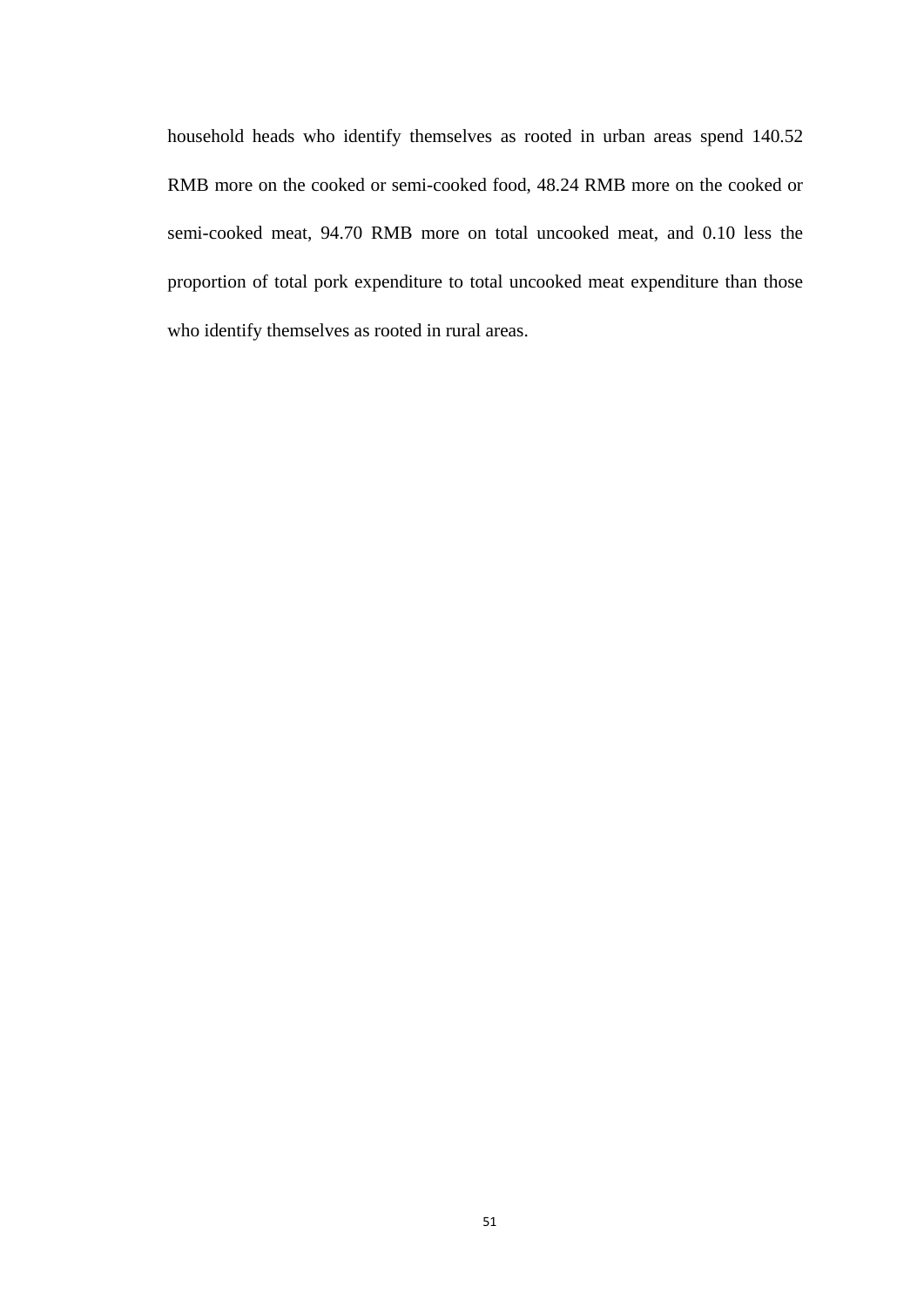|                | Cooked or semi-cooked<br>food expense (RMB) |             | Cooked or semi-cooked<br>meat expense (RMB) |             | <b>Total uncooked meat</b><br>expense (RMB) |             | <b>Total pork expenditure</b><br>(RMB) |             | <b>Total pork</b><br>expenditure/total<br>uncooked meat expense |             |
|----------------|---------------------------------------------|-------------|---------------------------------------------|-------------|---------------------------------------------|-------------|----------------------------------------|-------------|-----------------------------------------------------------------|-------------|
|                | Unconditional                               | Conditional | Unconditional                               | Conditional | Unconditional                               | Conditional | Unconditional                          | Conditional | Unconditional                                                   | Conditional |
|                | M.E.                                        | M.E.        | M.E.                                        | M.E.        | M.E.                                        | M.E.        | M.E.                                   | M.E.        | M.E.                                                            | M.E.        |
| Female         | 19.32                                       | 24.36       | 10.96                                       | 12.75       | $-14.00$                                    | $-19.91$    | $-10.44$                               | $-13.42$    | 0.02                                                            | $-0.47$     |
| Age            | 2.18                                        | 2.75        | 0.27                                        | 0.31        | 1.78                                        | 2.54        | $-0.33$                                | $-0.43$     | $-0.001$                                                        | 0.02        |
| Vegetarian     | 110.39*                                     | 139.18*     | 1.23                                        | 1.43        | 202.72***                                   | 288.23***   | 2.20                                   | 2.82        | 0.06                                                            | $-1.24$     |
| <b>Income</b>  | $6.25***$                                   | 7.88***     | $2.57***$                                   | 2.99***     | $7.01***$                                   | 9.96***     | $3.74***$                              | $4.80***$   | $-0.003$                                                        | 0.06        |
| <b>Married</b> | $105.31*$                                   | 132.77*     | 8.81                                        | 10.24       | $-26.67$                                    | $-37.92$    | $-11.41$                               | $-14.67$    | $-0.17**$                                                       | $3.82**$    |
| Edu            | $-0.86$                                     | $-1.09$     | $-0.94$                                     | $-1.10$     | 5.77                                        | 8.20        | $-4.79**$                              | $-6.15$     | $-0.01$                                                         | 0.21        |
| Familynumber   | 41.79***                                    | 52.68***    | 7.14                                        | 8.30        | 120.72***                                   | $171.64***$ | $-1.84$                                | $-2.37$     | $-0.03$                                                         | 0.56        |
| Kids18         | 19.57                                       | 24.67       | 23.16*                                      | 26.94*      | 9.63                                        | 13.70       | $-0.32$                                | $-0.41$     | $-0.05$                                                         | 1.06        |
| <b>City</b>    | 140.52***                                   | $177.17***$ | 48.24***                                    | $56.10***$  | 94.70***                                    | 134.64***   | 20.39                                  | 26.21       | $-0.10*$                                                        | $2.36*$     |

# **Table 6.3 The marginal effects from the tobit analysis**

<span id="page-59-0"></span>Note:\*, \*\*, and \*\*\* represent significance ate 10%, 5%, and 1% level.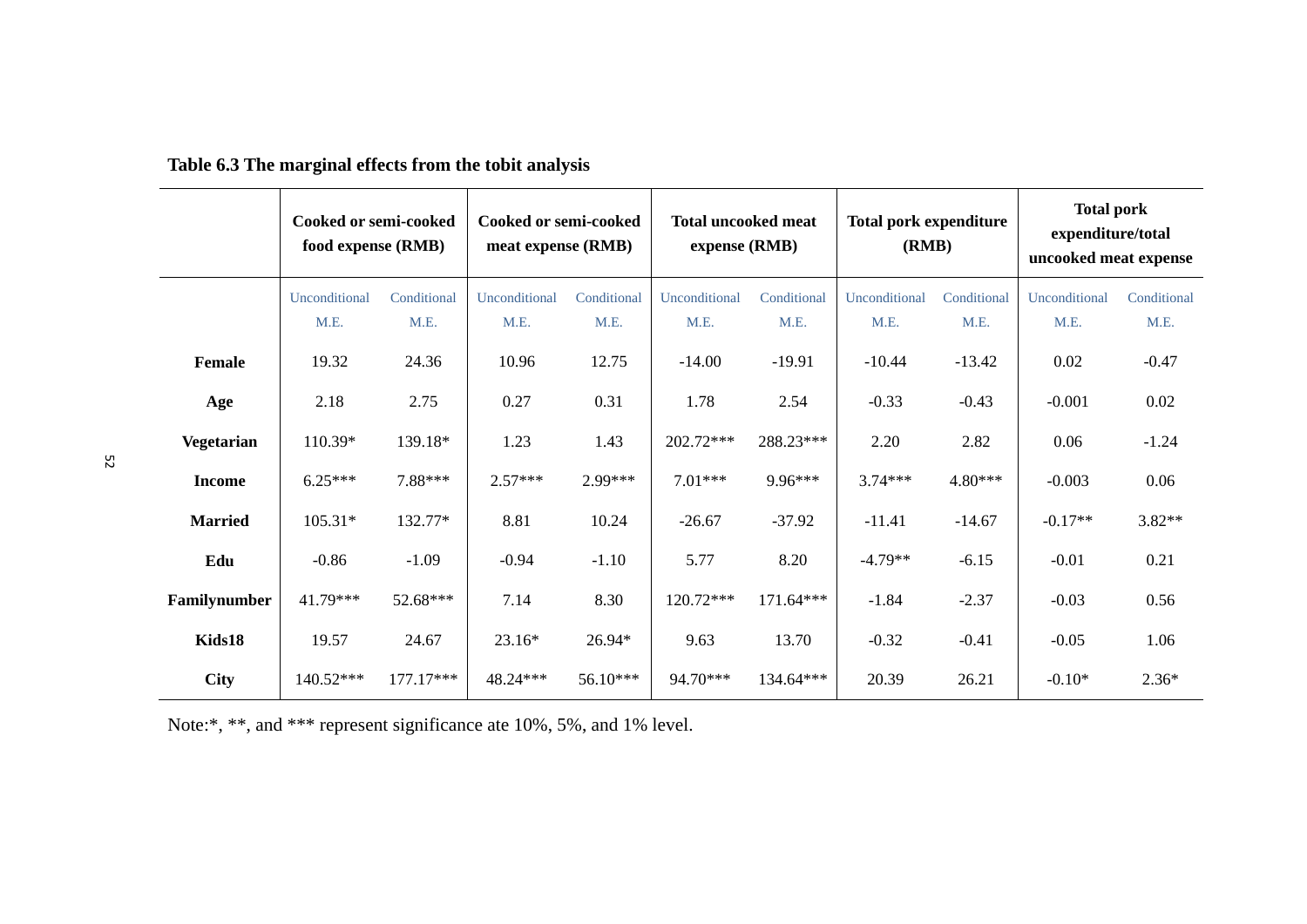#### <span id="page-60-0"></span>**CHAPTER 7: CONCLUSIONS AND FUTURE WORK**

#### <span id="page-60-1"></span>**7.1 Conclusions**

As the per capita disposable income increases and the many changes in lifestyle and dietary preferences, Chinese consumers' demand for meat is surging. It is important for producers and retailers to understand the current meat demand. This study uses data from a survey conducted in 2014 from four major cities across China: Beijing, Tianjin, Wuhan, and Changsha. We focus on meat demand, especially on pork demand, since pork accounts for the largest share of meat consumption in China. We examine how socio-demographic characteristics affect pork and meat demand using both OLS models and Tobit models. The analysis demonstrates that pork and meat demand are affected by many socio-demographic characteristics. Below are our findings from the results.

First, income is found to be positively related to cooked or semi-cooked food expenditure, cooked or semi-cooked meat expenditure, total uncooked meat expenditure, and total pork expenditure. The per capita disposable income in China has been on a rising trend and is expected to continue to grow in the future. As income rises, a higher demand for the above product may be expected. This result gives Chinese producers and retailers motivation to increase production and promotions on pork, meat, and processed and semi-processed food and meat product, as a response to the increasing demand. Also, pork and meat that are high quality and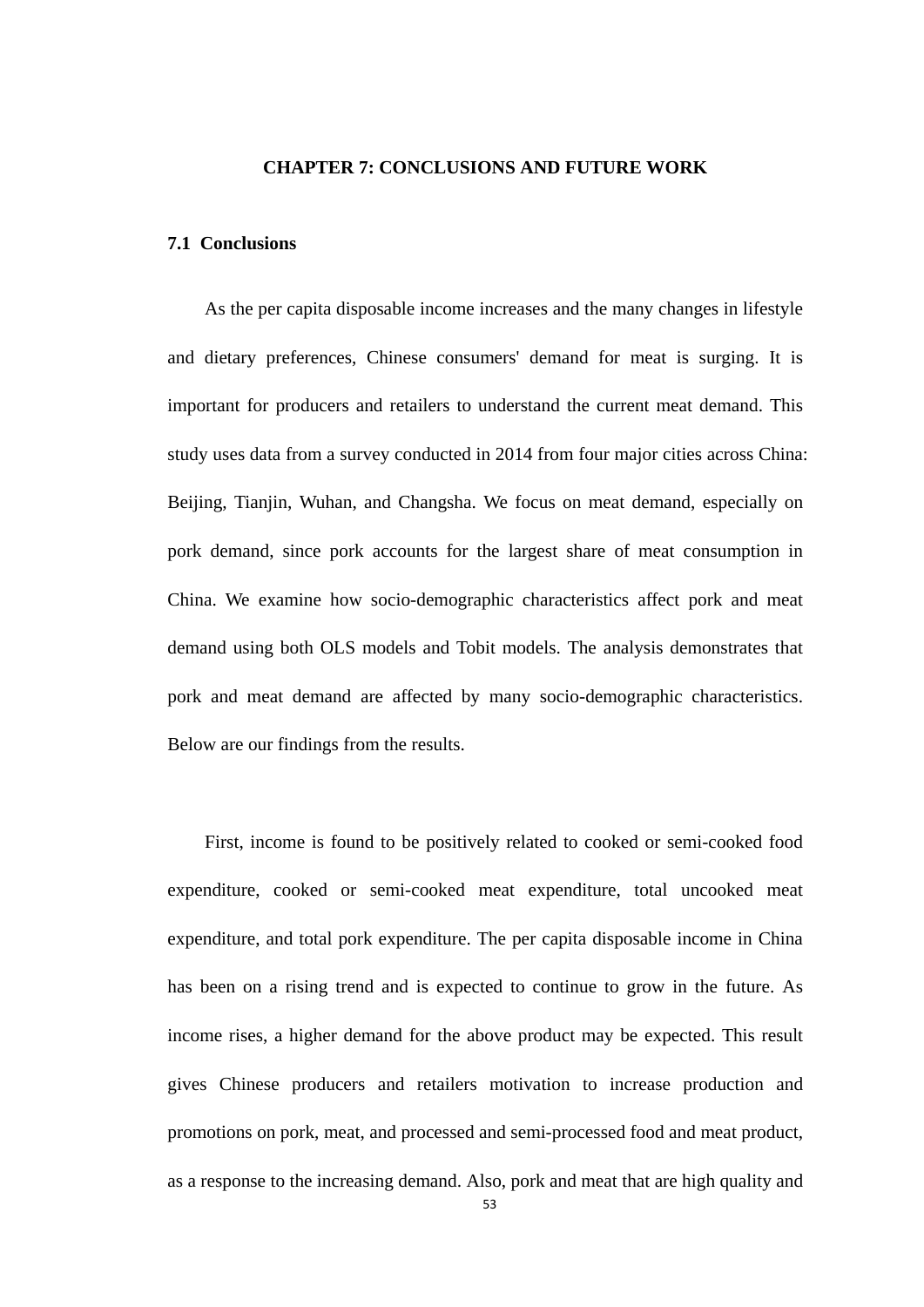with a corresponding higher price may be popular in the future, as Chinese consumers have more income to spend on food.

Second, we find that compared to households with household heads who identify themselves as rooted in rural areas, households with household heads who identify themselves as urbanites tend to spend a significant larger amount of money on the cooked or semi-cooked food, cooked or semi-cooked meat, and total uncooked meat. This result echoes those of Newman *et al.* (2001) and Newman *et al.* (2002) suggesting that urban residents prefer processed meat because of its convenience and shorter preparation time required, and those of Ishida *et al.* (2003) indicating that urbanization leads to greater consumption of both meat and food in general. This tells meat retailers in China to put more promotion effort into sales on urban areas. Also, urban consumers have a faster pace of life, thus they tend to prefer food that requires less time to prepare. Manufacturers and retailers should introduce more meat and products that are semi-prepared or ready to eat, in order to attract more urban consumers who wants to save time.

Third, we find that marital status is a significant factor. Compared to a household with an unmarried household head, a household with a married household head will spend more on cooked or semi-cooked food per month. Married consumers tend to prefer time-saving food product. Retailers can promote such cooked or semi-cooked food and target at the married consumers.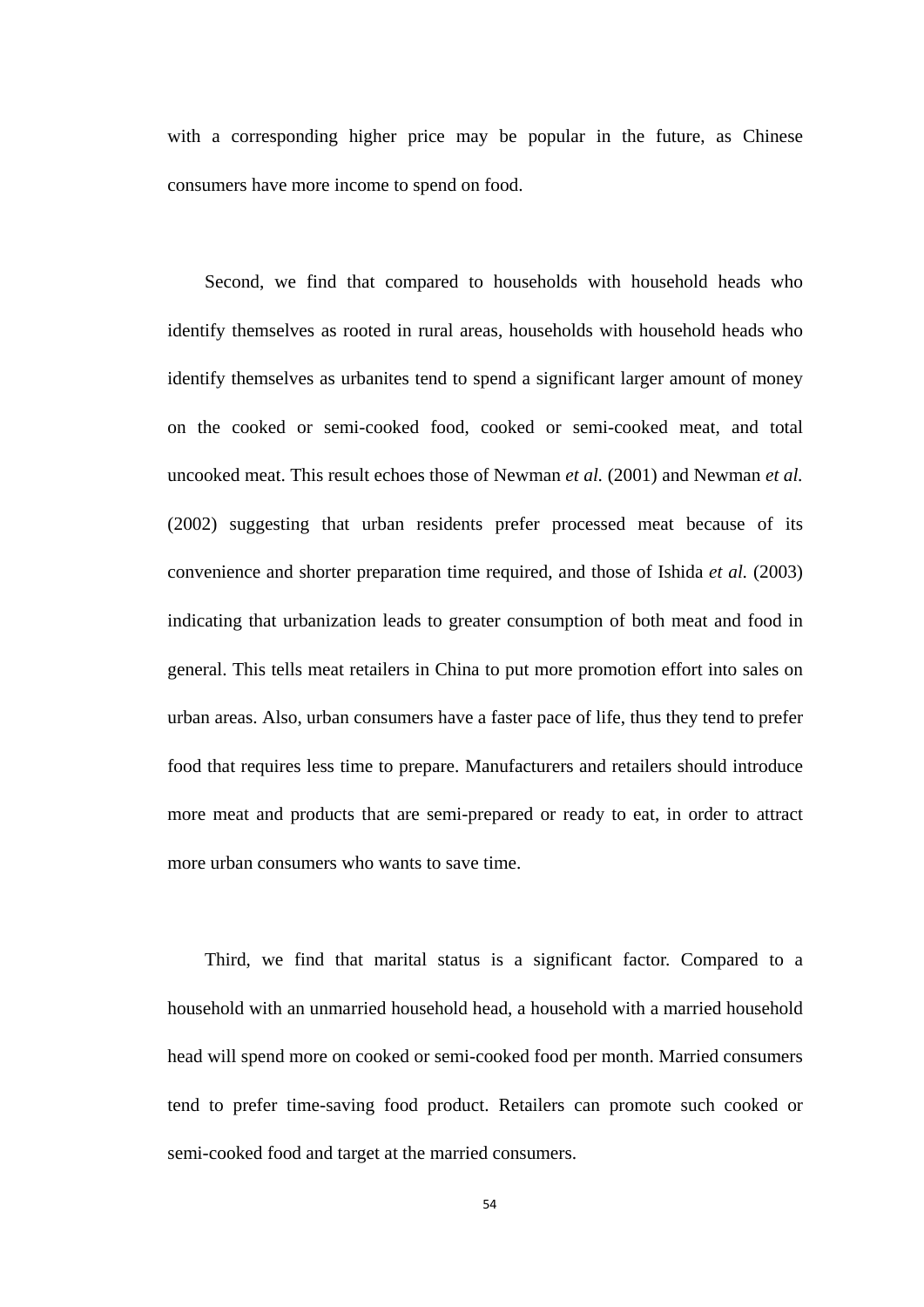Moreover, based on the results, we come to the conclusion that consumers with children younger than 18 at home tend to prefer uncooked meat to cooked or semi-cooked meat. Consumers with children are more conscious about health and nutrition factors of food product, for the sake of taking care of their children. Retailers that sell fresh meat can target at those consumers with children at home. Producers should print large and clear nutrition contents on the packaging, highlighting the nutrition value of their products, and add slogans such as "safe for small children", "nutrition for teenagers" to attract those parents.

In addition, household size is shown to have a positive relationship with the cooked or semi-cooked food expenditure and total uncooked meat expenditure. This finding is consistent with the results of Coffey *et al.* (2011) and Davis *et al.* (2007). As the Chinese government has relaxed the one child policy, the family structures in Chinese households will become more complex. Thus, households with larger sizes will increase, and greater degrees of difference in the preferences of family members are likely to occur. We suggest that retailers can target at relatively large households as part of the market segmentation and promotion strategies. Specific marketing methods can be considered, such as offering large size family packs and specially designed mixed cuts in order to meet different tastes among family members.

Besides, the coefficients for variable "Vegetarian" are positive. This result may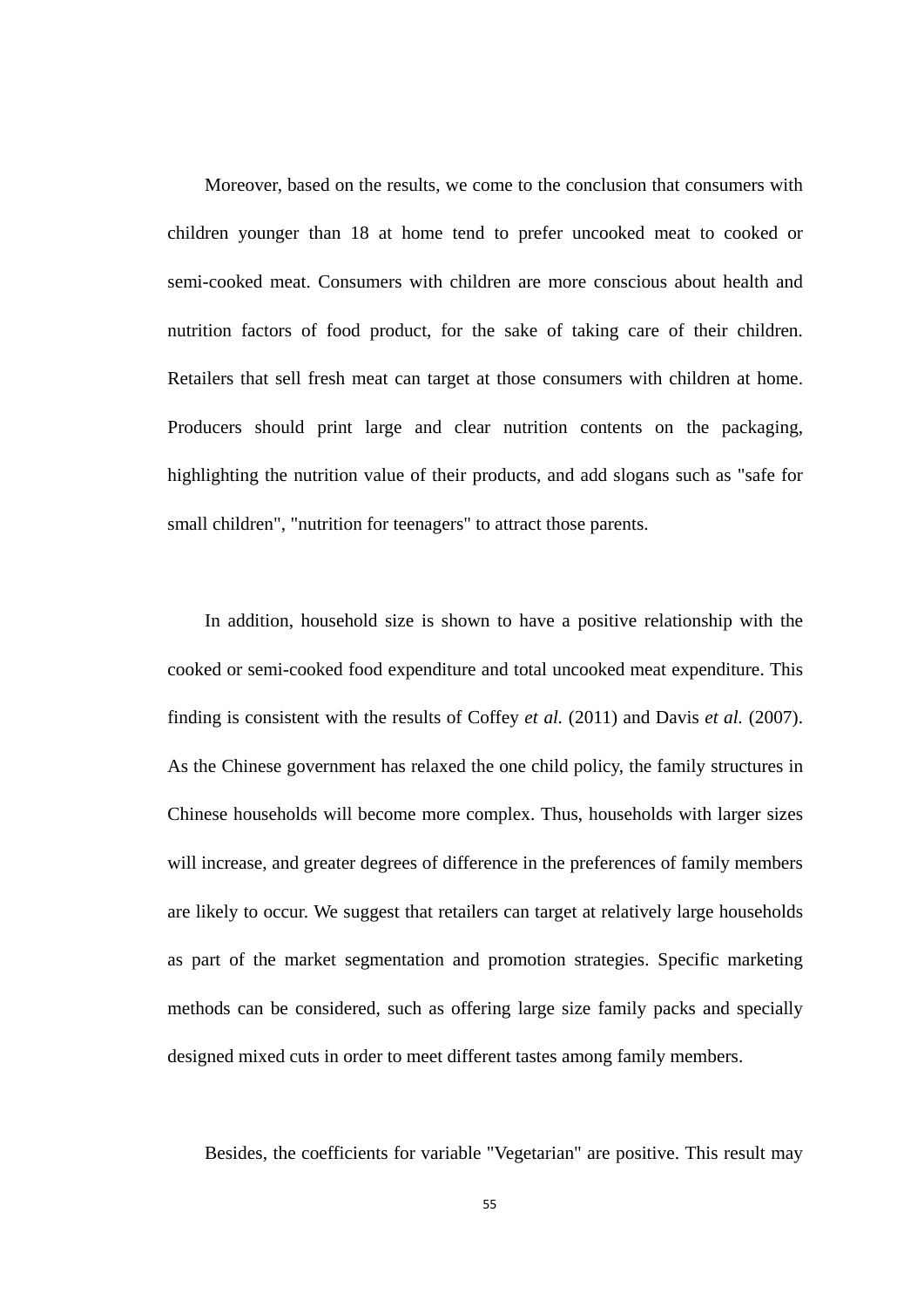be due to statistical problems such as multicollinearity and omitted variable bias. The factor that consumers have a vegetarian in their households may be highly correlated with other factors that we involved. Further study should work on this problem.

Last but not least, gender and age of a household head were not significant in explaining pork and meat consumption, which conflicts with findings of Burton, Dorsett, and Young (2000) and Newman, Henchion, and Matthews (2001). Our result tells retailers and advertisers that marketing and promotions targeted at different age groups and genders may not be as rewarding as the other strategies described above.

#### <span id="page-63-0"></span>**7.2 Limitations and Future Work**

Limitations of this study will be noted in this section in order to give a direction on how future work can progress. First, more consumer characteristics should be involved in future studies. Our study investigates the effect of nine key socio demographic characteristics on consumers' pork and meat demand. However, there are more factors that may be influential, such as occupation, religion, and ethnic group. Also, in order to better understand future pork and meat demand in China, the Chinese consumers' willingness to pay for new pork and meat varieties can be studied.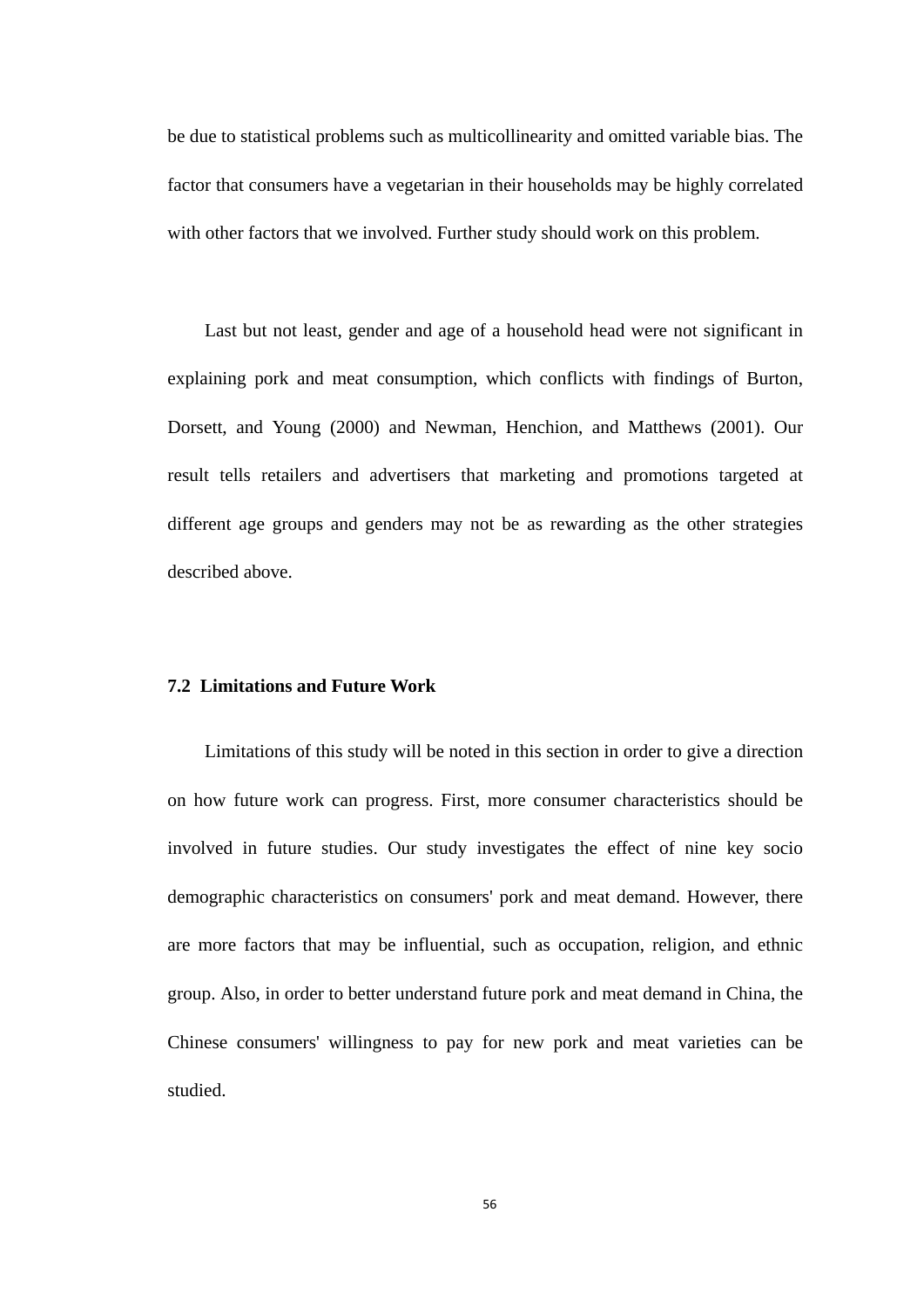Second, the survey was conducted in Beijing, Tianjin, Wuhan, and Changsha. Although they are good representations of the pork and meat consumption trend in urban areas of China, the average households income is higher than that the average households income in the country. It will be useful to have data from smaller cities, western areas, and rural areas to make the results more representative. This will help us better understand the pork and meat consumption of an average citizen in China.

Third, this study uses recall questions through a survey to measure demand. Given the increasing popularity of grocery and home scan data, a future study may take advantage of these sources that may include larger number of consumers and more precise measures of demand and related quantities.

Lastly, this study investigates the demand for meat in China especially focusing on pork. Although pork is the main meat for Chinese, there are a number of consumers do not consume pork, but prefer substitutes due to reasons of religion, nutrition, or price. Studying other popular meat such as poultry, beef and sea food could strengthen the results. A more complete understanding of meat consumption in all meat varieties in China will be a thought-provoking future research area.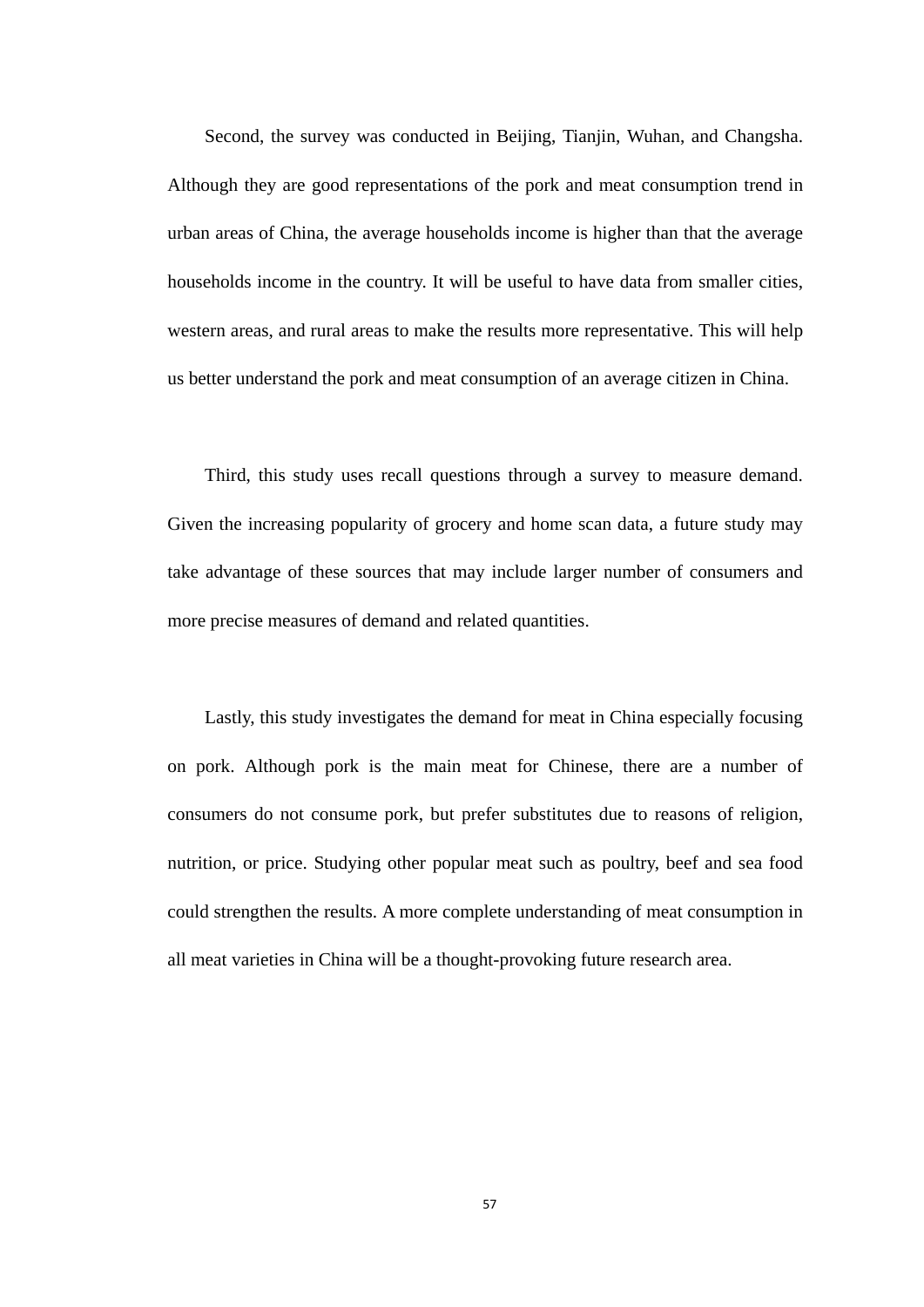#### **REFERENCES**

- <span id="page-65-0"></span>Ahmed, A. F., & Mohamed, Z. (2007). Consumer's perfection of mutton consumption in Peninsula Malaysia. *Journal of ISSAAS [International Society for Southeast Asian Agricultural Sciences](Philippines)*.
- Bansback, B. (1995). Towards a broader understanding of meat demand—Presidential Address. *Journal of Agricultural Economics*, *46*(3), 287-308.
- Bosse, M., Lopes, M. S., Madsen, O., Megens, H. J., Crooijmans, R. P., Frantz, L. A., ... & Groenen, M. A. (2015, December). Artificial selection on introduced Asian haplotypes shaped the genetic architecture in European commercial pigs. In *Proc. R. Soc. B* (Vol. 282, No. 1821, p. 20152019). The Royal Society.
- Burggraf C., L. Kuhn, Q. Zhao, T. Glauben and R. Teuber (2015) Economic Growth and Nutrition Transition: An Empirical Analysis Comparing Elasticities for Foods in China and Russia. *Journal of Integrative Agriculture*.
- Burton, M., Dorsett, R., & Young, T. (2000). An investigation of the increasing prevalence of nonpurchase of meat by British households. *Applied Economics*, *32*(15), 1985-1991.
- Chen D., D. Abler, D. Zhou, X. Yu and W. Thompson (2015) A Meta Analysis of Food Demand Elasticities for China. *Forthcoming in Applied Economic Perspectives and Policy*.
- Coffey, B. K., Schroeder, T. C., & Marsh, T. L. (2011). Disaggregated household meat demand with censored data. *Applied Economics*, *43*(18), 2343-2363.
- Davis, C. G., Lin, B. H., & Yen, S. T. (2007). Consumer demand for meat cuts and seafood. In *2007 Annual Meeting, July 29-August 1, 2007, Portland, Oregon TN* (No. 9855). American Agricultural Economics Association (New Name 2008: Agricultural and Applied Economics Association).
- Dong W., X. Wang and J. Yang (2015) Future Perspective of China's Feed Demand and Supply during its Fast Transition Period of Food Consumption. *Journal of Integrative Agriculture*.
- García-Jiménez, C. I., & Mishra, A. K. (2011). Determinants of meat purchasing Behavior by Ethnic Groups. *Journal of food distribution research*,*42*(3), 96-105.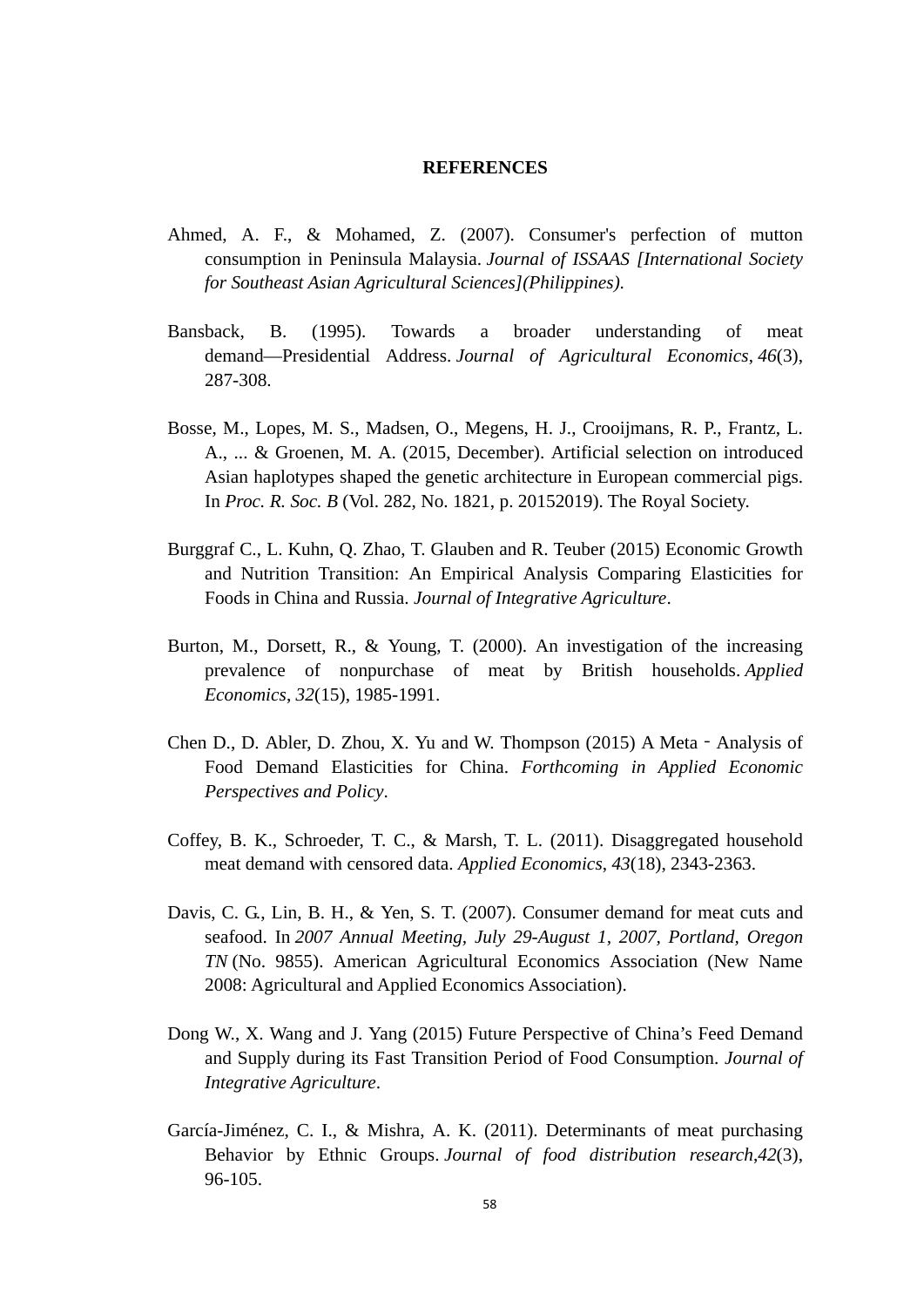Hayes, D. J., & Clemens, R. L. (1997). The Chinese Market for US Pork Exports.

- Huston, J. L. (1999). Beef marketing challenges in the US. *IMS newsletter*, (207).
- Ishida, A., Law, S. H., & Aita, Y. (2003). Changes in food consumption expenditure in Malaysia. *Agribusiness*, *19*(1), 61-76.
- Li, J.P. and Zhang, C.G. (2001) Effect of joining WTO on China pig industry and counter policies. *www.cpst.net.cn* [in Chinese]
- Liu Chao, Han Yiping, and Yu Ying. (2012). Investigation and Analysis of Pork Consumption Market in Beijing. *Chinese Journal of Animal Science* 48.8: 10-13. *[In Chinese]*
- McDonald, J. F., & Moffitt, R. A. (1980). The uses of Tobit analysis. *The review of economics and statistics*, 318-321.
- Mejia, M., & Peel, D. S. (2012). Modeling Household Preferences for Cereals and Meats in Mexico. *Journal of food distribution research*, *43*(1), 59-64.
- Shi, M. I. N., BAI, J. F., Seale, J., & Wahl, T. (2015). Demographics, societal aging, and meat consumption in China. *Journal of Integrative Agriculture*,*14*(6), 995-1007.
- Newman, C., Henchion, M., & Matthews, A. (2002). *Factors shaping expenditure on meat and prepared meals*. Teagasc.
- Newman, C., Henchion, M., & Matthews, A. (2001). Infrequency of purchase and double ‐ hurdle models of Irish households' meat expenditure. *European Review of Agricultural Economics*, *28*(4), 393-419.
- Ortega, D. L., Wang, H. H., & Wu, L. (2009). Food safety and demand: consumer preferences for imported pork in urban China. *Journal of Food Distribution Research*, *40*(3), 52-63.
- Pan, C., & Kinsey, J. (2002). *The supply chain of pork: US and China* (pp. 02-01). Food Industry Center, University of Minnesota.
- Sheng, T. Y., Shamsudin, M. N., Mohamed, Z., Abdullah, A. M., & Radam, A. (2010). Demand analysis of meat in Malaysia. *Journal of Food Products Marketing*, *16*(2), 199-211.

Statistics, N. B. O. (2015). China statistical yearbook 2015.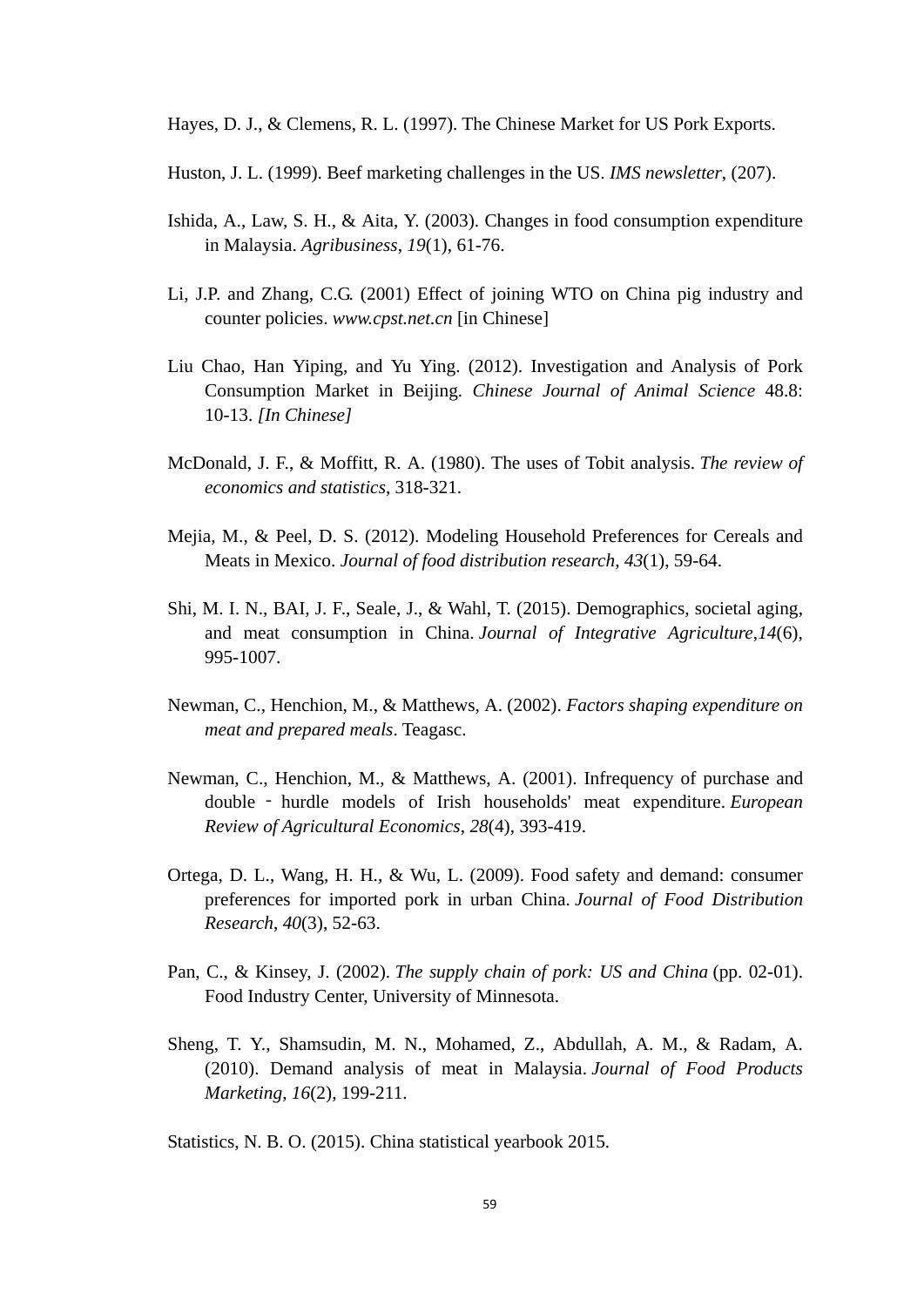- Tan, A. K., Yen, S. T., Hasan, A. R., & Muhamed, K. (2015). Determinants of Purchase Likelihoods and Amounts Spent on Meat in Malaysia: A Sample Selection System Approach. *Agricultural and Resource Economics Review*,*44*(1), 94.
- Tian X. ,and X. Yu (2013): The Demand for Nutrients in China, *Frontiers of Economics in China*. Vol.8(2):186‐206.
- Tian X., F. Sun, and Y. Zhou (2015) Technical efficiency and its determinants in China's hog production, *Journal of Integrative Agriculture*.
- Van Phuong, N., Cuong, T. H., & Mergenthaler, M. (2014). Effects of socio-economic and demographic variables on meat consumption in Vietnam.*Asian Journal of Agriculture and Rural Development*, *4*(1), 7-22.
- Wang Jun, Xiaohong Xu, and Guo Qinghai. (2010)Consumers on pork quality and safety awareness, willingness to pay and their buying behavior Empirical Analysis Ξ. *Journal of Jilin Agricultural University*. *[In Chinese]*
- Wang, J., Chen, Y., Zheng, Z., & Si, W. (2014). Determinants of pork demand by income class in urban western China. *China Agricultural Economic Review*, *6*(3), 452-469.
- Wang, R. (2006). China: pork powerhouse of the world. *Adv. Pork Prod*, *17*, 33-46.
- Wang, Y., & Beydoun, M. A. (2009). Meat consumption is associated with obesity and central obesity among US adults. *International Journal of Obesity*, *33*(6), 621-628.
- Wang, J.X. (2001) Development and future of China pig industry. *MOA Report*.
- Wardle, J., Haase, A. M., Steptoe, A., Nillapun, M., Jonwutiwes, K., & Bellisie, F. (2004). Gender differences in food choice: the contribution of health beliefs and dieting. *Annals of Behavioral Medicine*, *27*(2), 107-116.
- Yen, S. T., & Lin, B. H. (2008). Quasi maximum likelihood estimation of a censored equation system with a copula approach: meat consumption by US individuals. *Agricultural Economics*, *39*(2), 207-217.
- Yen, S. T., Lin, B. H., & Davis, C. G. (2008). Consumer knowledge and meat consumption at home and away from home. *Food Policy*, *33*(6), 631-639.
- Yu, X., & Abler, D. (2009). The demand for food quality in rural China.*American Journal of Agricultural Economics*, *91*(1), 57-69.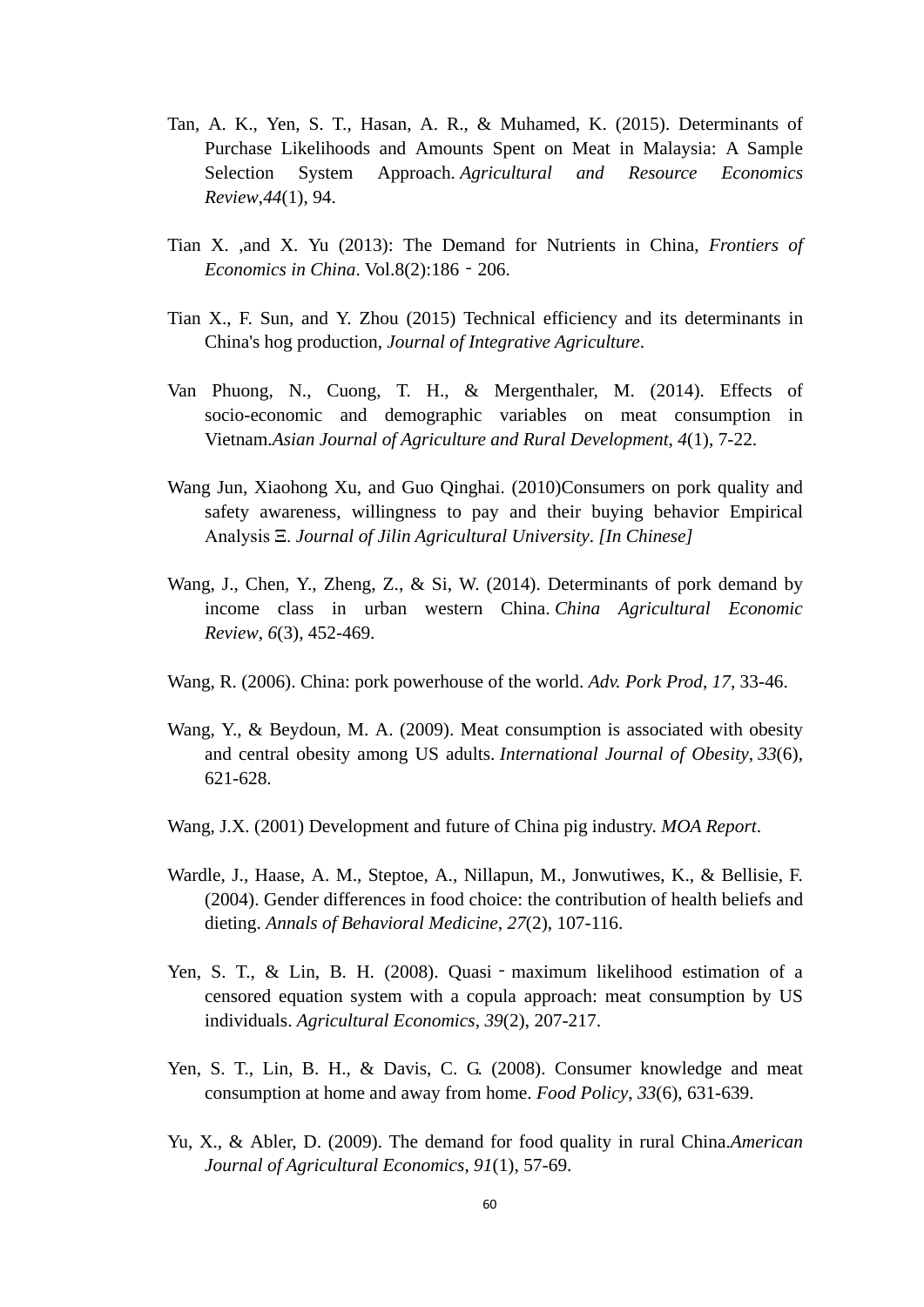- YU, W. S., & CAO, L. J. (2015). China's meat and grain imports during 2000–2012 and beyond: A comparative perspective. *Journal of Integrative Agriculture*, *14*(6), 1101-1114.
- Yu, X., & Abler, D. (2014). Where have all the pigs gone? Inconsistencies in pork statistics in China. *China Economic Review*, *30*, 469-484.
- Yu, X., Yan, B., & Gao, Z. (2014). Can willingness to pay values be manipulated? Evidence from an organic food experiment in China.*Agricultural Economics*, *45*(S1), 119-127.
- Yu, X., Gao, Z., & Zeng, Y. (2014). Willingness to pay for the "Green Food" in China. *Food policy*, *45*, 80-87.
- Zhang, Q., & Reed, M. (2008, February). Examining the impact of the world crude oil price on China's agricultural commodity prices: the case of corn, soybean, and pork. In *Proceedings of the Southern Agricultural Economics Association Annual Meetings, Dallas, TX*.
- ZHOU, Y. H., ZHANG, X. H., Xu, T. I. A. N., GENG, X. H., ZHANG, P., & YAN, B. J. (2015). Technical and environmental efficiency of hog production in China–A stochastic frontier production function analysis. *Journal of Integrative Agriculture*, *14*(6), 1069-1080.